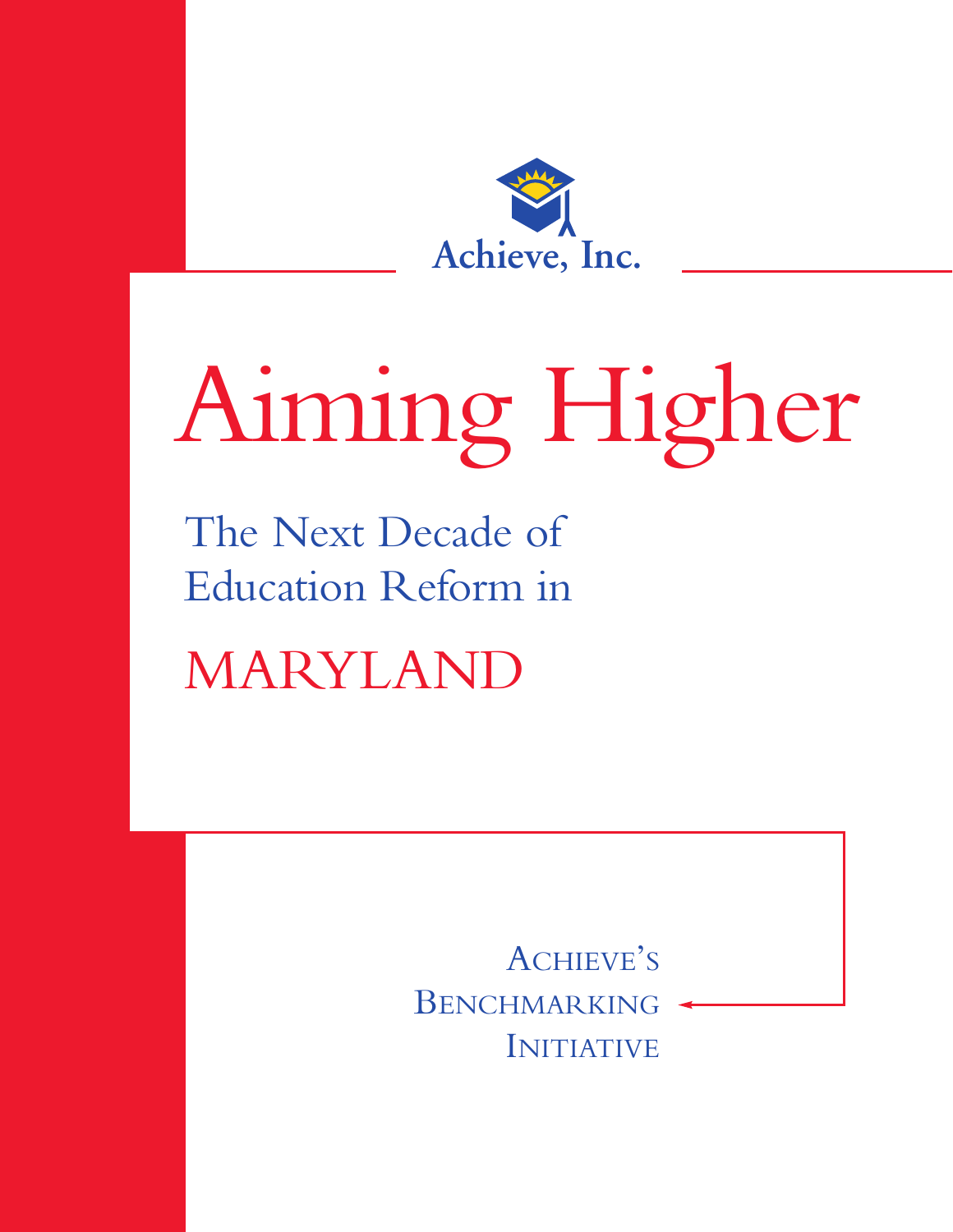# About Achieve, Inc.

Achieve is an independent, bipartisan, nonprofit organization created by governors and corporate leaders to help states and the private sector raise standards and performance in America's schools. Founded at the 1996 National Education Summit, Achieve has sponsored two additional Summits in 1999 and 2001.

Achieve helps states raise academic standards, measure performance against those standards, establish clear accountability for results and strengthen public confidence in our education system. To do this, we:

- help states **benchmark** their standards, assessments and accountability systems against the best in the country and the world;
- provide sustained **public leadership** and advocacy for the movement to raise standards and improve student performance;
- build **partnerships** that allow states to work together to improve teaching and learning and raise student achievement; and

■ serve as a **national clearinghouse** on education standards and school reform.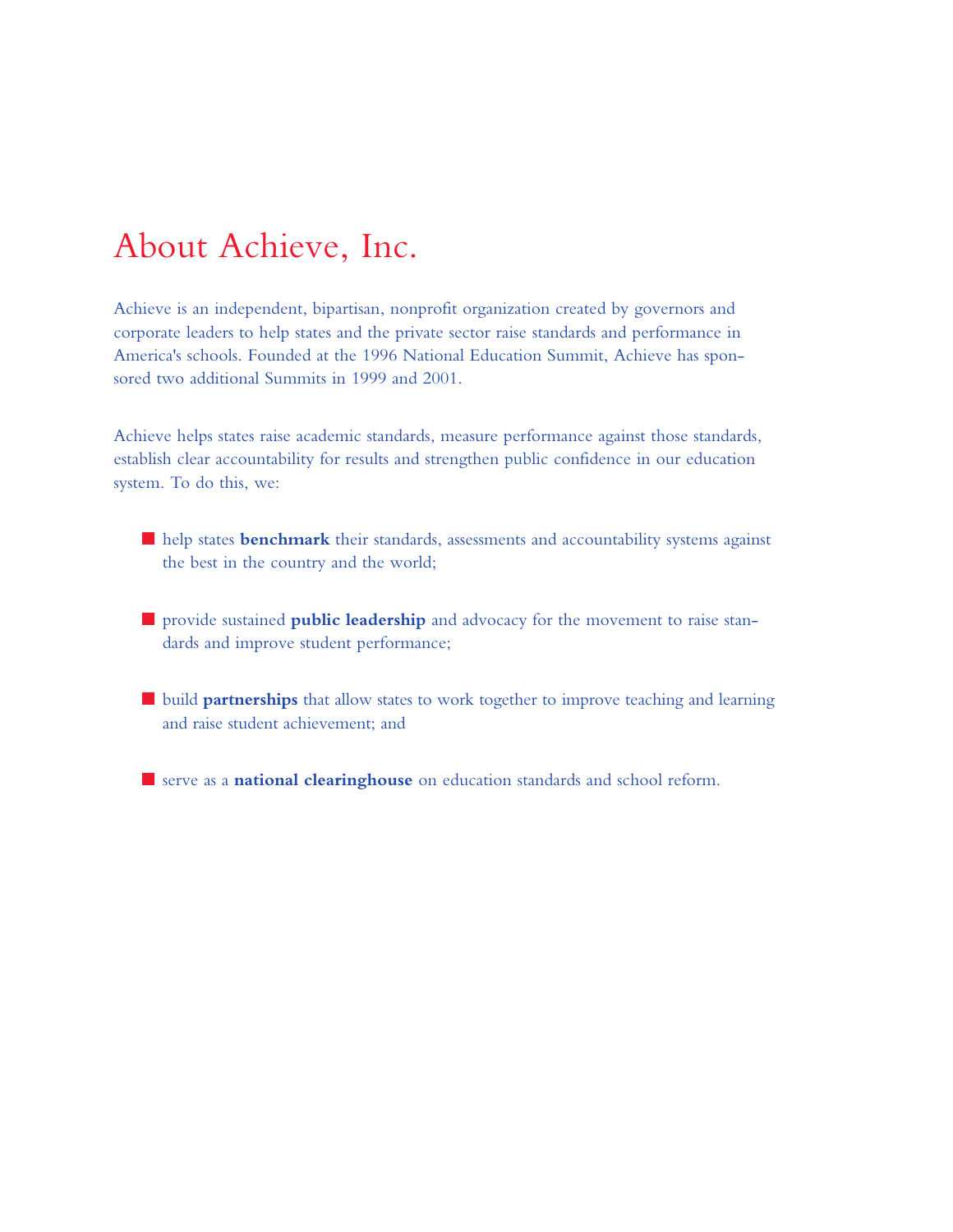# **AIMING HIGHER:**

# THE NEXT DECADE OF EDUCATION REFORM IN

# **MARYLAND**

A Policy Review Prepared by Achieve, Inc., for Dr. Nancy S. Grasmick Superintendent of Schools Maryland State Department of Education

Achieve's Benchmarking Initiative January 2002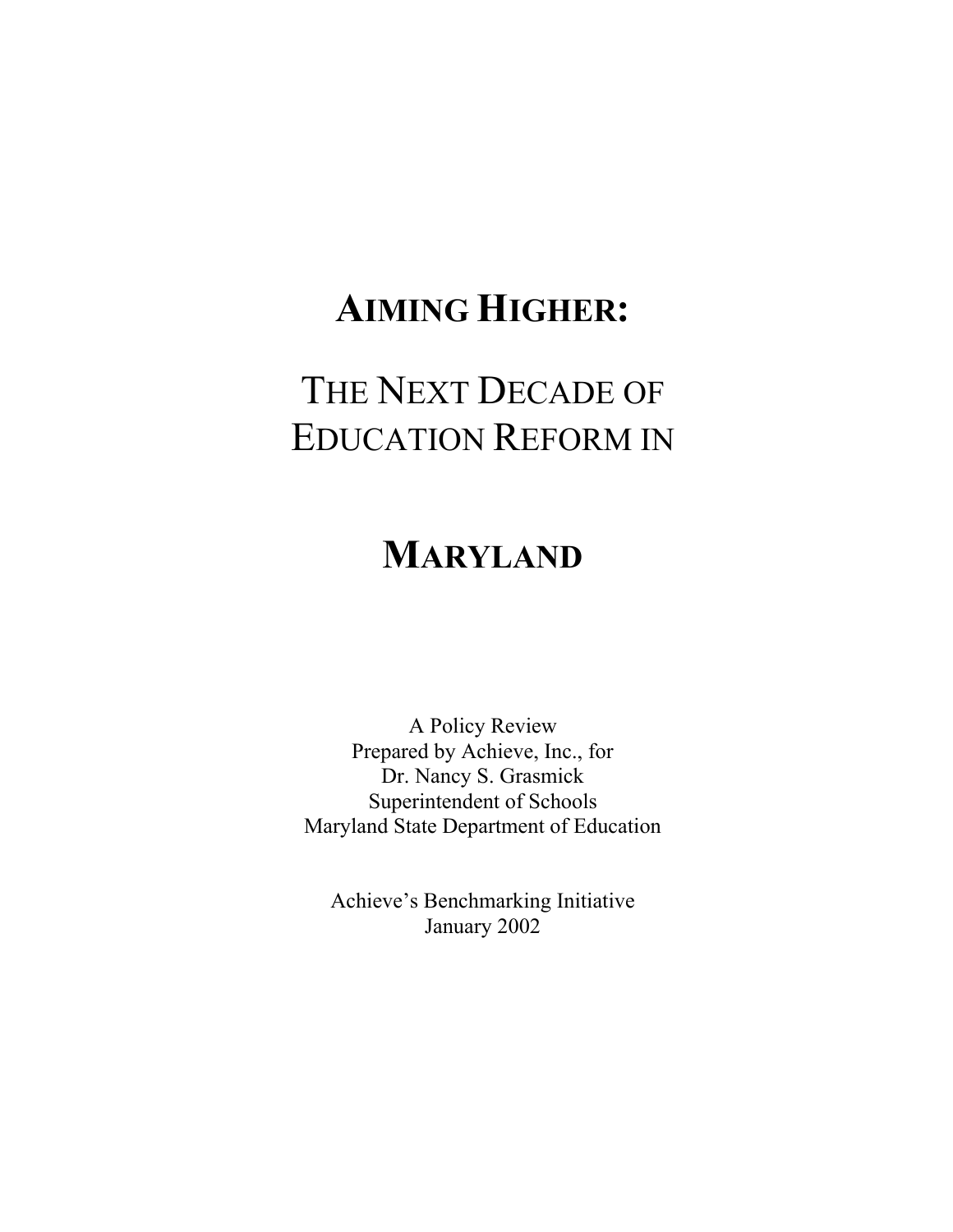## **ABOUT THIS REVIEW**

In March 2001, Dr. Nancy S. Grasmick, Maryland's superintendent of schools, invited Achieve, Inc., to organize an external review of the state's education reform efforts. Achieve's "education policy review" was sponsored by the Maryland State Department of Education (MSDE). Achieve's review was designed to inform the MSDE-sponsored Visionary Panel for Better Schools by providing an expert analysis of Maryland's broader policy context and an outside perspective on the status of its education reform efforts. This report focuses on the state's role in four key areas: setting and measuring higher standards; holding schools, districts and students accountable for results; strengthening teaching and helping schools and districts build capacity to implement reform; and sustaining public support for standards-based reform.

Achieve assembled a review team whose members had expertise in several areas that were of particular concern to reform leaders in Maryland. (Brief biographies are included in Appendix A.) The review team analyzed a comprehensive set of written documents dealing with various aspects of the state's education system, with a special focus on recent policy initiatives. (A complete list of these documents is provided in Appendix B.) The review team then spent more than two days in July 2001 interviewing a cross-section of Maryland leaders from government, education, business and other stakeholder groups, as well as senior staff from MSDE. (A complete list of those interviewed is included in Appendix C.) It is important to note that although Achieve reviewers compared notes and commented on major findings, this report does not necessarily represent the views of the organizations with which the panelists or interviewed individuals are affiliated, and, although we invited staff from MSDE to review a draft for factual accuracy, the observations and conclusions are entirely Achieve's.

We are aware of the limits of this kind of review and of the risks inherent in offering up findings and recommendations based upon somewhat limited exposure to a rich and complex set of issues. We also are aware that, despite the very real progress we have made over the past decade in learning what works in education reform, there is much that we do not yet know. Yet, in many ways, this is groundbreaking work, and we have attempted to provide state policymakers with our best judgment about the strengths of Maryland's reform strategy, the successes Maryland has seen to date and areas for improvement over the next decade. We much admire the willingness of Superintendent Grasmick and other leaders to open their work to external scrutiny, and we hope this report will prove helpful to those with policymaking responsibility for the education of Maryland's schoolchildren.

Education policymakers in Massachusetts and Texas also asked Achieve to conduct similar reviews during the summer of 2001. Reports to these leaders will be finalized shortly and published on Achieve's Web site (www.achieve.org).

#### *Aiming Higher — Maryland* **Achieve, Inc., 2002** *Achieve, Inc., 2002*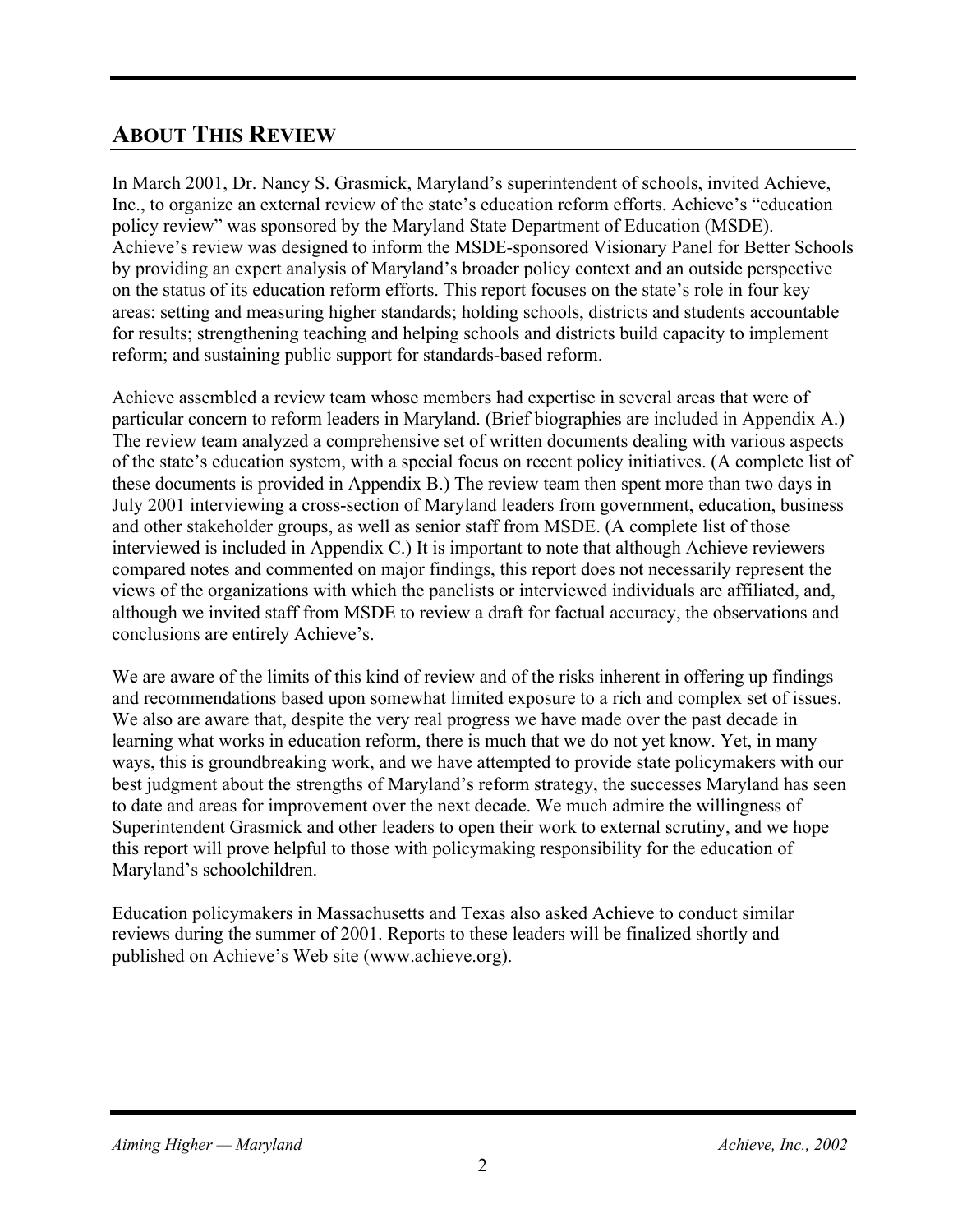## **ABOUT ACHIEVE, INC.**

Achieve, Inc., is an independent, nonprofit, bipartisan organization created by the nation's governors and business leaders to help them follow up on the commitments made at the 1996 National Education Summit. Achieve provides advice and assistance to state policy leaders on issues of academic standards, assessments and accountability. It has a small staff, augmented by a team of senior advisors, and conducts much of its work in partnership with other education and business organizations. Since 1998, under the auspices of Achieve's Benchmarking Initiative, 17 states have sought Achieve's external reviews of state education policy issues.

To carry out this review, Achieve drew upon several nationally respected experts: Judith Johnson, superintendent of Peekskill City Schools in Westchester County, N.Y.; Eugenia Kemble, executive director of The Albert Shanker Institute; Paul Reville, executive director of the Massachusetts Business Alliance for Education and the Pew Forum on Standards-Based Reform; and Susan Traiman, director of education at The Business Roundtable. The review team was co-chaired by Achieve's president, Robert Schwartz, and its executive vice president, Matthew Gandal. Jennifer Vranek, then director of benchmarking and state services for Achieve, organized the review and authored this report. Jean Slattery, associate director of Achieve's Benchmarking Initiative and Marian Robinson, a doctoral candidate at the Harvard Graduate School of Education also participated in the review. (Short biographical sketches of the review team and staff are included in Appendix A.)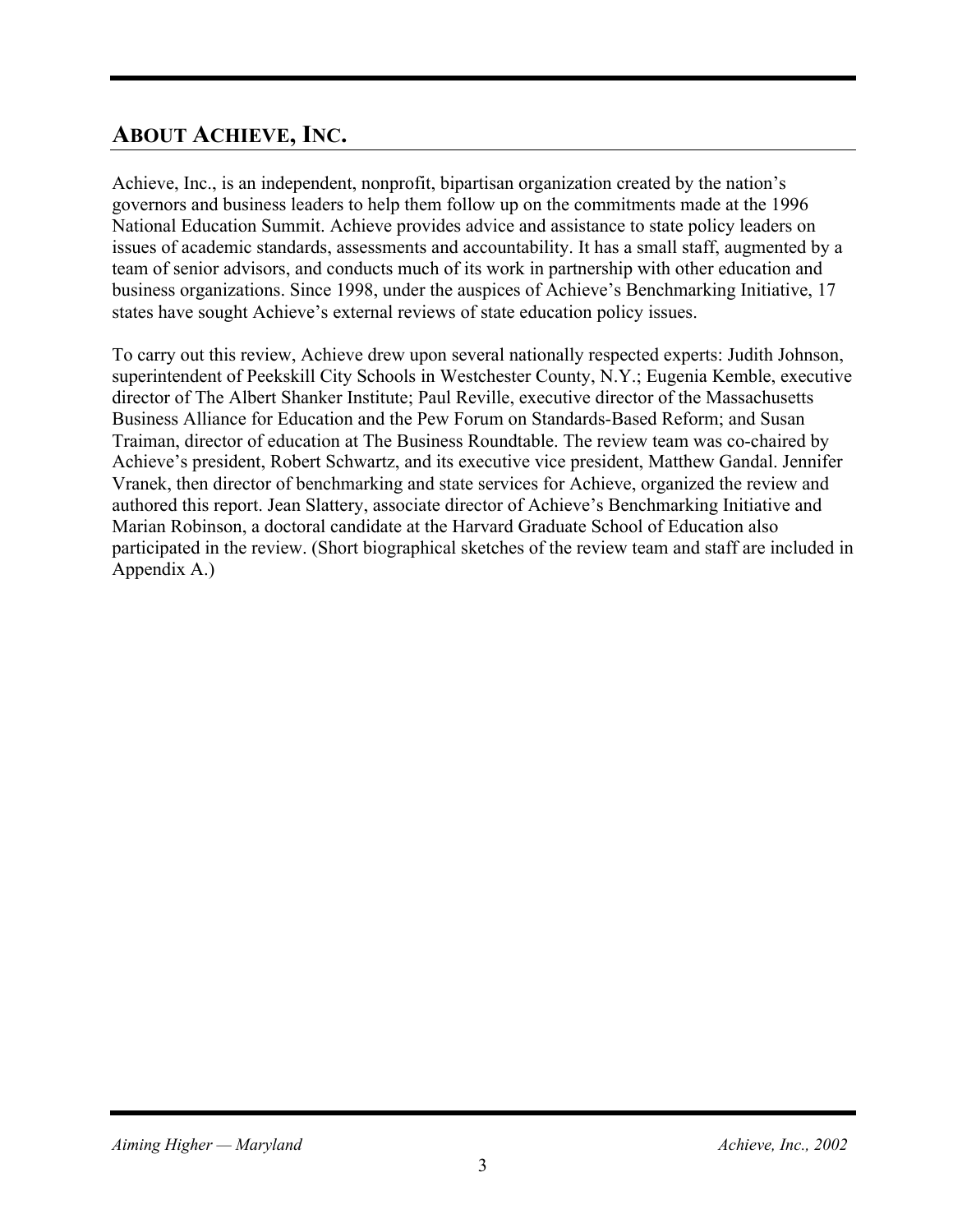*Aiming Higher — Maryland*  $A$ *chieve, Inc., 2002*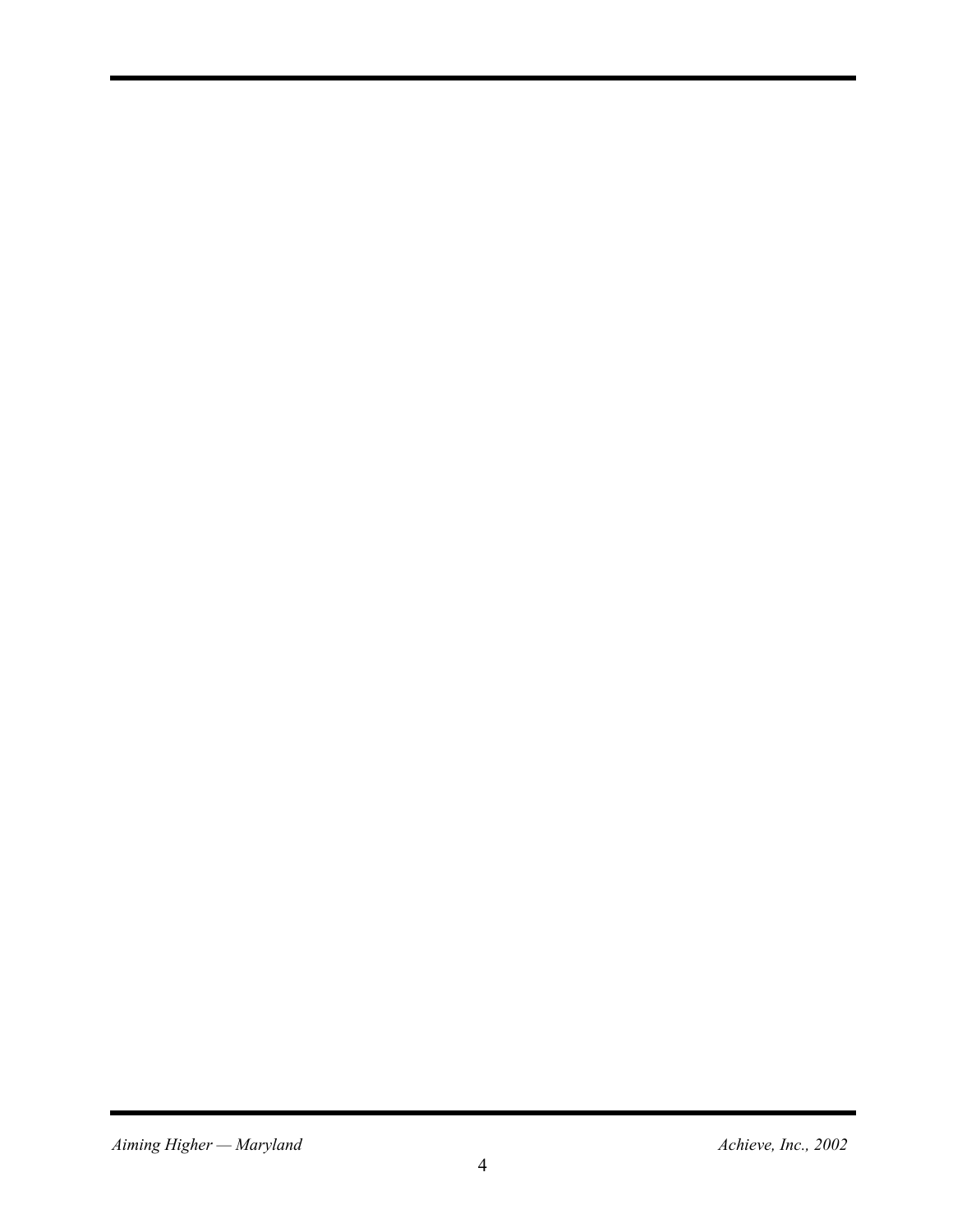# **TABLE OF CONTENTS**

| Strengthening Capacity to Deliver on Standards-Based Reform  25 |  |
|-----------------------------------------------------------------|--|
|                                                                 |  |
|                                                                 |  |
|                                                                 |  |
|                                                                 |  |
|                                                                 |  |
|                                                                 |  |
|                                                                 |  |
|                                                                 |  |
|                                                                 |  |
|                                                                 |  |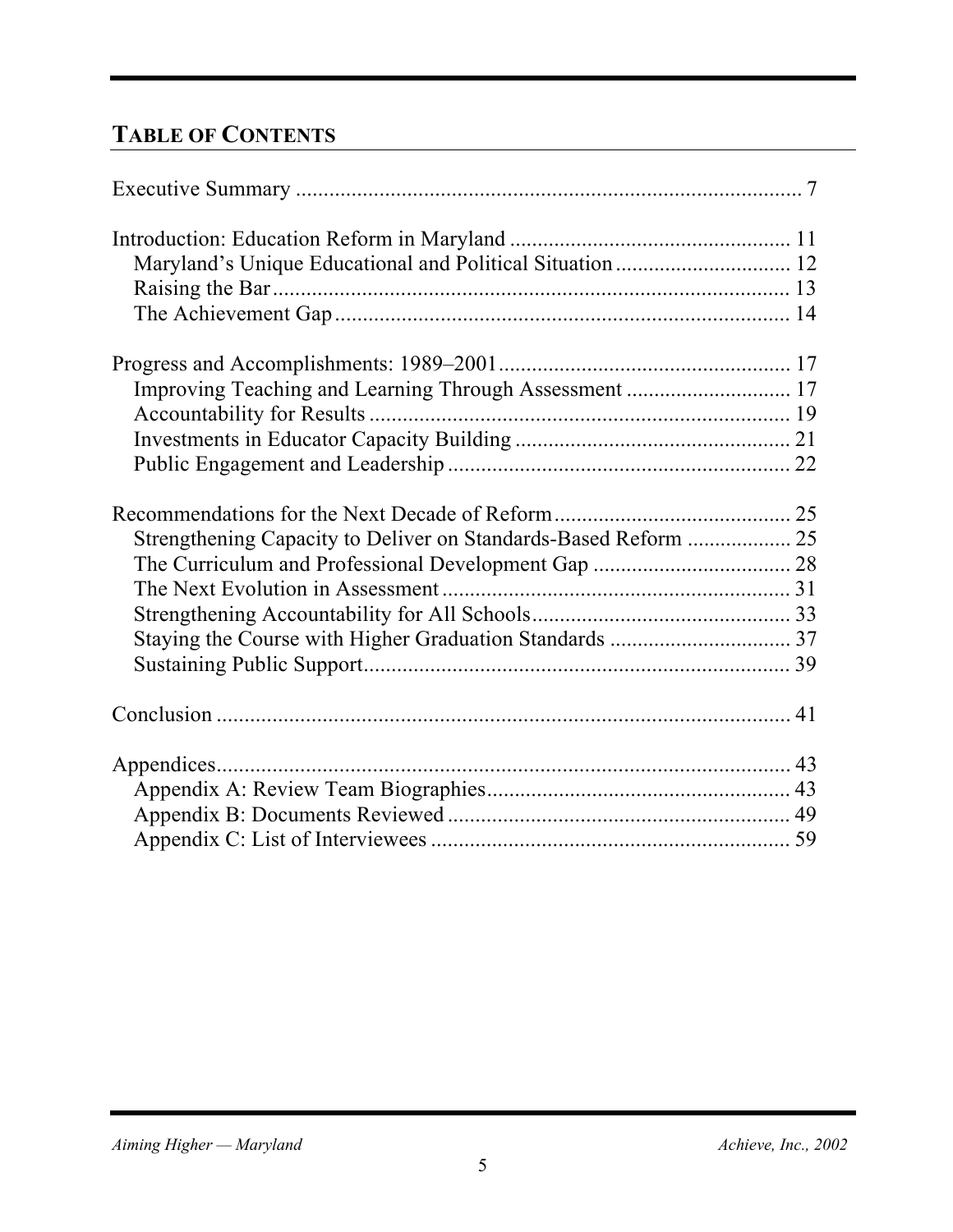*Aiming Higher — Maryland*  $A$ *chieve, Inc., 2002*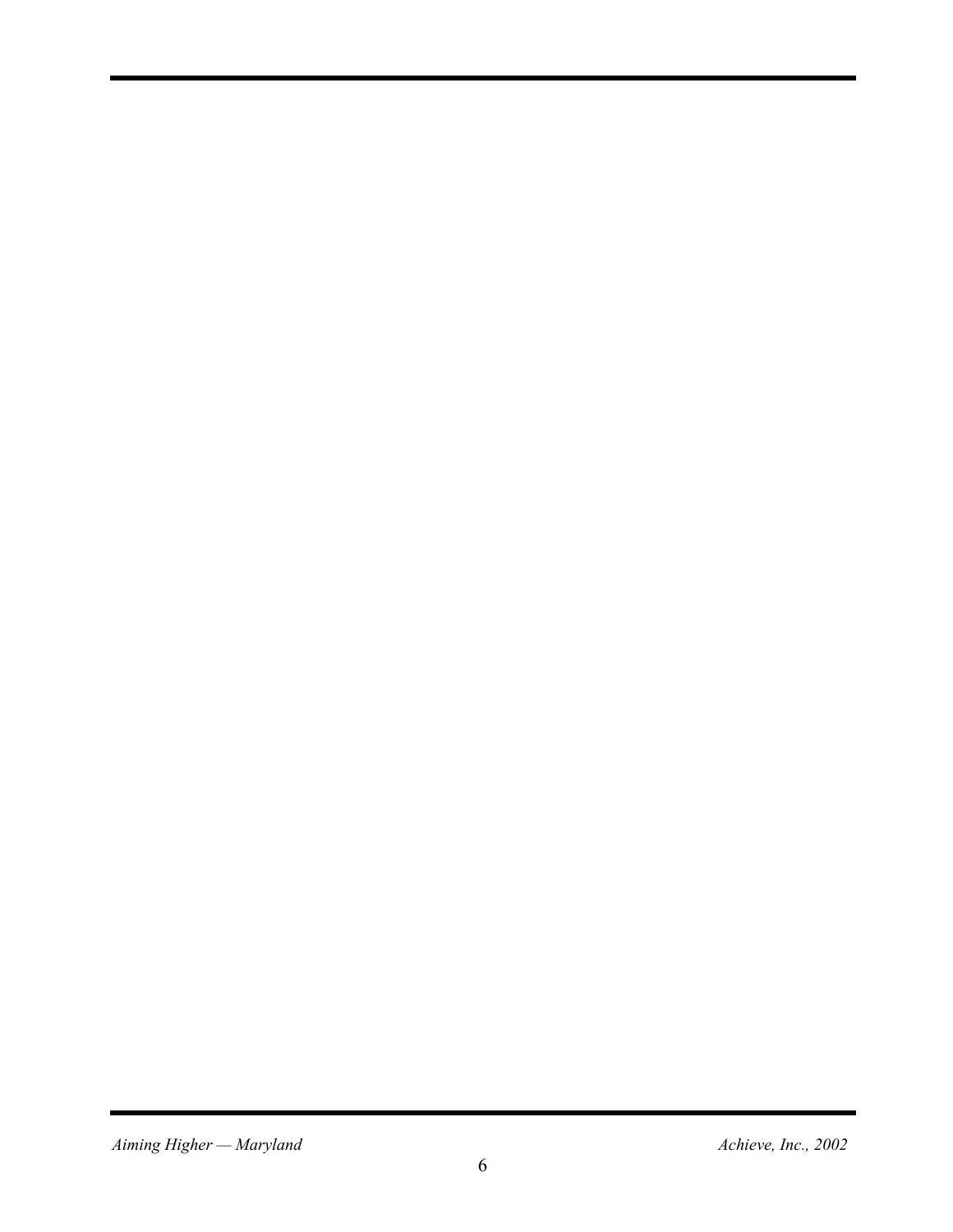## **EXECUTIVE SUMMARY**

In early 2001, education leaders from Maryland, Massachusetts and Texas asked Achieve for midcourse reviews of their standards-based reform policies. The three states are different in many ways: their geography, cultures, socioeconomic and linguistic heritages, education histories and political climates are quite different, and their approaches to school reform often are dramatically different. However, they share at least two critical elements. First, each has achieved success in putting together workable education reform strategies. Second, each is beginning to see results. Nevertheless, none of the three states is ready to rest on its laurels.

In our view, Maryland is among the nation's leading education reform states — setting high expectations for performance, putting in place and sustaining rigorous performance assessments, holding schools accountable to ensure that no child is trapped in a failing school, and recruiting teachers who are equipped to teach to higher standards. Yet its story is unique in many ways among the states. Assessments, not standards, have led reform. These assessments were specifically designed to influence and change curriculum and instruction, not just take the temperature of schools. The assessments also reflect the strong voice of employers, with their emphasis on teamwork and on requiring students to connect knowledge from across disciplines in solving problems. The state's education leadership has been stable and passionate; it has worked consistently with — not against — the field to reform education policy and practice. And Maryland has not rushed into reform; in nearly all cases, the strategy has been thoughtful and the timelines prudent. It is not surprising that support for education reform is widespread in Maryland.

Many schools have shown steady progress on the Maryland School Performance Assessment Program (MSPAP), the state's current primary assessment tool, and the gap between Latino and white students on the National Assessment of Educational Progress (NAEP) has narrowed considerably. However, additional work remains to ensure that all children are achieving at high levels. Disturbing achievement gaps among low-income students, students of color and their more advantaged peers persist across the state. Although the problem is the most acute in urban communities, the gap exists elsewhere as well. As a result, the state has not made the kinds of substantial gains in school performance across the board that many had hoped for.

Maryland policymakers and educators are now raising the bar for performance again, as the new, more challenging High School Assessments are phased in. Beginning with the class of 2007, students must demonstrate mastery of academic standards in a few core subjects by passing four end-of-course High School Assessments as one requirement for the high school diploma. Readying the classes of 2007 and beyond for these standards-based graduation requirements defines the challenge facing Maryland policymakers, educators and citizens in the next decade. All efforts to raise standards, enhance assessments and accountability, and improve teaching must be aligned to or in support of the high school requirements. Otherwise, public confidence in the state's education system may erode, and this will undermine additional efforts to achieve equity and excellence in Maryland's schools.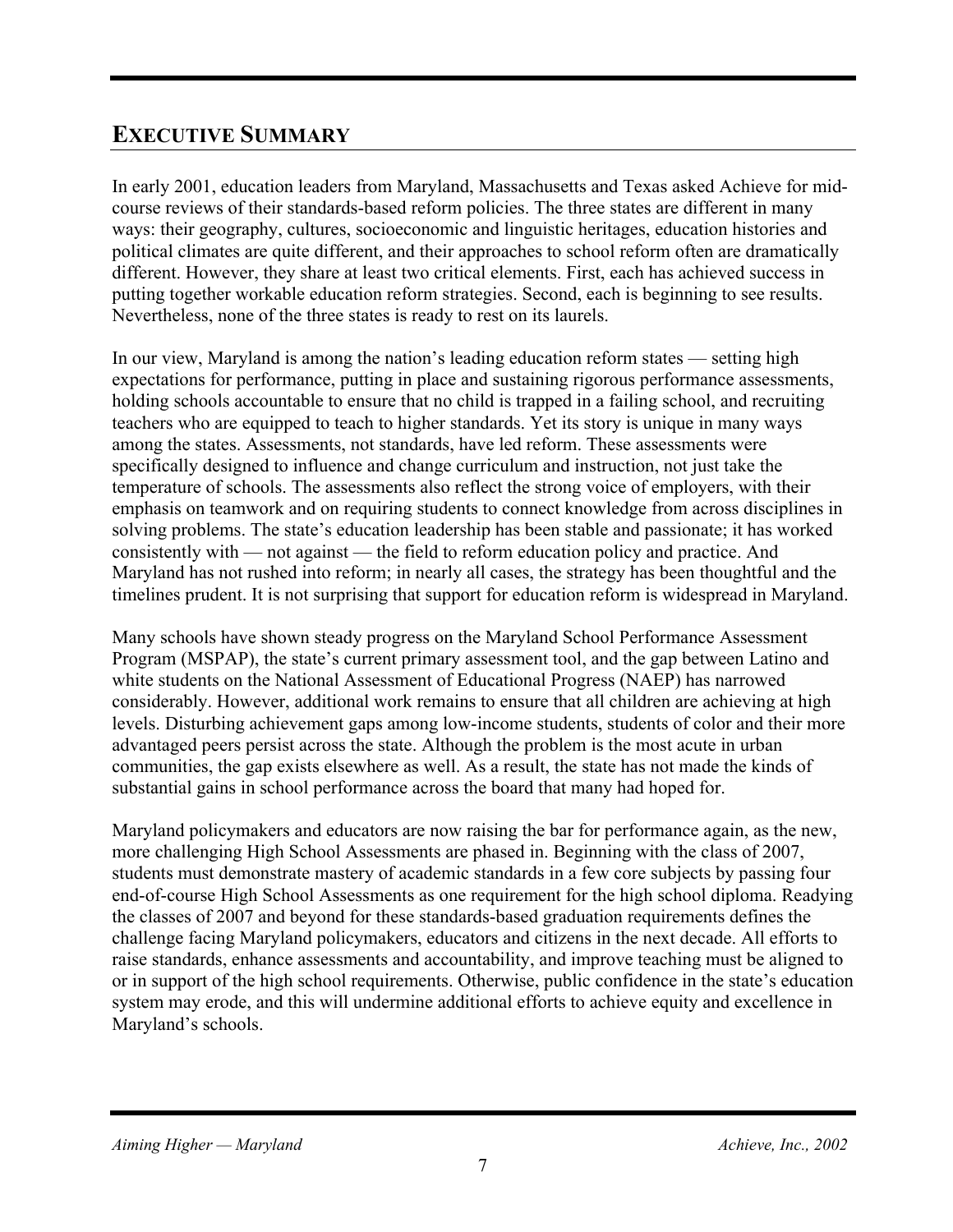Thus, we urge policymakers and educators to focus their efforts in five critical areas:

#### $\checkmark$  The state should enhance its role in curriculum, professional development and teaching **quality.**

Maryland has faithfully pursued the original tenets of standards-based reform: that the state would be responsible for setting standards, measuring progress and holding schools accountable for achievement; and that schools and districts would align all policies and programs to the state goals, including teacher recruitment, professional development, curriculum, assessments, coursework and grades.

Now that the era of student accountability has begun, Maryland policymakers must take a more active role in identifying and sharing best practices. A number of schools have made sufficient progress toward reaching the state standards, but far too many have not. There is a significant need for rigorous and proven curriculum options that match the standards and ongoing, focused and school-based professional development to arm teachers with the skills they need to raise achievement. Local decisionmakers, classroom teachers and parents will also need timely access to diagnostic data, so a coherent system of teacher-administered classroom assessments must be available. Finally, school districts working independently will not be able to solve the looming teacher shortages facing Maryland.

These goals probably cannot be met if 24 school systems attack the problem independently. A coordinated, state-led effort would enable districts to pool resources, access best practices and allow the state to exert leadership in these critical areas.

#### $\checkmark$  The state must have assessments designed to track the progress of every student and **every school.**

Maryland has been successful in using the MSPAP to revolutionize teaching and learning. Now, as the High School Assessments are put in place and because new federal policy will require states to increase the frequency of statewide testing, the state should align all tests with its standards, expand and upgrade the elementary- and middle-school testing program to ensure that the data and results are comparable from elementary to middle to high school, and provide results for individual students. This may require considerable effort, but the payoff will be significant. The goal of all assessment development efforts in Maryland should be to provide a seamless set of data points about the progress of students and schools toward meeting state standards.

#### 9 **All K–12 educators and students must be accountable for results.**

Over the last several years, schools at the very bottom levels of performance have been the focus of public pressure and attention. Maryland has taken extraordinary steps to hold such schools accountable for raising achievement, including "reconstituting," or taking over, four schools. Yet it is now time to raise expectations for *all* schools in Maryland. Every school should have improvement targets to aim for, and the state should design incentives, assistance and consequences to encourage all schools to improve the performance of all their students.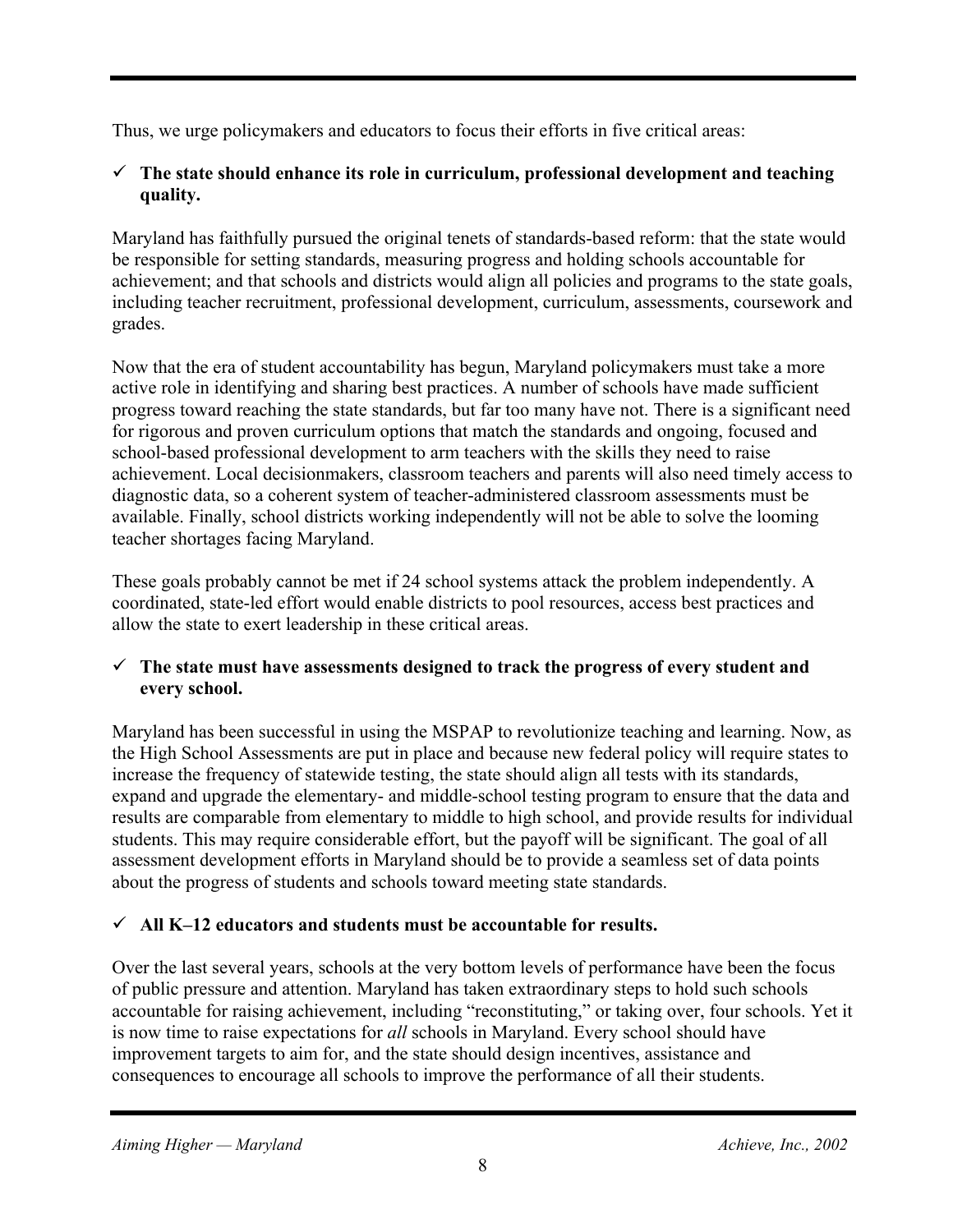#### $\checkmark$  The state must hold firm on the new graduation requirements and build connections to **postsecondary education and employment.**

For more than a decade, Maryland has steadily progressed down its path toward the standardsbased diploma. Unlike some other education systems, the state has an action plan for helping students reach the standards, as well as serious accountability for schools that fail to educate their students. Though there undoubtedly will be setbacks and some level of initial student failures, the state should stay on track with the higher-skills diploma for the class of 2007. Students in this class will have attended standards-based schools since their first day of public education, and they deserve the opportunity to demonstrate their attainment of high standards.

Responsibility for high achievement should extend to companies and postsecondary institutions. Maryland business executives and college presidents should pledge to support the high school standards and by using results on the High School Assessments in their hiring and admissions processes. This will help motivate students to work hard in school and will help illustrate to the public that standards-based diplomas are not about punishing students, but instead are about opening doors to the worlds of work and higher education.

#### $\checkmark$  The state must revitalize its commitment to communicate and collaborate with educators, **families and the broader public.**

Maryland has successfully moved the standards agenda forward over the last several years, and the state has enjoyed strong political and public support for school improvement. With the advent of the higher graduation standards, however, public support may erode unless state policies are fairly implemented and well understood. More and better information about the state's efforts to raise standards must be shared and discussed often with educators, families, school leaders, community leaders, district leaders, policymakers and others. To accomplish this, state leaders should take maximum advantage of all means of communication. The Maryland Business Roundtable (MBRT) already has been at the forefront of communications with the public about higher standards, and the organization should consider expanding its existing efforts. In close cooperation with state education officials, Maryland business and community leaders also should consider forming an independent organization whose primary purpose is to communicate with Maryland citizens about the continuing need for school reform and to spread accurate information about the details of reform.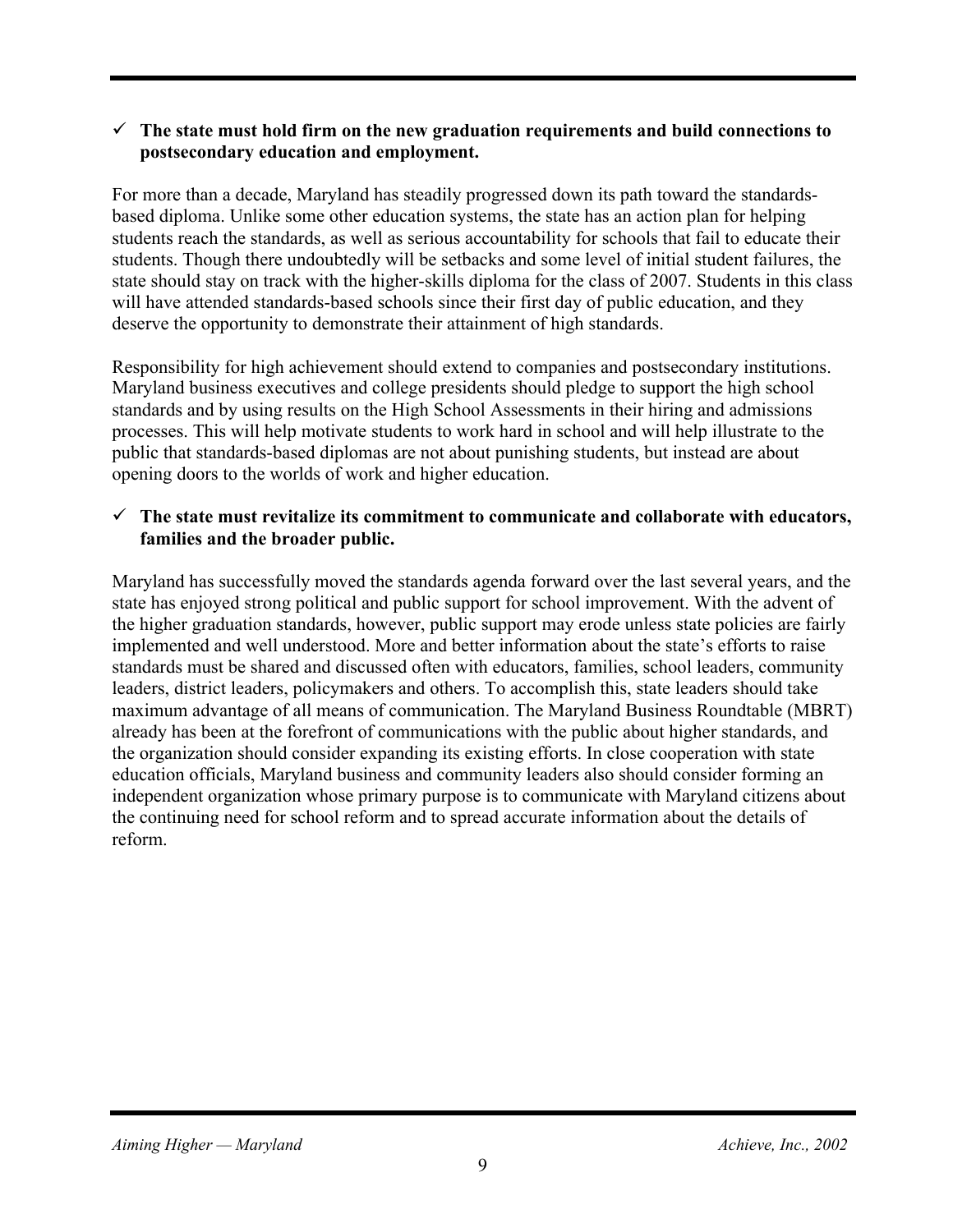*Aiming Higher — Maryland*  $A$ *chieve, Inc., 2002*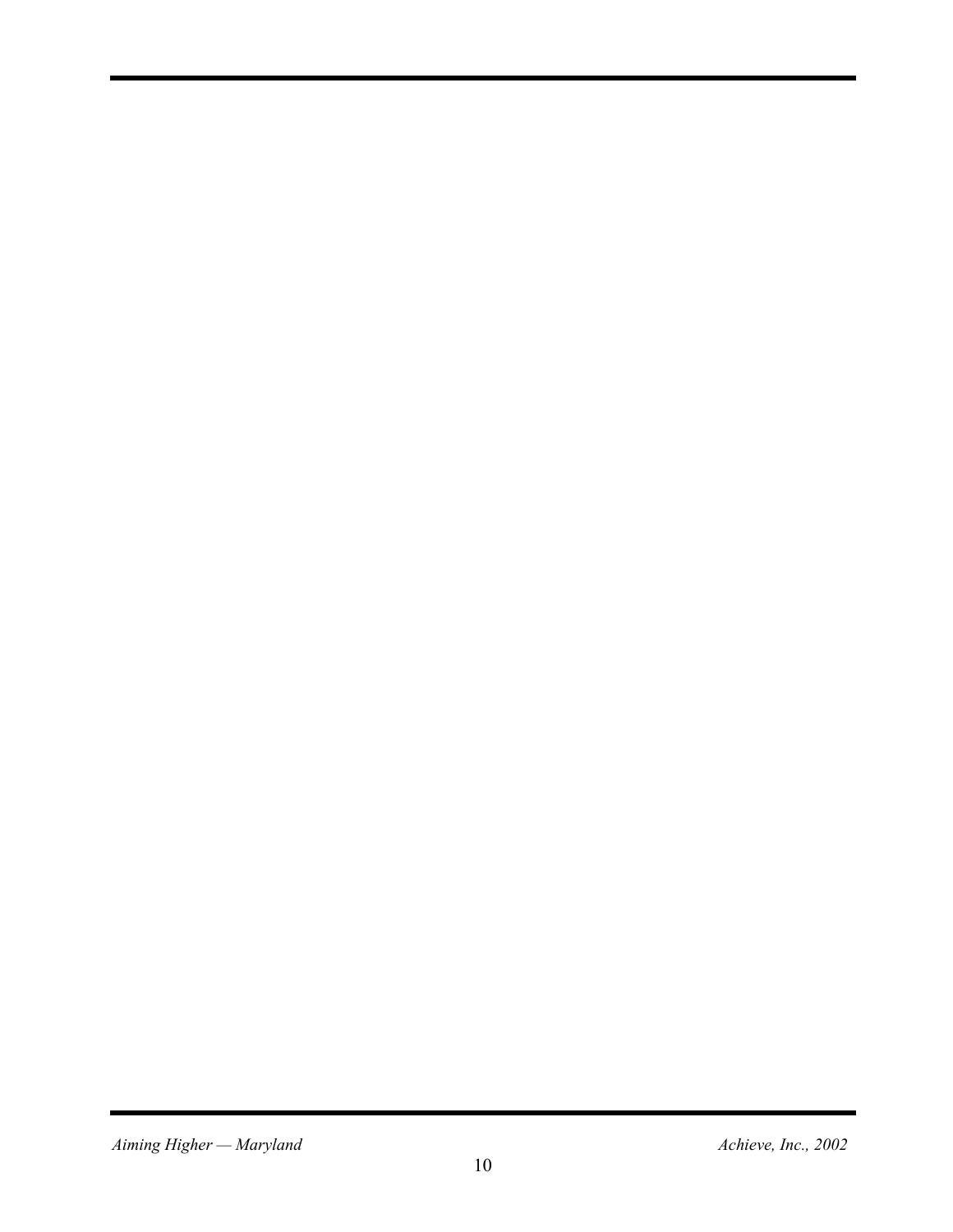# **INTRODUCTION: EDUCATION REFORM IN MARYLAND**

In October 2001, 100 governors, corporate leaders, state education leaders and educators came together for the 2001 National Education Summit. This meeting marked only the fourth time in U.S. history that education policymakers gathered to discuss common challenges and define common solutions — and the first where actual classroom teachers and principals attended. In 1989, the governors established bold goals for the nation's education system at every level — from early childhood through adult training and development. In 1996, governors and business executives committed to establish clear, challenging expectations for what students should know and be able to do in K–12 schooling; regular measurement of student and school performance; and public accountability for results. In 1999, Summit participants focused on concrete actions needed to make these ideas a reality in classrooms: improving the quality of teaching, strengthening accountability and putting in place the requisite support systems needed to help all students achieve high standards.

The 2001 Summit advanced three sets of principles to help improve performance across the board while closing the achievement gap: improving state assessment systems to focus resources and support where they are needed most; developing firm, fair and balanced accountability systems that will guarantee all students an equal opportunity to achieve high standards; and creating and sustaining a top-flight education workforce while injecting responsibility for results into the profession. At this Summit, educators and executives from government and business reaffirmed their commitment to the twin goals of excellence and equity in America's schools:

We must raise achievement for all students while closing the achievement gap separating the educational "haves" from the "have nots." These goals are an irreducible educational minimum for the United States. Nothing less than their full attainment will serve the nation's social, democratic and economic interests.

Many states have come a long way since the 1996 Summit. Virtually all states have put in place standards and tests to assess educational progress in the core academic areas, and nearly half are developing incentives and consequences for schools, districts and students tied to results. Yet, as standards-based reform enters its second decade, new challenges loom. No state has eliminated glaring achievement gaps. Test results are just now beginning to count for students and schools in most states. While many students are learning more and test scores are gradually improving, more dramatic improvements are needed so that all students can succeed. Public confidence in schools is rising, yet at the same time a small but vocal minority of reform critics are urging policymakers to turn back to the prestandards era. And the law governing federal funding for K–12 schooling the Elementary and Secondary Education Act — will ask states to do more and do better when it comes to assessment and accountability. States will be held accountable to national policymakers for ensuring that schools make progress toward meeting standards, and new testing systems will be needed to gauge their annual progress.

Maryland is among the handful of states that has come the farthest in raising standards and achievement. In 1989, Maryland embarked on its own school reform agenda with the landmark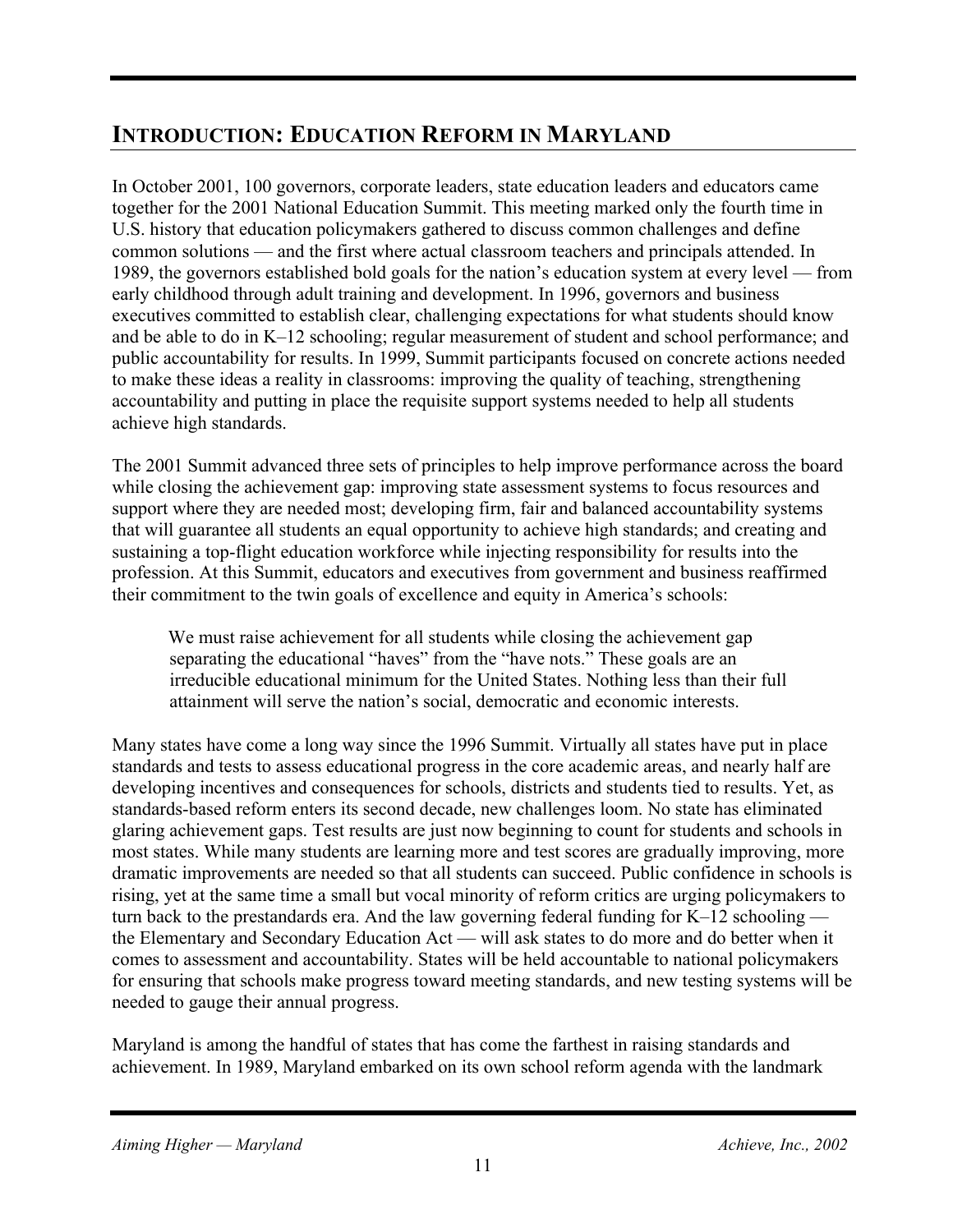publication of the Sondheim Commission report. This report focused on schools, not students, as the primary unit of accountability and focus for educational improvement. Throughout the 1990s, Maryland's policymakers, educators and business leaders worked enthusiastically and steadfastly to raise expectations for the state's students; to fundamentally improve the quality of teaching and learning; to ensure that no child is trapped in a failing school; and, more recently, to make the high school diploma more meaningful. There is evidence that Maryland's reform strategy has shown results.

The question for Maryland, as for most other states, is whether the rate of educational improvement is sufficiently rapid, especially given the pace of economic and technological change in the larger society. Maryland now is launching the next decade of education reform, a decade in which students — not just schools — will be the focus of education accountability. In our opinion, preparing all students to meet higher standards as part of the high school graduation requirements will be the central challenge for Maryland education policymakers. All other policy challenges such as communicating with families, educators and the general public about the importance of staying with standards-based reform over the long haul; eliminating test score disparities, ensuring that the K–12 assessment system is well articulated; and coping with a looming teacher shortage while continuing to raise standards for teachers — will flow from this challenge.

#### **MARYLAND'S UNIQUE EDUCATIONAL AND POLITICAL SITUATION**

Each state must address educational improvement in a way that is consistent with its own history, governance system, political culture and demographics. The face of Maryland's citizenry continues to change dramatically, making the need to achieve equity even greater. It is an advantage that the state's size, diversity and quality of leadership all work in favor of achieving higher standards.

Without question, the state education leadership has capitalized on these advantages to create regular opportunities for dialogue and ideas exchange. Maryland has only 24 local education agencies and roughly 1,375 schools. It is a fairly dense state, with a population of 525 people per square mile, as compared to a U.S. average of just 76 people per square mile. More than a quarter of the Maryland population is less than 18 years old, and the student population is diverse. While the state currently is 64 percent white and 28 percent African-American (and 8 percent other minority), the ratio in the K–12 public schools is 56 percent white to 36 percent African-American. Of the 846,582 children served by the K–12 education system, 46 percent are students of color, 29 percent qualify for Title I benefits, and 13 percent have disabilities that require special services.

Urban areas in particular serve not only a higher proportion of students, but also stronger concentrations of special student populations. The Baltimore City Public School System presents the most unique political and educational subsystem within the state, as it serves more than 12 percent of all Maryland students, including 29 percent of the state's minority student population and 34 percent of its Title I participants. It also has the lowest wealth per pupil in the state.

The state-city partnership with Baltimore City is a promising example of how good governance can help struggling schools. In late 1996, the state legislature recognized the extraordinary challenges within the Baltimore City school system with special legislation that outlines unique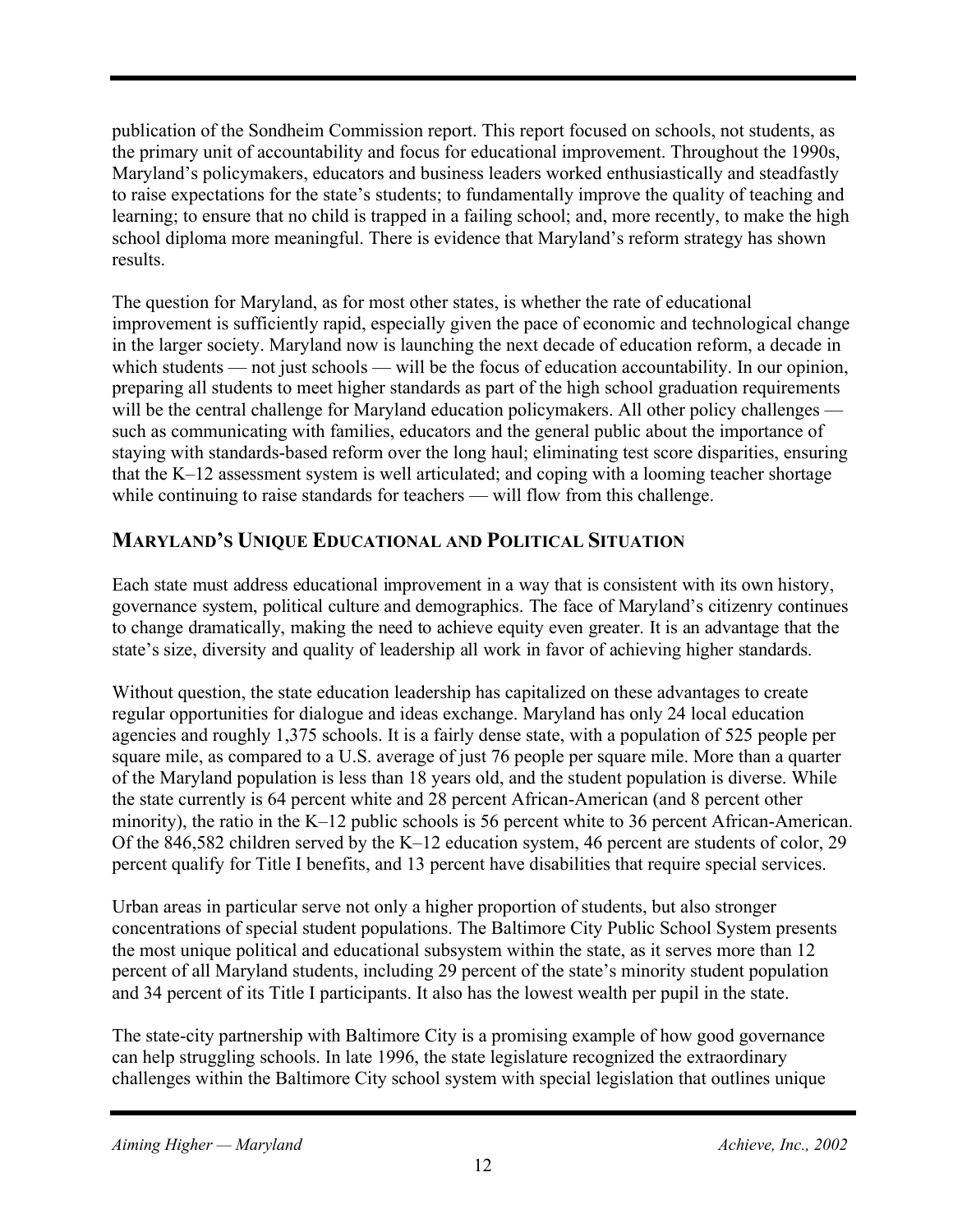governance arrangements and targeted educational programs for the Baltimore City system alone. The state instituted a new partnership with the city. This partnership appointed the school board and hired a system "CEO" as superintendent. The legislation also allowed for the appropriation of approximately \$232 million in state funds to Baltimore City schools over a five-year period. These funds help raise per-pupil spending above the state average and raise teacher salaries.

Our review team met with more than 25 educators, school board and community members, and district leaders from Baltimore City. We were impressed with their confidence, their optimism and their sense that the relationship with MSDE is one of a partnership, rather than the typical citystate "takeover" relationship we've witnessed in other places. The arrangement may be paying achievement dividends, as well. Though Baltimore City has been the state's lowest performing system since the start of MSPAP testing, 2000 marked the fourth consecutive improvement of its composite MSPAP score. The 3.5-point improvement on MSPAP in 2000 was the single biggest one-year improvement in the school system's history, and the city also made striking gains in the early grades on the Comprehensive Test of Basic Skills (CTBS).

The lessons from the Baltimore City partnership with the state are instructive for Prince George's County, the state's largest school district, with over 131,000 students enrolled. Seventy-seven percent of the students in Prince George's County are African-American, and the state finishes just ahead of Baltimore City in many of the above categories. All but two of the 102 Maryland schools that are "reconstitution-eligible," in fact, are in Baltimore City or Prince George's County, with 15 of those in Prince George's. But Prince George's County, unlike Baltimore City, has not seen significant gains in achievement in recent years. And recent events suggest that the school board in Prince George's is dysfunctional and not as focused as it should be on raising student achievement. We believe that the partnership model, pioneered in Baltimore City, could also work in Prince George's, and we recommend that the state consider building up its relationship with the county, through both financial commitments and greater involvement in decisionmaking.

#### **RAISING THE BAR**

*Progress on state assessments.* Maryland's principal vehicle for measuring student achievement and holding schools accountable for achievement is the 12-year-old Maryland School Performance Program (MSPP), which assesses students' knowledge and skills in reading, mathematics, writing, language usage, science and social studies for students in grades 3, 5 and 8. The MSPAP was first administered in 1993, and it is designed to measure how well students can synthesize information and apply it to real world problems. Only school, district and state results on MSPAP are reported to the public; individual student results are computed, but they usually are made available to parents only upon request. Only one or two school systems routinely distribute individual student scores to families. Many Maryland schools have shown steady progress on MSPAP. Nineteen of the state's 24 local school systems increased their composite scores between 1999 and 2000. Overall, Maryland has gained 13.6 percentage points on MSPAP since testing began in 1993. The first year composite was 31.7 percent of students scoring at the satisfactory level; in 2000, that proportion of students reached 45.3 percent. And 83 schools scored at least 70 percent satisfactory in 2000 on MSPAP, versus 11 schools in 1993. Though this represents some admirable progress,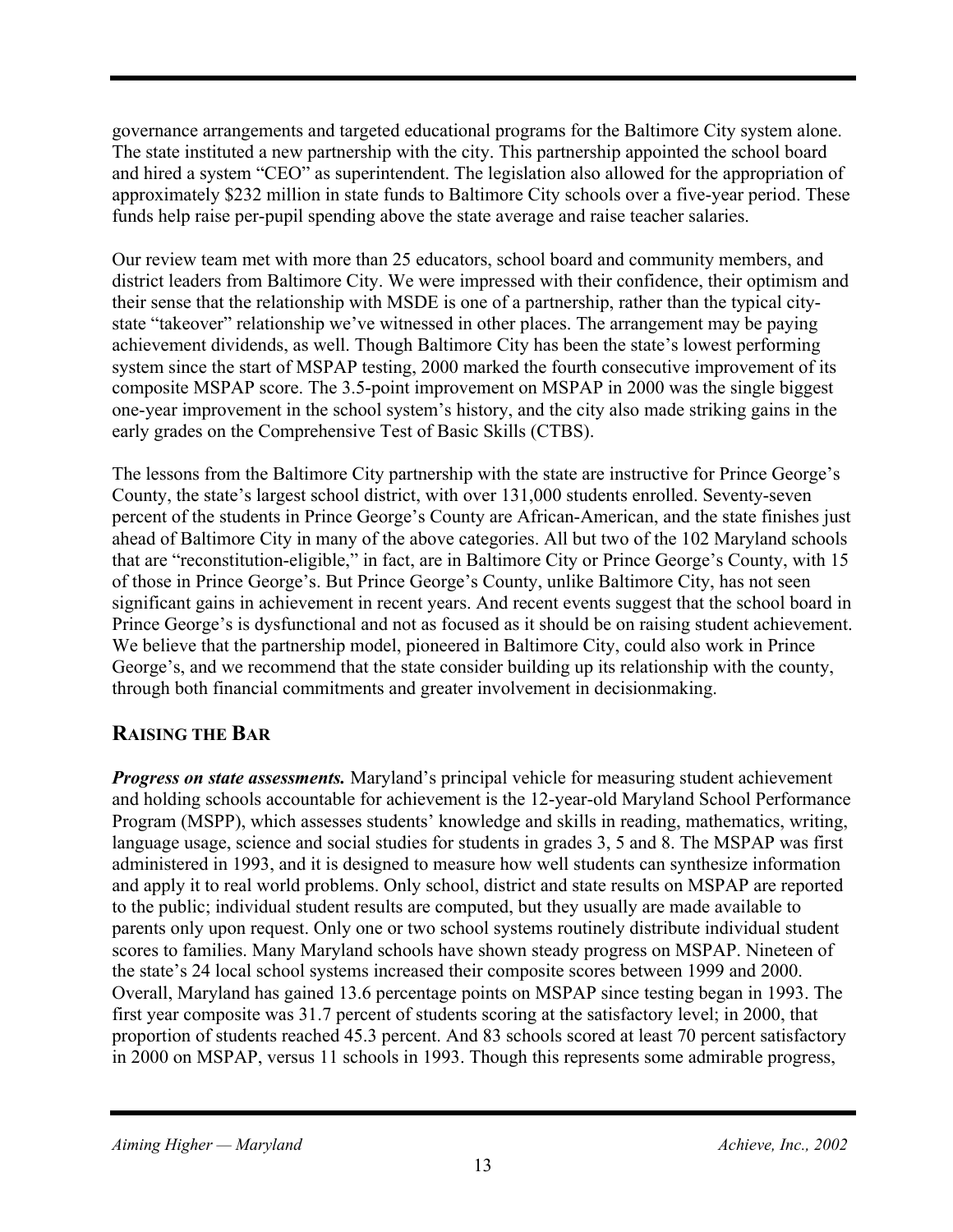performance since 1998 in particular appears to be leveling off, and the state is still too far from its goal of having 70 percent of students perform at the satisfactory level.

*Progress on national indicators.* The news on NAEP is encouraging, but mixed. Maryland's eighth-grade math results show gains during the 1990s for both the top and bottom quartiles, in the average score and in the percentage of students at the proficient level or higher. The only change in fourth-grade math was an increase in scores for students in the top quartile. In fourth-grade reading, Maryland increased its average score, the percentage of students at the proficient level or higher, and the scores for students in the top quartile. Maryland is one of only 10 of 43 participating jurisdictions to realize significant gains in fourth-grade reading between 1994 and 1998. Yet reading scores for students in the bottom quartile were unchanged, and there was no indication that the gap in performance between the best- and worst-scoring students narrowed.

Maryland has the fourth highest percentage in the nation of public high schools offering Advanced Placement (AP) courses through which students can earn college credit. Nearly all (93 percent) of Maryland's public high schools offer these advanced courses, compared to only 63 percent of its private high schools.

#### **THE ACHIEVEMENT GAP**

Maryland, like most states, still struggles to eliminate troubling disparities in educational performance among students of color and from low-income backgrounds with their more advantaged counterparts. Work remains to ensure that all children are achieving at high levels. Too many schools are failing to make adequate progress in closing achievement gaps, and the state has not made the kinds of substantial gains in school performance for all students that many had hoped for.

*Progress on state assessments.* On MSPAP, gaps among student populations are troublesome. The percentage of students achieving the satisfactory standard was lower in every subject at all three grade levels for African-American students. On the third-grade tests in 2000, an average of 28 percent fewer African-American students reached the satisfactory standard than did white students. The results were especially glaring in math, where 53.9 percent of white students reached the standard compared to only 19.5 percent of African-American students, and in science, where 52.8 percent of white students rated satisfactory compared to 21.9 percent of African-Americans. Generally, Asian/Pacific Islanders are the top performers on MSPAP, followed by whites, Hispanics and American Indian/Alaskan Natives, then African-Americans. The performance of American Indian/Alaskan Native students drops significantly between grades 5 and 8, while that of Hispanic students generally trends upward.

Special education students fall gradually further and further behind their counterparts as they get older, and on the eighth-grade tests, less than 20 percent were achieving the satisfactory standard on the tests, including just 6.5 percent on the reading test. Approximately half the regular education students were doing so, though their reading scores were also low, with only 29.4 percent of students deemed satisfactory. Female students performed better than male students at every grade level and in every subject, with the disparity growing greater as the students got older.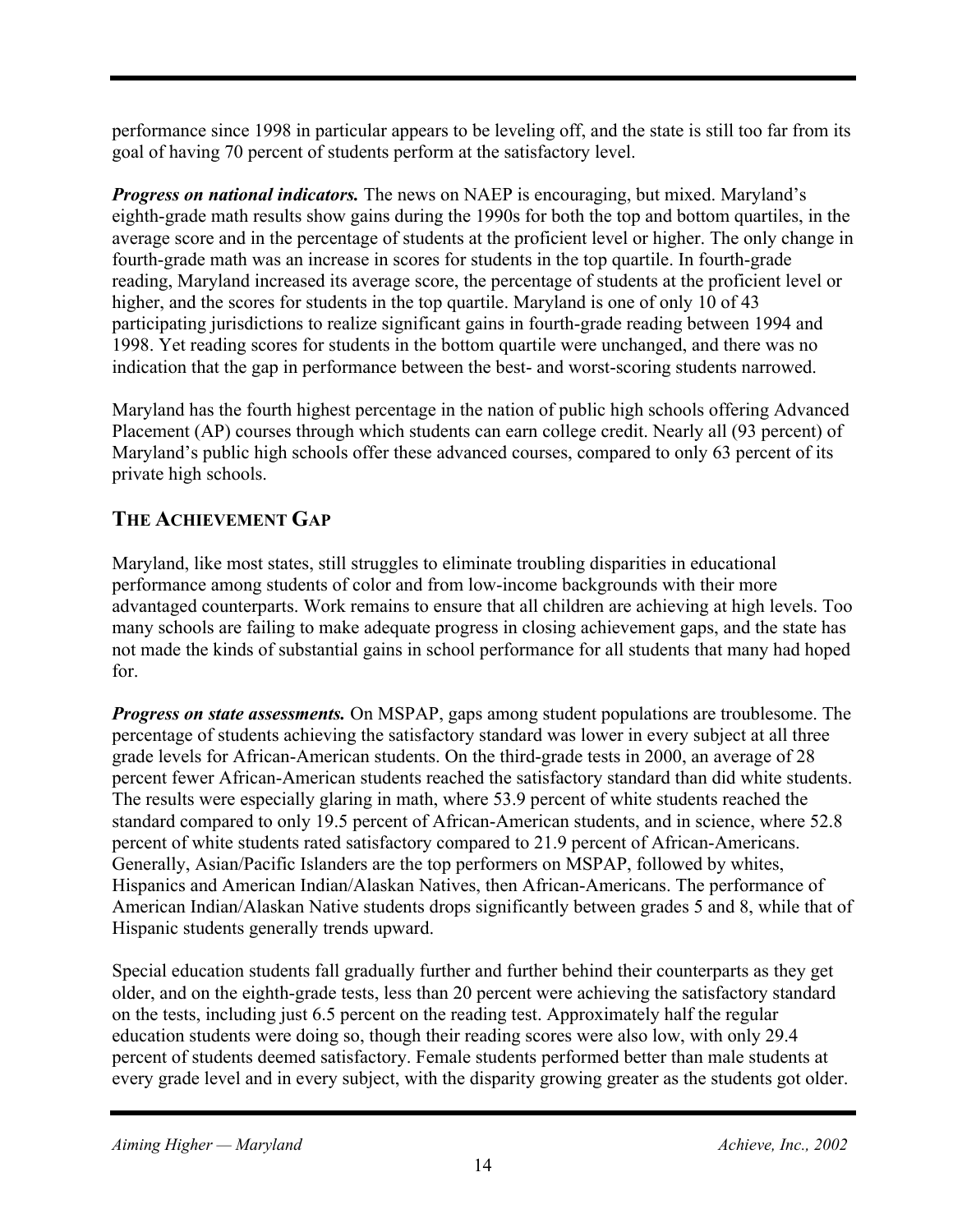*Progress on national indicators.* On NAEP, both white and African-American fourth graders experienced statistically significant reading gains between 1994 and 1998, but substantial performance differences persist. On the 1998 fourth-grade reading test, white students scored 229 versus 195 for African-American students, and 76 percent of white students performed at or above basic reading levels, as compared to only 38 percent of Arican-American students. Sixty-three percent of poor fourth graders performed below basic, while only 27 percent of non-poor students were below basic. On the 1998 eighth-grade reading test, Maryland students scored 262, ahead of the national average, yet 50 percent of African-American students had less than basic proficiency, as compared with just 17 percent of white students. Similarly, 48 percent of poor students failed to meet the basic standard, as opposed to 21 percent of non-poor students.

On the 1998 eighth-grade NAEP writing test, 31 percent of white students and 36 percent of Asian students achieved proficiency, versus just 7 percent of African-American students and 8 percent of Hispanics. The results were much the same for the math and science tests. Seventy-four percent of eighth-grade African-American students were unable to achieve basic performance in science, and 70 percent of fourth-grade African-American math students were unable to do so. This compares to just 26 percent and 23 percent of white students in the same categories. The numbers are not much better for Hispanic students, less than half of whom are achieving basic proficiency on the math and science tests.

In a school system where 56 percent of students are white, these students took 72 percent of English/Composition AP tests, 75 percent of Calculus AB AP tests and 69 percent of Biology AP tests. Though African-American students make up 36 percent of students, they took just under 12 percent of English/Composition AP tests, 9.5 percent of Calculus AB AP tests and less than 11 percent of Biology AP tests.

High school students' dropout rates also reflect the academic achievement gap. A new study from the Manhattan Institute compares the proportion of students in ninth grade that graduate from high school within four years. Overall, 79 percent of Maryland students graduate within four years, which tracks with the national rate of 87 percent. Eighty percent of white students graduated, compared to 70 percent of Hispanics and 66 percent of African-Americans. The good news is that Maryland's graduation rate for Hispanic students is the third highest in the country and fifth highest in the nation for African-Americans, whereas nationally, only 54 percent of Hispanic students and 56 percent of African-Americans graduate in four years.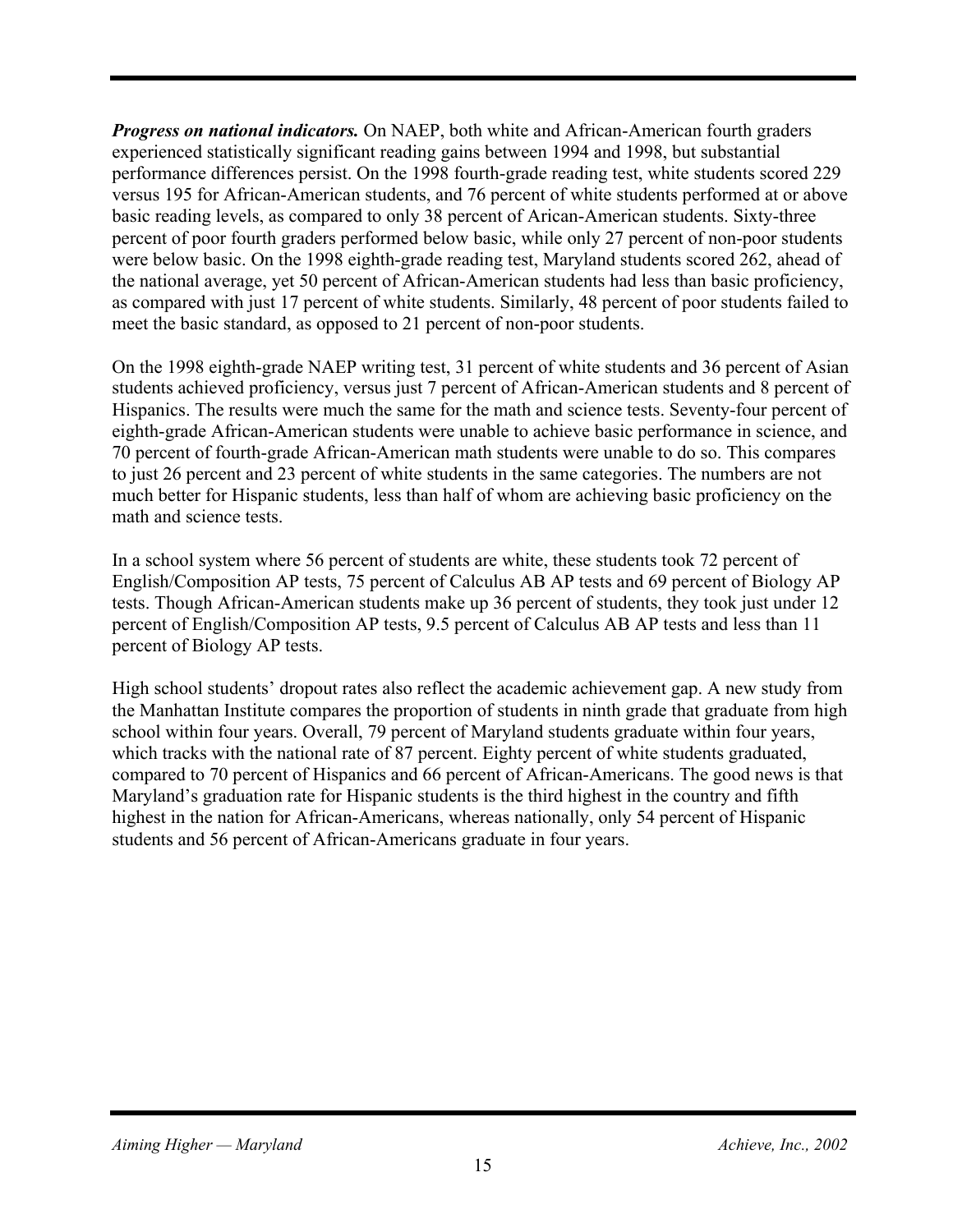*Aiming Higher — Maryland*  $A$ *chieve, Inc., 2002*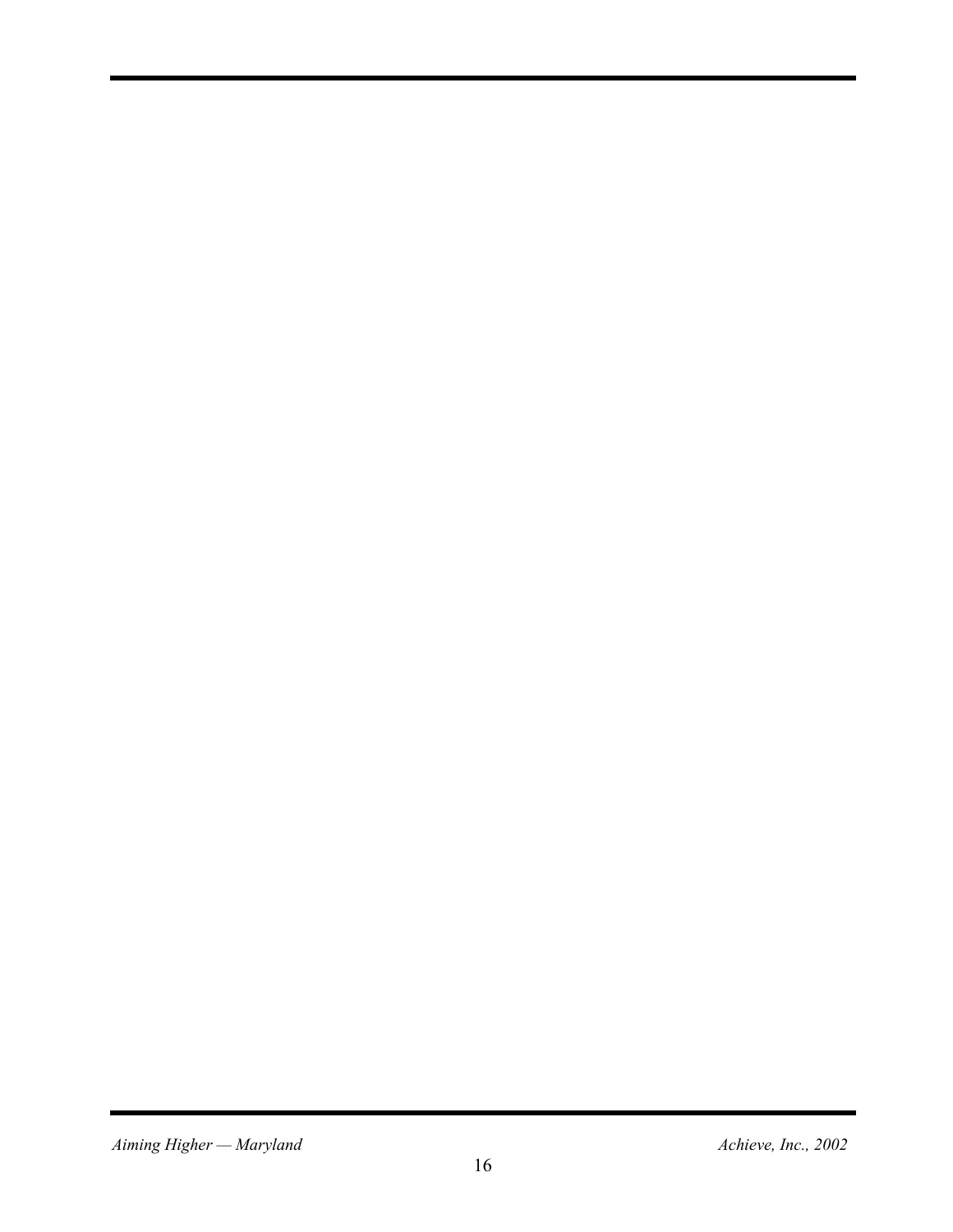# **PROGRESS AND ACCOMPLISHMENTS: 1989–2001**

When Achieve's review team examined Maryland's record, it was clear that few areas of education policy have been left untouched. Elected and appointed state officials have continuously challenged Maryland public educators, parents, community and business leaders, students and themselves to revitalize and achieve equity in public education. Under Dr. Grasmick's leadership in particular, the Maryland State Board of Education (MSBE) and MSDE have created or revised solid policies and programs that support Maryland's goal of high performance for every student and school. In our analysis, these policies add up to a rigorous view of schooling that should support most schools and students in reaching high standards. Work remains to ensure that the policies are of the highest quality and that they have the intended consequences, but we commend the state for making tremendous progress, particularly in the following areas.

#### **IMPROVING TEACHING AND LEARNING THROUGH ASSESSMENT**

Both stability and exploration into new territory characterize the state's approach to assessment. The state's commitment to measure and report on student learning reaches as far back as 1972, when policymakers enacted legislation requiring statewide minimum skills testing. During the 1980s, Maryland's elected and appointed leadership embraced the notion that schooling needed a more fundamental overhaul than basic-skills testing if all students were to be prepared for the demands of the Information Age. Thus, Maryland's school reform efforts began in earnest in 1987, with the landmark Governor's Commission on School Performance. The resulting 1989 report came to be known as the Sondheim Report. The findings and recommendations in this report are prescient; they foretell the ideas behind standards-based reform as it has come to be known in 48 other states.

The Sondheim Report called for an emphasis on results and student achievement rather than educational inputs, revolutionizing the curriculum taught in schools by focusing on advanced critical thinking skills, measuring performance against lofty goals with common assessments and increasing accountability of public education to Maryland taxpayers. Moreover, the report rested its findings on three critical premises:

- All children can learn.
- All children have the right to attend schools in which they can progress and learn.
- All children shall have a real opportunity to learn equally rigorous content.

Such concepts may have been radical at the time, but today they are the cornerstones of the standards movement that has spread to nearly every state in the nation. The report led to the establishment of the MSPP and the MSPAP, one of the nation's first statewide testing and accountability regimes to measure achievement and hold schools accountable for making progress.

MSPAP is perhaps the most distinctive and well-known feature of Maryland's school improvement efforts. As several states can attest, assessment programs can be both "drivers" and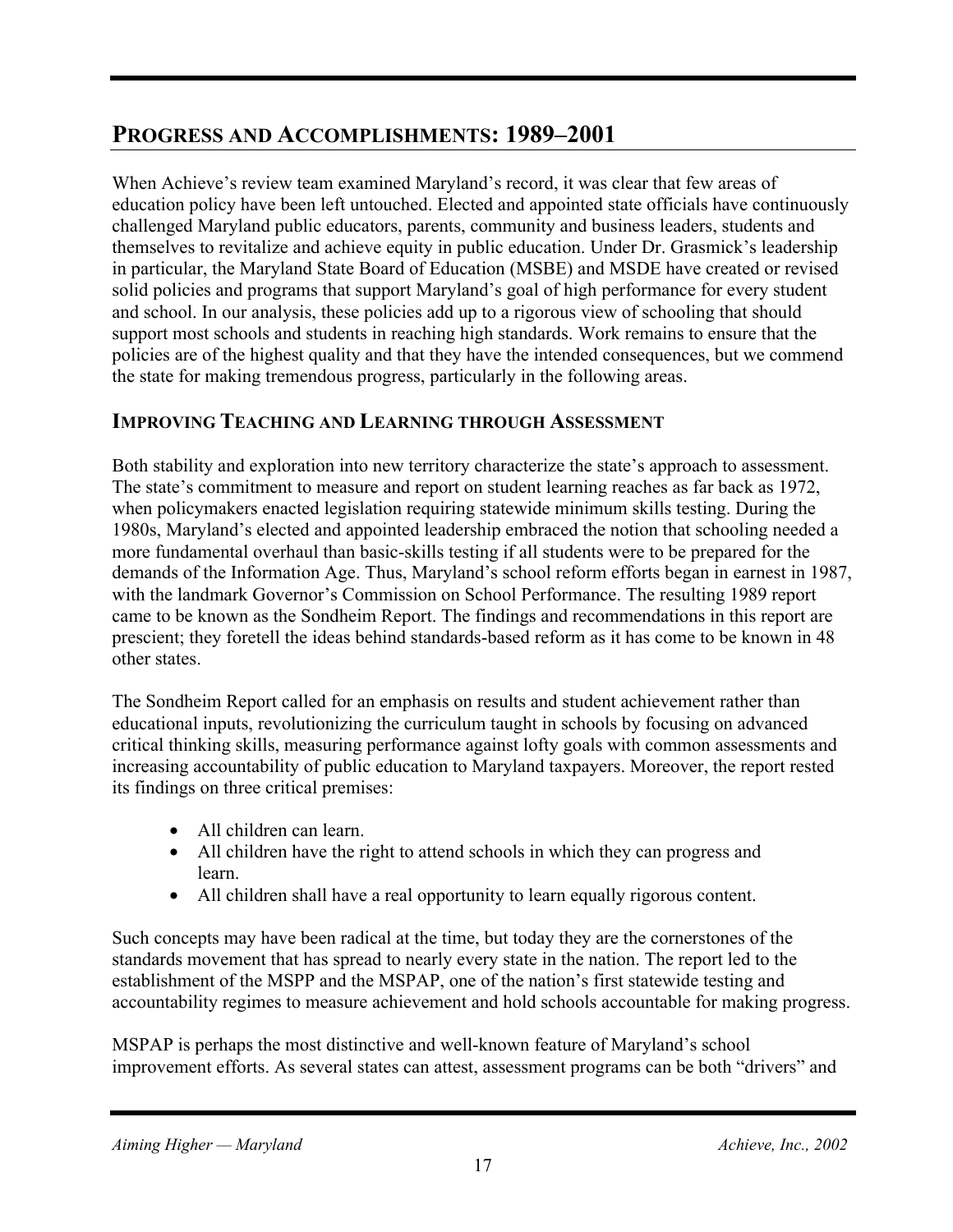"derailers" of reform. Without common assessments, standards will not be implemented consistently and effectively, yet the assessments themselves have sometimes come under attack. MSPAP is not without its detractors. It is a complex and expensive method for influencing teaching and learning. Some view MSPAP as subjective and question its quality and alignment to standards. Yet, by and large, most Maryland educators and citizens we spoke with believe it is a "test worth teaching to," and a large body of independent studies and other evidence suggest that MSPAP has accomplished many of its goals.

Unlike most other statewide testing programs, MSPAP aims to fundamentally change the nature of teaching and learning in elementary and middle schools. (Most other testing programs, in our view, take the pulse of "what is," rather than try to lead schools in the direction of "what should be.") Though only individual student work is actually scored, students frequently work in groups as part of the assessment to undertake extended "performance tasks" that integrate content knowledge from and reinforce skills across the core subject areas. No multiple-choice questions are included, and student-level results are not derived from the student groups' answers — only school-, system- and state-level results are reliably produced and publicly reported. MSPAP's emphasis on group work and higher level thinking skills is designed to encourage schools to reinvent curriculum, to inject problem-solving and reasoning exercises into all subjects, and to promote teamwork and improved interpersonal skills.

And, when concerns arose from families, teachers and others about the testing program — in particular, the desire for individual student results that could be compared against national averages — MSDE responded by adding the CTBS in grades 2, 4 and 6 to the statewide testing diet (many districts were already using norm-referenced tests in several grades).

Clearly, Maryland's assessment system — not content or performance standards — has been the primary driver of teaching and learning over the last decade. This represents a departure from most other states. The "learning outcomes" and "core learning goals" that were in place for most of the 1990s were broad outlines of the skills with which students should exit from key grades, rather than specific expectations designed to guide local curriculum and instruction. Maryland came under criticism from several national advocacy groups — notably, the American Federation of Teachers and the Thomas B. Fordham Foundation — for the minimal guidance provided by such broad goals statements.

In response, the state recently adopted "content standards" in addition to the goals. In 2001, the American Federation of Teachers lauded the standards in English, math and science for being sufficiently clear, specific and grounded in core content. While Achieve did not conduct a full analysis, the new standards seem to respond to teachers' and districts' calls for more explicit guidance about what the state expects. No set of academic standards is perfect, but these standards represent a significant improvement from the learning outcomes.

Over the next decade, we believe the content standards should be the glue that ensures articulation across the assessment system, local curriculum and instruction, professional development and teacher education.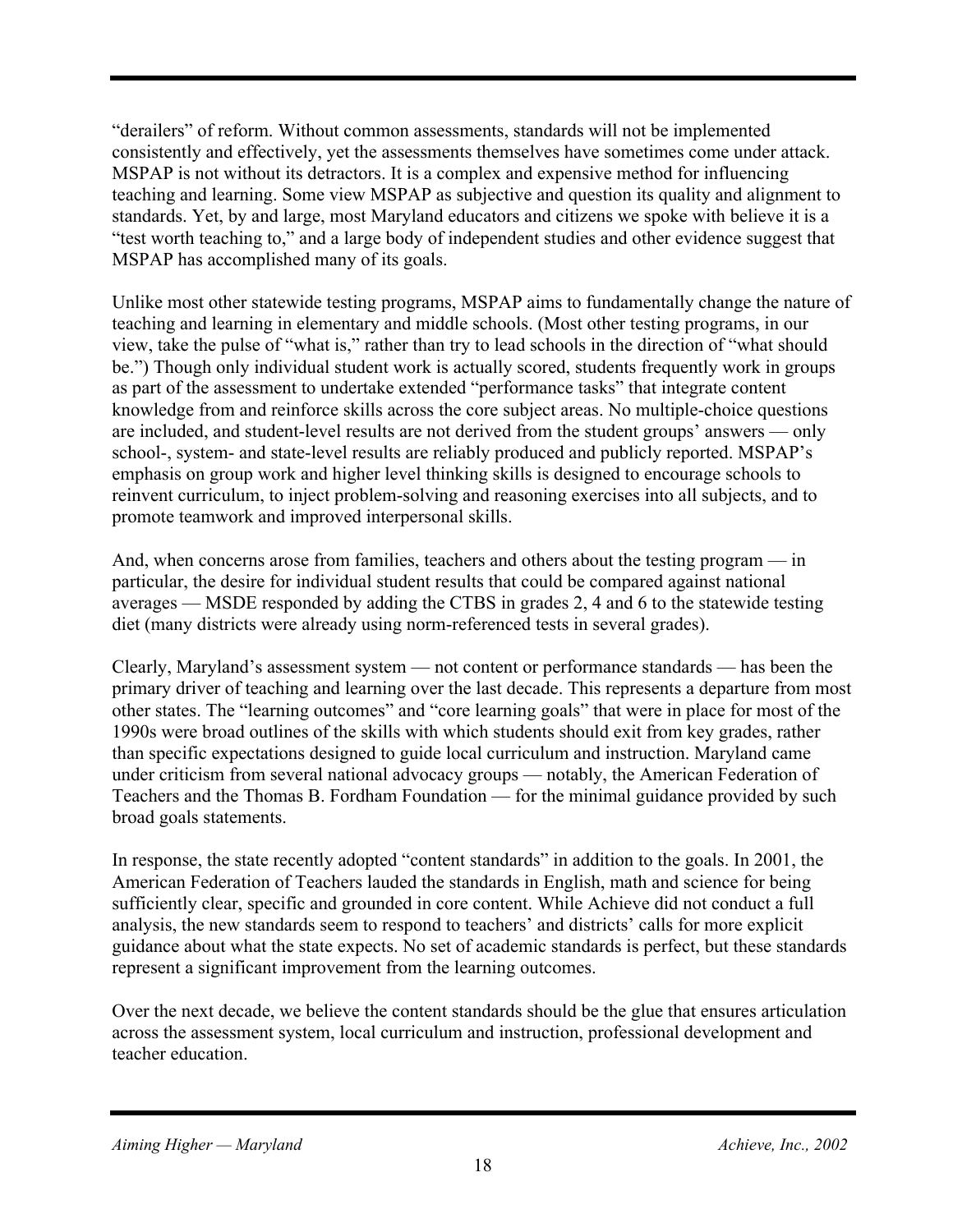Statewide teacher committees are currently working with MSDE staff to develop sample grade-bygrade benchmarks aligned to the statewide content standards, and other implementation resources are available on the department's Web site (www.mdk12.org). We heard from educators and policymakers in Baltimore City Schools that the consistent use across the city's elementary schools of a single reading program has helped tremendously with teacher professional development and student learning. Leaders from other school systems also detailed their activities to identify and produce aligned curriculum documents and tools. These are admirable efforts, ones that all Maryland schools and districts will need to undertake as they prepare all students to meet higher standards.

#### **ACCOUNTABILITY FOR RESULTS**

The most notable other program to arise from the Sondheim Report is the Maryland School Performance Program (MSPP). In Achieve's view, tying accountability to results is perhaps the strongest aspect of Maryland's school reform efforts over the last decade. Hardly any states have practiced accountability for schools as strongly as Maryland. The state has not been afraid to take bold steps — such as taking over failing schools — when it comes to ensuring that all children have an opportunity to meet high standards.

In 1993, state regulations established the use of MSPAP results, results from the Functional Literacy Tests (the state's current graduation tests that are pitched at very minimal skill levels), plus student participation (dropout and attendance rates) to rate school performance. MSPAP results are reported through five proficiency levels, with level 1 being the most proficient. Schools are expected to meet a "satisfactory" performance standard, which entails 70 percent of students scoring at proficiency level 3 or above.

At the 1999 National Education Summit, Achieve identified several elements of comprehensive accountability systems:

- *student incentives*, such as graduation and/or promotion exams;
- *school report cards*, ratings that classify schools based on performance;
- *assistance* for low-performing schools to help them improve;
- *rewards* for highly successful schools; and
- *sanctions* for chronically failing schools.

Maryland is one of only six states that has put all these pieces together.

At the 2001 National Education Summit, participants further strengthened their commitment to firm, fair and balanced accountability systems in which all education stakeholders, including policymakers, are held accountable for raising student achievement. These principles go further than the accountability elements discussed in the 1999 Summit to offer sound advice for implementing accountability and include:

• *adequate phase-in* to ensure proper time and support for schools to align curriculum and teacher professional development;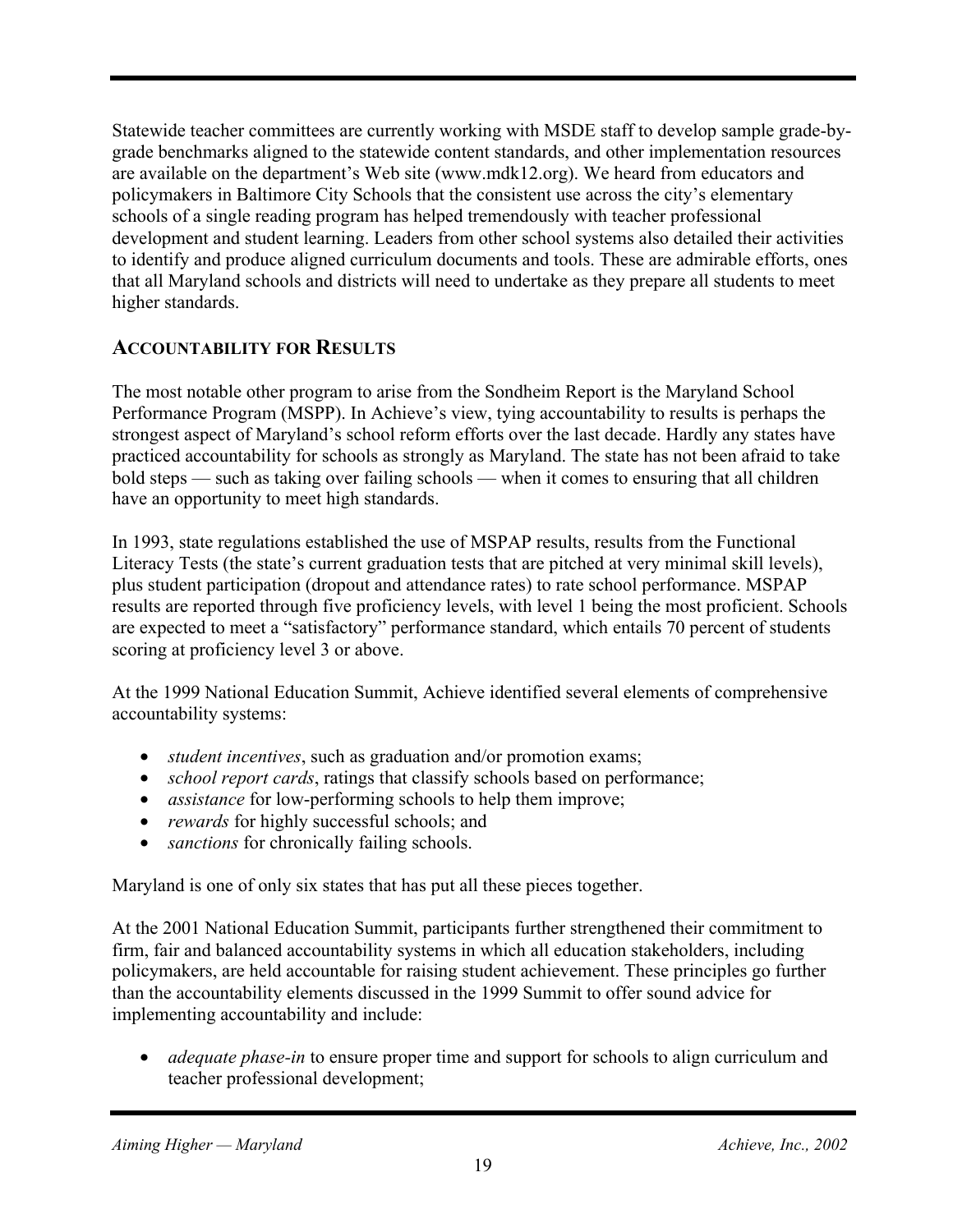- *assistance before intervention* to provide targeted assistance to low-performing schools before intervening with more drastic remedies;
- *more flexible schooling* for students with the greatest academic distance to travel to meet standards;
- *sanctions* for chronically failing schools;
- *shared accountability* for both adults and students in the system; and
- *alignment with college admission and employment* so that the high school diploma becomes more than a piece of paper and instead signifies readiness for college-level work and high-performance jobs.

Although no state yet adheres to all these principles, Maryland is one of only a handful whose accountability system meets most of these criteria. Perhaps most significantly, it is the only state we know of that has taken strong steps to rescue those children trapped in academically failing schools and that started with school accountability well before student incentives came on board. In place for nearly seven years, the state's accountability system for elementary and middle schools has identified dozens of schools for local reconstitution and another dozen or so as eligible for state action. Although more remains to be done, Maryland is at the vanguard of all states in actually holding schools accountable for academic achievement. In 2000, three failing schools were turned over to third-party private management because of their failure to improve on their own; in 2001, one more school was reconstituted. These bold actions have withstood several court challenges to date. Very few states have attempted to connect their rhetoric and actions to strong accountability as has Maryland. We applaud MSDE for its leadership in making it clear to all Maryland citizens that academic failure will not be tolerated and that all students deserve the opportunity to succeed.

Maryland education policymakers and business leaders also should be commended for making the high school diploma more meaningful. Students in the class of 2007 will be required to demonstrate their knowledge and skills by passing the new end-of-course High School Assessments in four critical subject areas — English, algebra, biology and government — as part of the new diploma requirements that also include passing grades and service-learning activities. To help acclimate schools, parents and students to these new demands, the state is already requiring that test scores be reported on student transcripts. This should help encourage students to take the assessments seriously, even before they count for graduation.

And Maryland is implementing a far-reaching plan to help all children succeed in meeting standards. It is one of the first states to commit resources to provide some students and school systems with greater supports, more intensive interventions and professional development opportunities. The comprehensive framework envisioned in *Every Child Achieving* represents Maryland's commitment to preparing all students to meet the challenging new graduation requirements.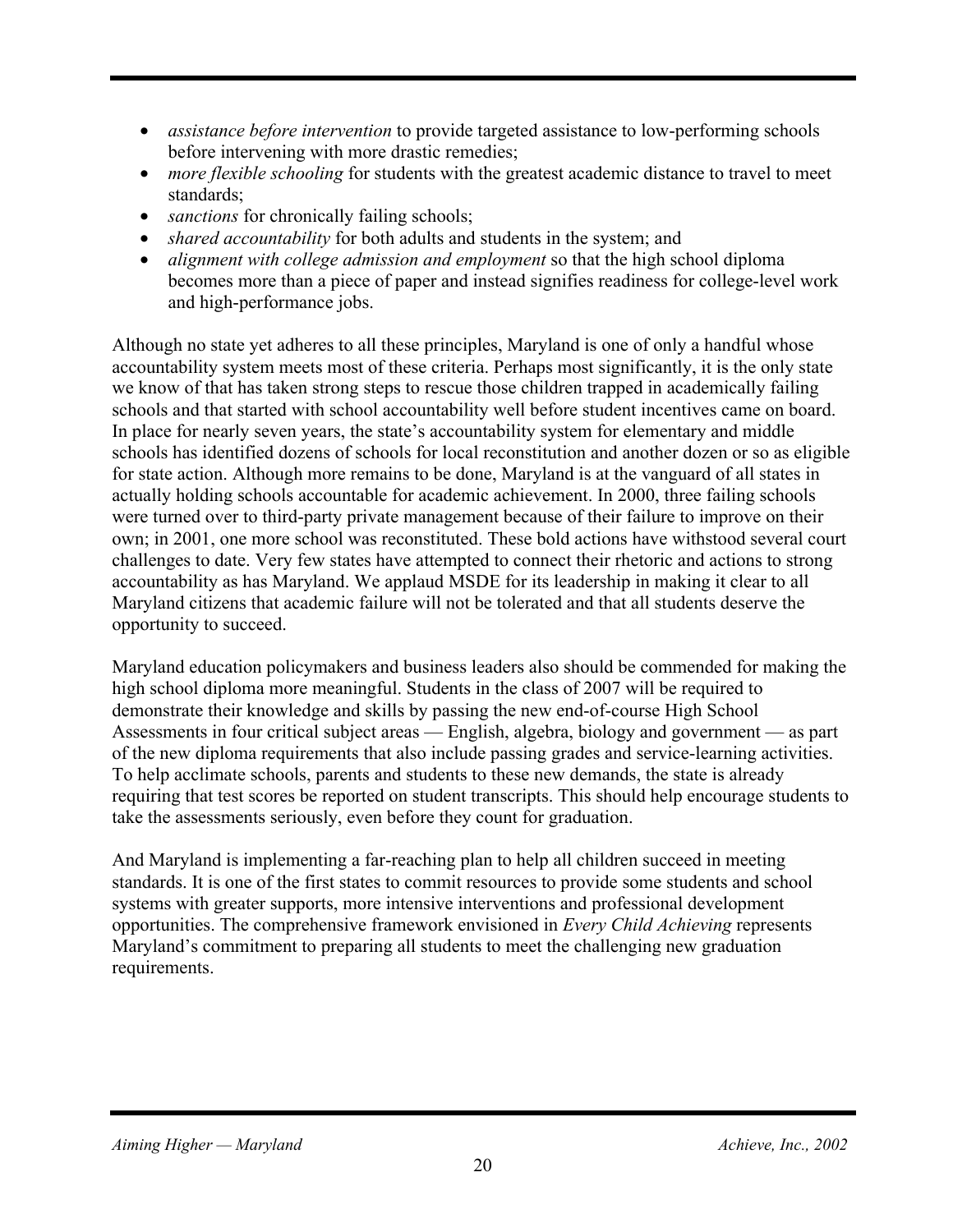#### **INVESTMENTS IN EDUCATOR CAPACITY BUILDING**

Particularly during the last few years, Maryland has begun to address the critical challenge of attracting, training and retaining a cadre of teachers and principals who are equipped to bring virtually all students to high standards. This is truly where the rubber will meet the road in standards-based reform, as American policymakers move from the relatively easy task of setting standards to implementing them in all schools. It is also the area in which Maryland policymakers have the most work remaining to ensure that all educators are meeting standards of excellence.

The state's exemplary K–16 partnership is wisely focused on teacher preparation (as well as articulation of student expectations), and together the K–12 and higher education systems have implemented more rigorous standards for entering teachers. For example, all teachers in colleges of education, regardless of their subject area concentrations or teaching license areas, are required to take research-based courses in reading. Elementary teachers must take 15 hours total in teaching reading that include training in reading process and acquisition, instruction, materials selection and reading assessment. Potential middle and high school teachers must take six hours of coursework in reading instruction. Additionally, already-practicing teachers must fulfill the relevant requirements in order to renew their teaching certificates. Though there is much more the state can do to improve teacher preparation, this particular emphasis on reading sets Maryland apart from many states.

Other efforts are underway. Some schools of education have increased their mathematics and science coursework requirements for prospective elementary and middle school teachers, and all prospective high school educators must now earn a second major in a content area (in addition to the education major). The state has set the most challenging passing scores for elementary teachers in the nation on the Praxis II exams. And the presidents of the state's colleges and universities are held accountable by the chancellor of higher education for the quality of their teacher education programs.

Maryland faces a looming teacher shortage over the coming decade, however, so raising teacher standards must be coupled with other strategies to raise the status of the profession. Maryland has put in place various financial incentives to help attract and retain talented educators to the state's school systems. The statewide incentives include \$1,000 signing bonuses for prospective educators in the top 10 percent of their graduating class, funding for low-interest mortgages, tax credits for graduate work in education, \$2,000 annual stipends to teachers who achieve National Board for Professional Teaching Standards certification and \$2,000 annual stipends to teachers who teach in state-identified "challenge" or "reconstitution-eligible" schools.

MSDE also has some professional development programs and collaborations underway. In particular, the state is implementing a thoughtfully designed series of "principals' institutes" to help principals evolve from facilities and discipline managers to instructional leaders. Regional Professional Development Networks could be a promising strategy for developing and delivering high-quality professional development, though Achieve's review team heard very little from educators about the extent to which these networks contribute to capacity building.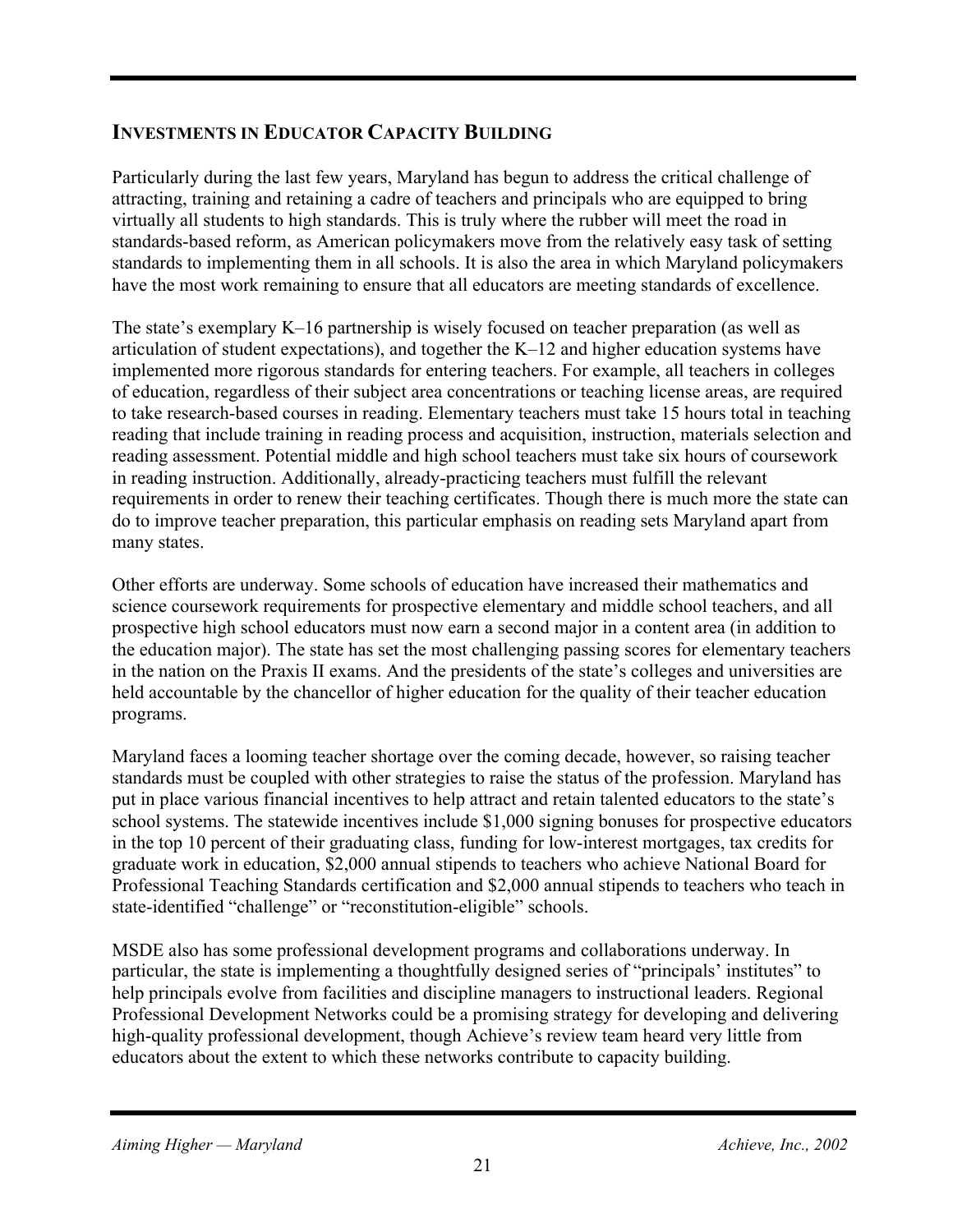#### **PUBLIC ENGAGEMENT AND LEADERSHIP**

One of the most important lessons from leading school reform states is that educational change takes enormous political will, and that will must be sustained over several years, if not decades. If states are to combat the notion that, like many other things in education, standards "too shall pass," then elected and appointed officials must work closely with community, business and education leaders to develop workable policies, revisit and revise them periodically and, most importantly, speak with a single voice about the absolute necessity of changing public education to ensure that all children achieve at substantially higher levels than in the past. To date, Maryland has been remarkably successful in this regard.

Reform in Maryland, like in North Carolina and Texas, has endured legislative and gubernatorial turnover. Stability and commitment from elected leadership are some of most important ingredients of lasting school improvement. Dr. Grasmick is widely regarded as the driver of reform in the 1990s, and her tenure has been marked by cooperation and collaboration with educators and state policymakers. The support and commitment of key state legislators and the state board of education are notable. Together, these leaders have crafted thoughtful policies and sustained reform over time.

Leadership and support from the business community have been essential. Often, business leadership is the linchpin that enables reform to survive turnover in political leadership. Maryland's business community has been an ardent supporter of education policy and programs targeted on raising student achievement. The MBRT is recognized as one of the strongest state business groups in the country on education issues. Its nine-point policy agenda, modeled after the (national) Business Roundtable's agenda, focused the business community on standards-based reform throughout the 1990s and up to the present. The stark finding of the *Maryland Workforce Educational Needs Assessment Survey* sponsored regularly by the MBRT and the Maryland Economic Development Commission — that key businesses cannot grow in Maryland unless high school students graduate with higher skill levels — has played an important role in explaining the need for stronger high school graduation requirements. The MBRT's *Achievement Counts* campaign provides a unique model for communicating the importance of academic achievement to high school students. The campaign added *Parents Count* as a component to inform parents about reform efforts in Maryland through print and Web-based information made available to parents by their employers.

College and university faculty and leaders have also been supportive of K–12 school improvement. The state's K–16 Partnership for Teaching and Learning — co-chaired by Dr. Grasmick, Karen Johnson, the head of the state's Higher Education Commission, and Dr. Donald Langenberg, the Chancellor of the University of Maryland — has been one of the strongest such collaborations in the country. Faculty from the state's colleges and universities lent their content expertise in the development of the K–12 content standards and the High School Assessments.

Clearly, leadership, communication, adjustment and collaboration with the field are among the strongest elements of Maryland's overall education reform strategy. Maryland has thoughtfully practiced at least two major "standards" for education reform. First, reform is done *with* educators,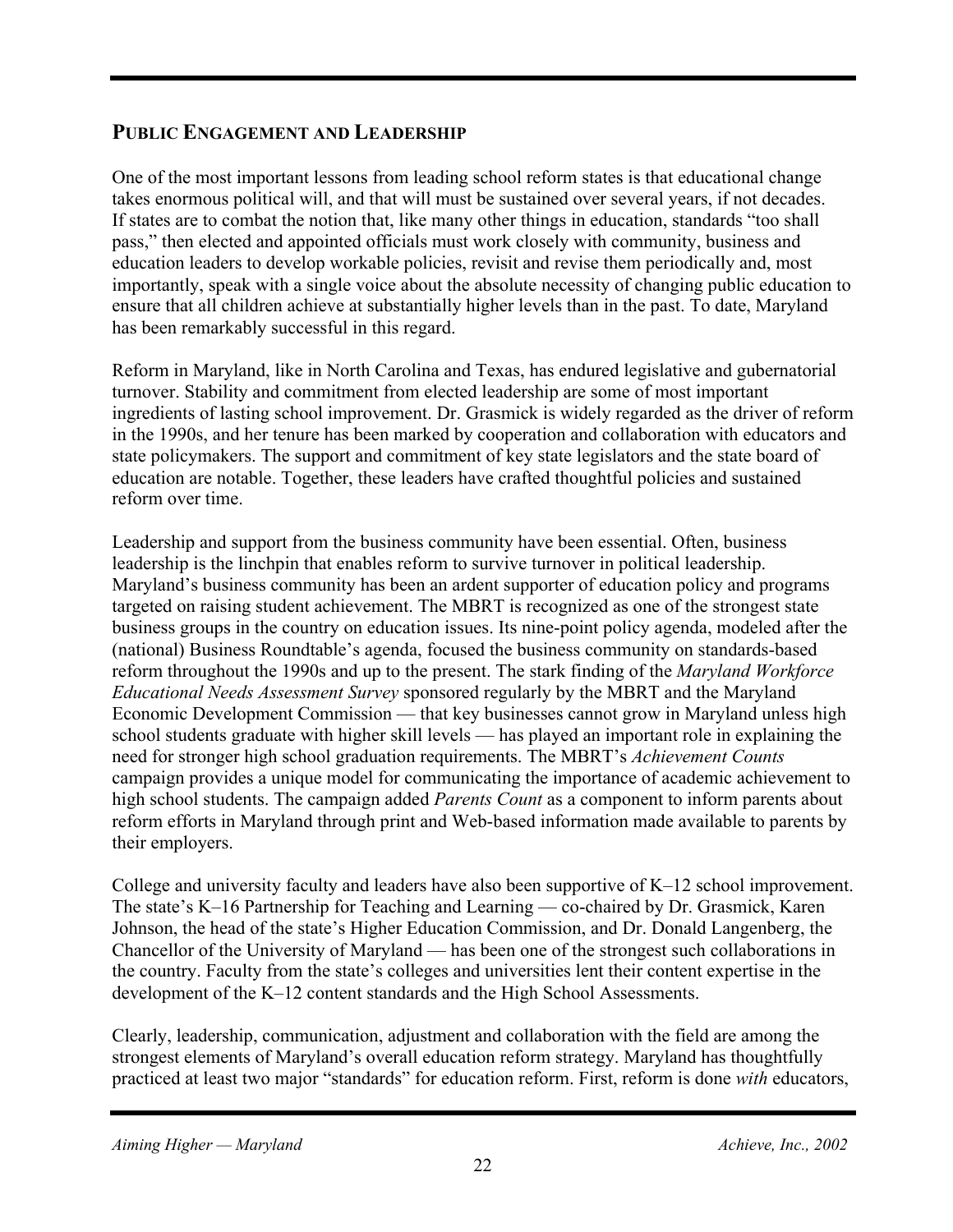not *to* them. Second, people support what they help create. Much of the state's reform story is framed by its commitment to bringing all Maryland education stakeholders to the table for twoway conversations.

Maryland's public engagement strategy is not simply based on getting a set of messages across, but on genuinely engaging the field in the interest of building better policy that will ultimately be embraced by those charged with carrying out the policy.

Under the leadership of Dr. Grasmick, MSDE:

- has been highly adept at utilizing partnerships with key allies the MBRT, colleges and universities, and the various professional education organizations — to communicate policy and strategy and to gather feedback from key stakeholders;
- has frequently used commissions and advisory groups such as the current Visionary Panel for Better Schools — to develop policy and create support for new initiatives. The panels have a sharp focus on thorny policy and implementation problems, and they have been used constructively to learn from Maryland citizens and education constituents;
- has taken advantage of Maryland's small size and number of school systems to regularly bring school leaders together and reach out to constituents. Dr. Grasmick meets monthly with all 24 school superintendents. This has made coordination and alignment of policy and programs much easier than in many other states; and
- has attracted talented staff and leadership to work with the field in developing and implementing reform. MSDE leadership appears to have credibility with Maryland citizens — something that, unfortunately, too often is missing in state education agencies.

The hard work by MSDE, business and higher education leaders to develop and implement education reform is paying off in some ways: Among the educators and citizens with whom we spoke, there appears to be strong support for standards and accountability. Still, the public clearly needs to be brought "up to speed" on the state's efforts to raise standards, particularly as the date for full implementation of the new high school graduation requirements draws nearer. The public's current rock-solid support for higher standards will be tested as the class of 2007 readies itself for the standards-based graduation requirements.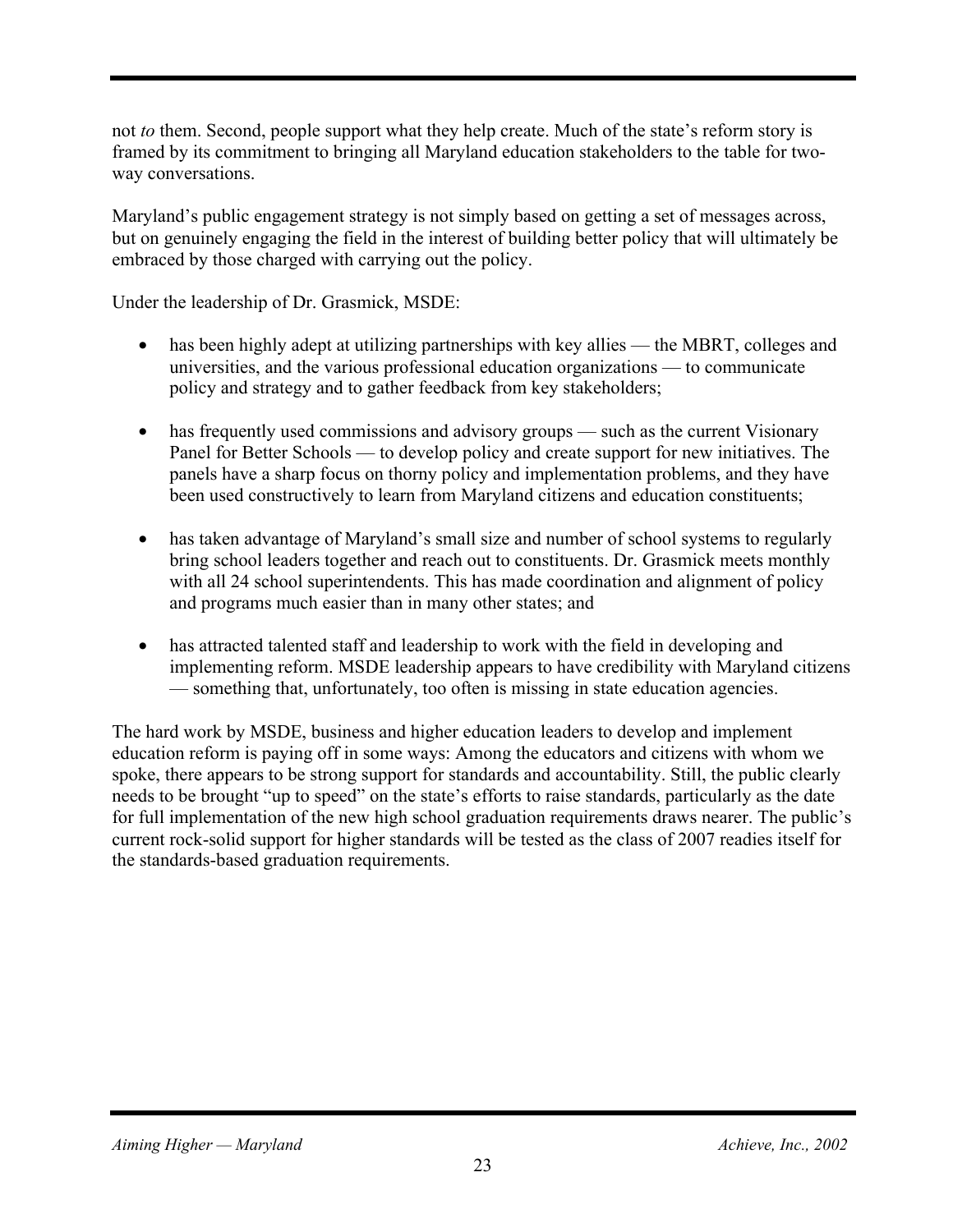*Aiming Higher — Maryland*  $A$ *chieve, Inc., 2002*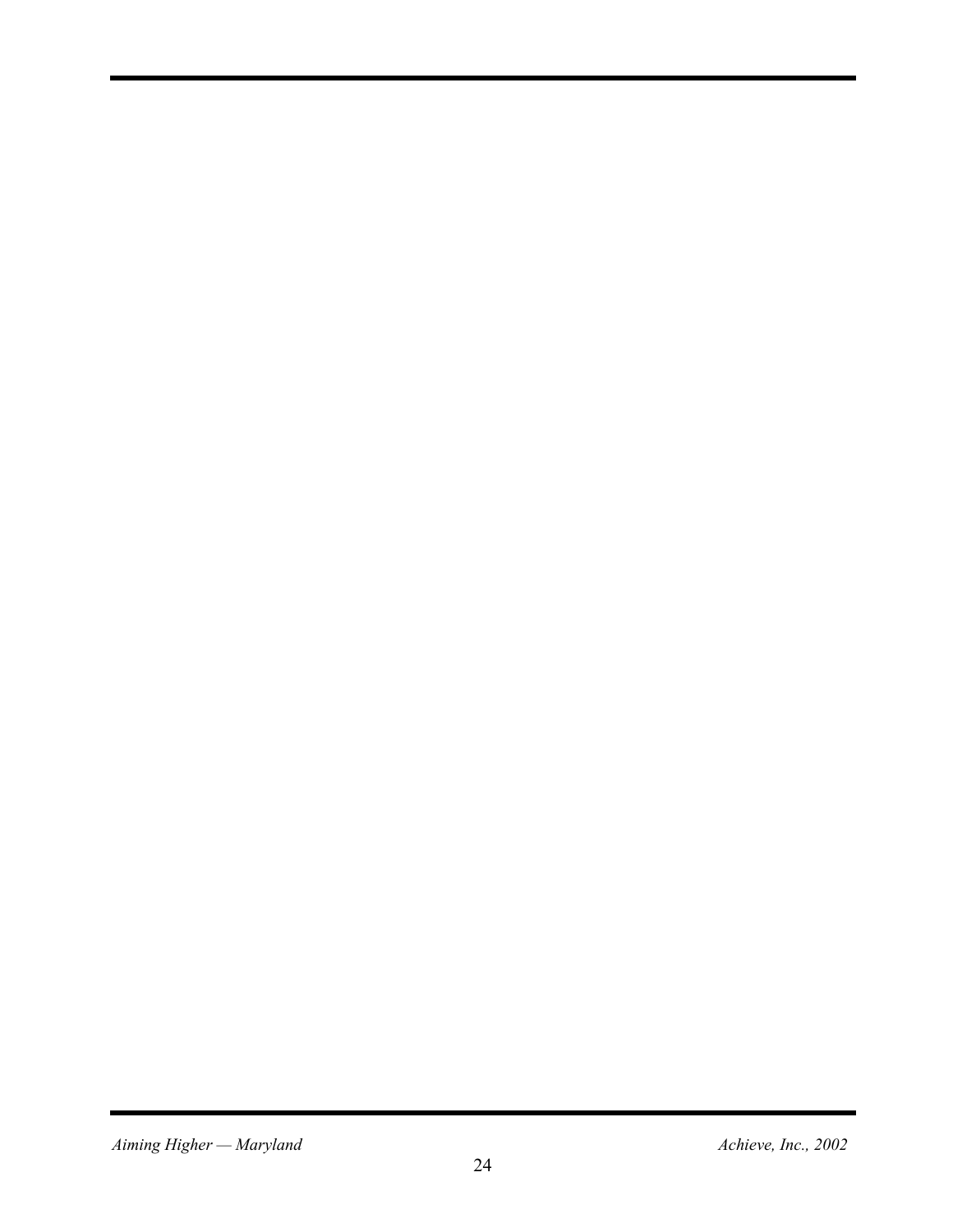# **RECOMMENDATIONS FOR THE NEXT DECADE OF REFORM**

Beginning with the class of 2007, students must demonstrate mastery of academic standards in a few core subjects by passing end-of-course High School Assessments as one requirement for the high school diploma. Based on the state's content standards, these assessments set a much higher bar than the Maryland Functional Tests. Readying the classes of 2007 and beyond for these standards-based graduation requirements defines the challenge facing Maryland policymakers, educators and citizens in the next decade of reform. All efforts to raise standards, enhance assessments and accountability, and improve teaching must be aligned to or in support of the high school requirements. Otherwise, public confidence in the state's education system may erode, and this will undermine additional efforts to achieve equity and excellence in Maryland's schools.

### **STRENGTHENING CAPACITY TO DELIVER ON STANDARDS-BASED REFORM**

Participants at the 2001 National Education Summit identified four major areas to focus on in the task of preparing all educators to succeed:

- *recruiting and preparing* teachers and school leaders;
- *providing tools and support*, especially access to high-quality curriculum materials and professional development;
- *upgrading compensation systems* to make teacher salaries more competitive while tying salary differentials to skills, performance, differential responsibilities and shortages in critical needs areas like math and science; and
- *matching strengths to needs* so that the most effective educators are encouraged to work in lower-performing schools.

While Maryland has taken some initial steps to raise standards for prospective teachers and provide financial bonuses for exemplary teachers or teachers in the most struggling schools, much more work is needed to recruit, train, support and retain teachers and principals who are prepared to bring all students to high standards. Many of the recommendations in this section are related to recommendations made in *Every Child Achieving*, particularly those regarding the need for a systematic, coordinated statewide strategy for professional development; yet, at the time of this review, the status of the implementation of those ideas was unclear.

#### 9 **Recommendation: Help districts address severe teacher shortages by developing a targeted statewide teacher recruitment and retention strategy, while at the same time continuing to raise standards for teachers.**

Maryland faces a looming teacher shortage — in the 2001–02 school year alone, there were more than 8,000 teacher openings, yet only 2,500 teachers are produced each year in Maryland, and only 1,500 elect to teach in Maryland. The state will need to aggressively recruit talented and diverse professionals who will commit to teaching. Simply raising educator salaries across the board by a few percent is not likely to be sufficient, nor are we suggesting that the state lower its standards for incoming teachers.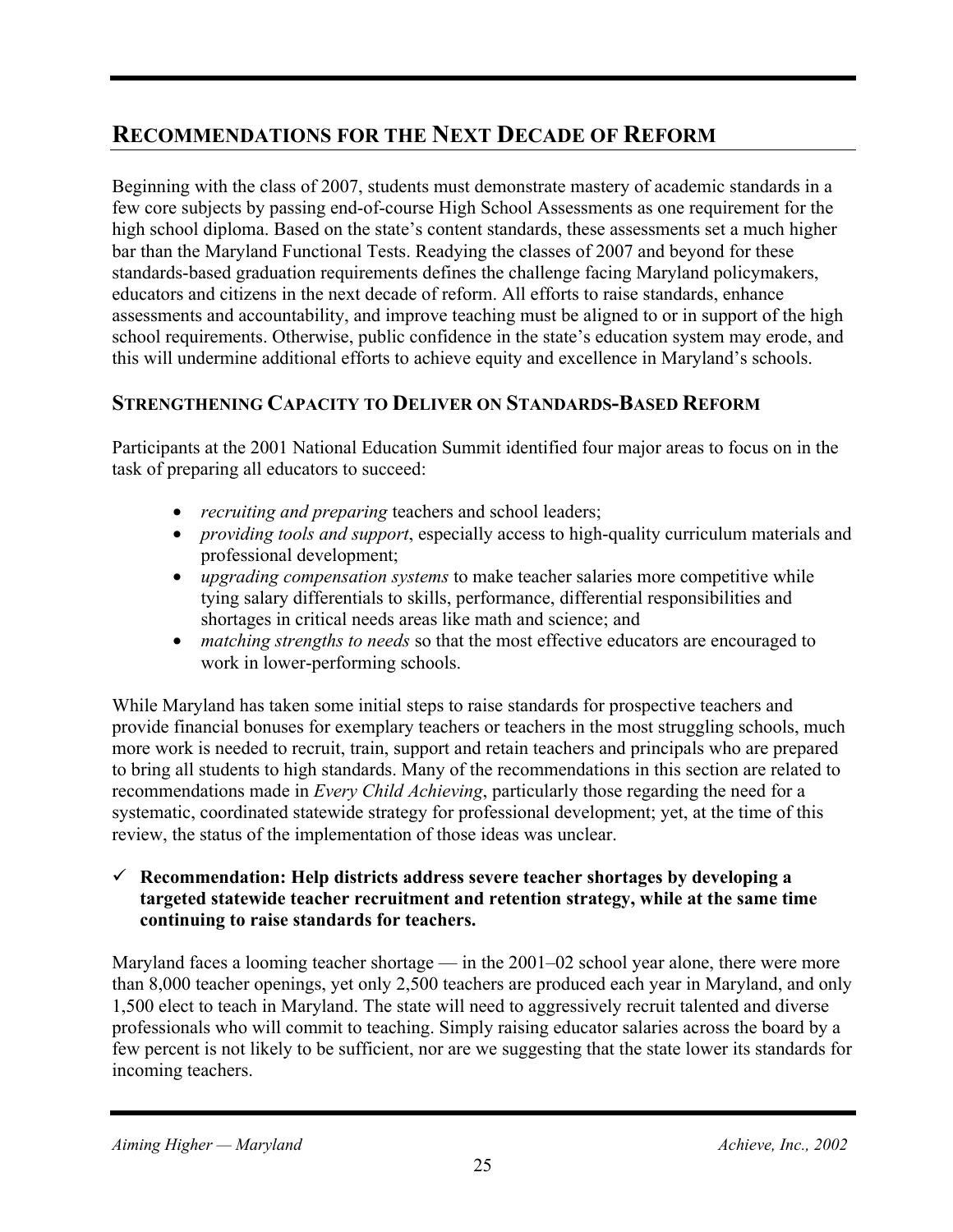*Make alternative routes to certification desirable and fruitful.* Maryland should turn its attention to attracting and retaining teachers from outside the traditional routes into education. Currently, only Baltimore City and Prince George's County have approved the Resident Teacher Certificate Programs, the state's alternative certification program. Maryland needs a stronger statewide strategy for recruiting nontraditional and noncertified teachers; these include paraprofessionals, career-changers and liberal arts majors. And the state will also want to collaborate with school districts to encourage many more teacher leaders to become school leaders as the importance of the principal's role and demands of the job are simultaneously increasing. The goal of such efforts must be to upgrade the quality of the education workforce, not to simply increase the supply of warm bodies in the classroom. And while alternative certification programs are not without their challenges, they offer valuable lessons for Maryland policymakers to consider.

New Jersey's alternative certification program, begun in 1984, is an exemplary model for Maryland to consider. In collaboration with universities, the state actively recruited liberal arts graduates and put them through a school-based program, paired the candidates with mentor teachers, and provided formal instruction in education methods while the candidate was already in the classroom. The teachers trained in the alternate programs had a much higher retention rate than teachers who had passed through schools of education. New Jersey's alternative teacher certification program currently produces from 20 percent to 25 percent of all the new teachers hired in the state.

Texas has also implemented alternative certification programs to address teacher shortages. These programs also combine strong academic coursework, mentoring, working with other candidates and field-based learning. Importantly, while 91 percent of all public school teachers in Texas are white, 41 percent of teachers entering through the state's alternative programs are persons of color.

*Focus on subject matter.* All teachers in Maryland must have deep subject matter knowledge. The state's recent policy changes that require all teacher candidates seeking high school certification to have a major in their content area and requiring all candidates to take coursework in teaching reading are important steps. The state also should ensure that all prospective elementary and middle school educators — regardless of their path into the profession — have a major in a subject area. The state could limit potential content majors to the core academic areas of English, mathematics, natural sciences, history, geography and economics.

*Provide teachers with serious opportunities for advancement — without having to leave the classroom.* Our best teachers should have opportunities to advance in their careers and share their knowledge and skills with other teachers without leaving the classroom. Several school districts are now experimenting with models that allow teachers with expertise in content knowledge or pedagogy to serve as "coaches" or "curriculum leaders" for their schools. For example, in elementary schools throughout Austin, Boston, Los Angeles, New York City, Pittsburgh and other districts, faculty with strengths in particular subjects — math, science and English, for example act as school subject coaches and take the lead in curriculum and instruction issues at their elementary schools.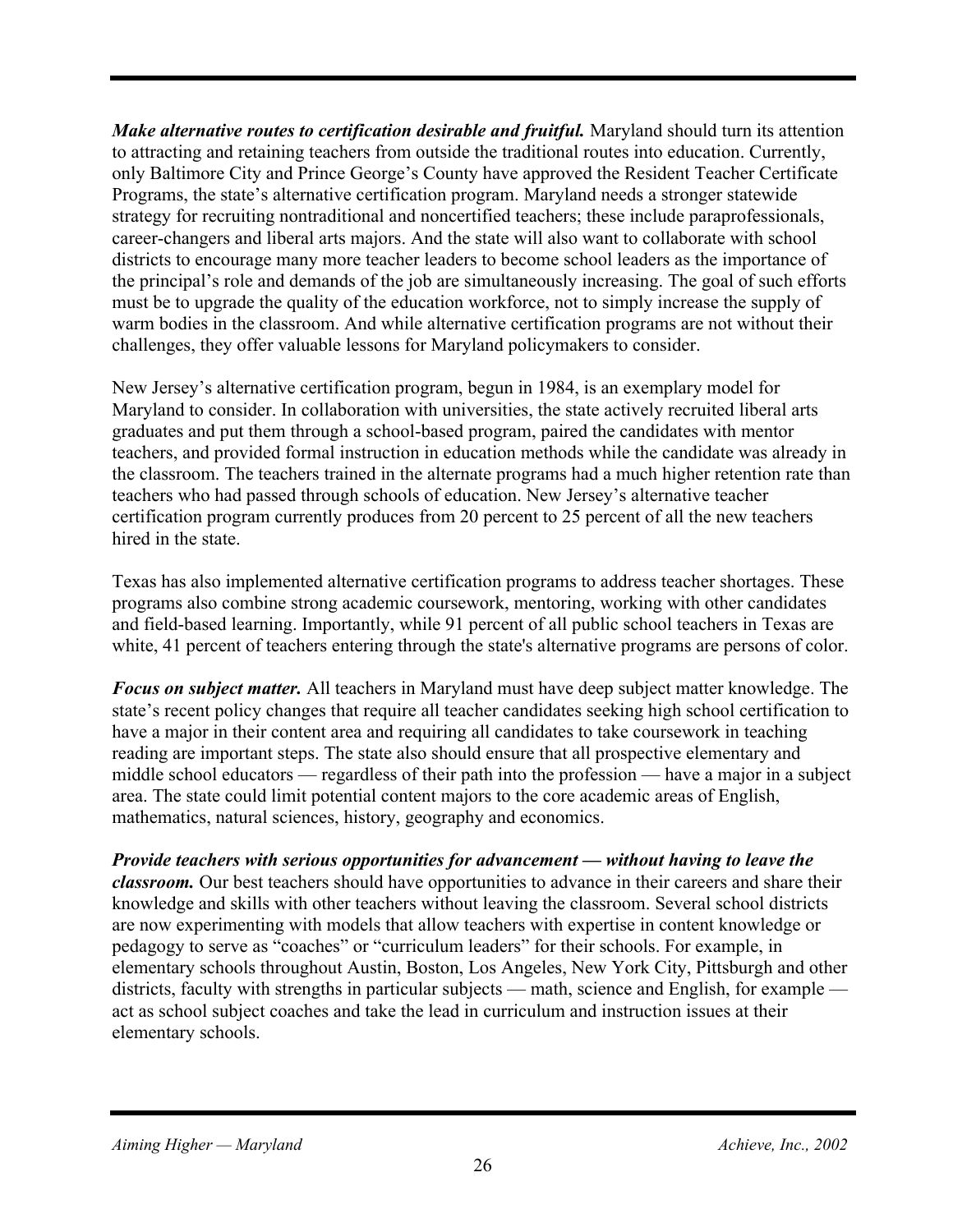Similarly, the state education agency in Arizona worked with several school districts to pilot the Milken Family Foundation's "Teacher Advancement Program." This program creates opportunities for educators to advance in the profession without leaving the classroom by demonstrating expertise and having progressively responsible duties — all related to teaching and learning at the teacher's school. Master teachers in this system can earn salaries as high as \$100,000 annually.

*Make financial incentives truly meaningful.* The incentives now in place to attract teachers to Maryland are admirable and in many ways innovative, but the dollar amounts of the stipends are perhaps too low to really make a dent in recruiting and retaining teachers — for the neediest schools in particular. There is also some evidence that too few teachers are aware of the state's incentives for exemplary educators. Targeted bonuses in California are substantial enough to serve as a real incentive: Teachers who are nationally certified and teach in low-performing schools earn \$5,000 bonuses for each of four years in the school — for a total of \$20,000 above and beyond regular salaries. This policy also encourages greater faculty stability and less turnover at lowperforming schools.

*Consider paying educators differently who are equipped to teach in high-needs areas — special education, math and science.* The state will also need to address the issue of differential pay for educators in shortage areas. Twenty nine percent of secondary math and 24 percent of secondary science teachers in Maryland are teaching out-of-field, as are 27 percent of special education teachers. Yet as a report this past summer from the *Leadership Maryland Forum for Policy Change* indicates, college students majoring in the natural sciences or mathematics are less likely than students with other majors to report positive impressions of teaching careers, and they are more likely to underscore salary differences between teaching and other professions. Maryland policymakers must provide financial and other incentives to recruit and retain teachers in these critical content areas.

9 **Recommendation: School districts must help schools become truly standards-based organizations, not seat-time organizations. And policymakers should help organize the teaching profession to remove barriers to matching the strongest teachers with the neediest schools.**

*Hold learning constant, not time.* Again, *Every Child Achieving* speaks to the need for a substantial restructuring of time that is focused on learning. All schools must make better use of existing teacher-student contact hours, and many schools will need more time for learning. School districts must take on the challenge of reorganizing time and schooling to allow for adequate teacher planning and professional development, as well as sufficient extra help for students. School systems, particularly those in which a majority of students are going to need extra learning opportunities and more time to reach standards, should be encouraged to experiment with extended day and year contracts for educators that also translate into extended time-on-task for students.

One promising, comprehensive example comes from Nauset, Mass., a regional, rural high school district on Cape Cod. In exchange for a 14 percent pay increase over three years and a .75 salary credit for each new professional development day, the school district and union revised the teacher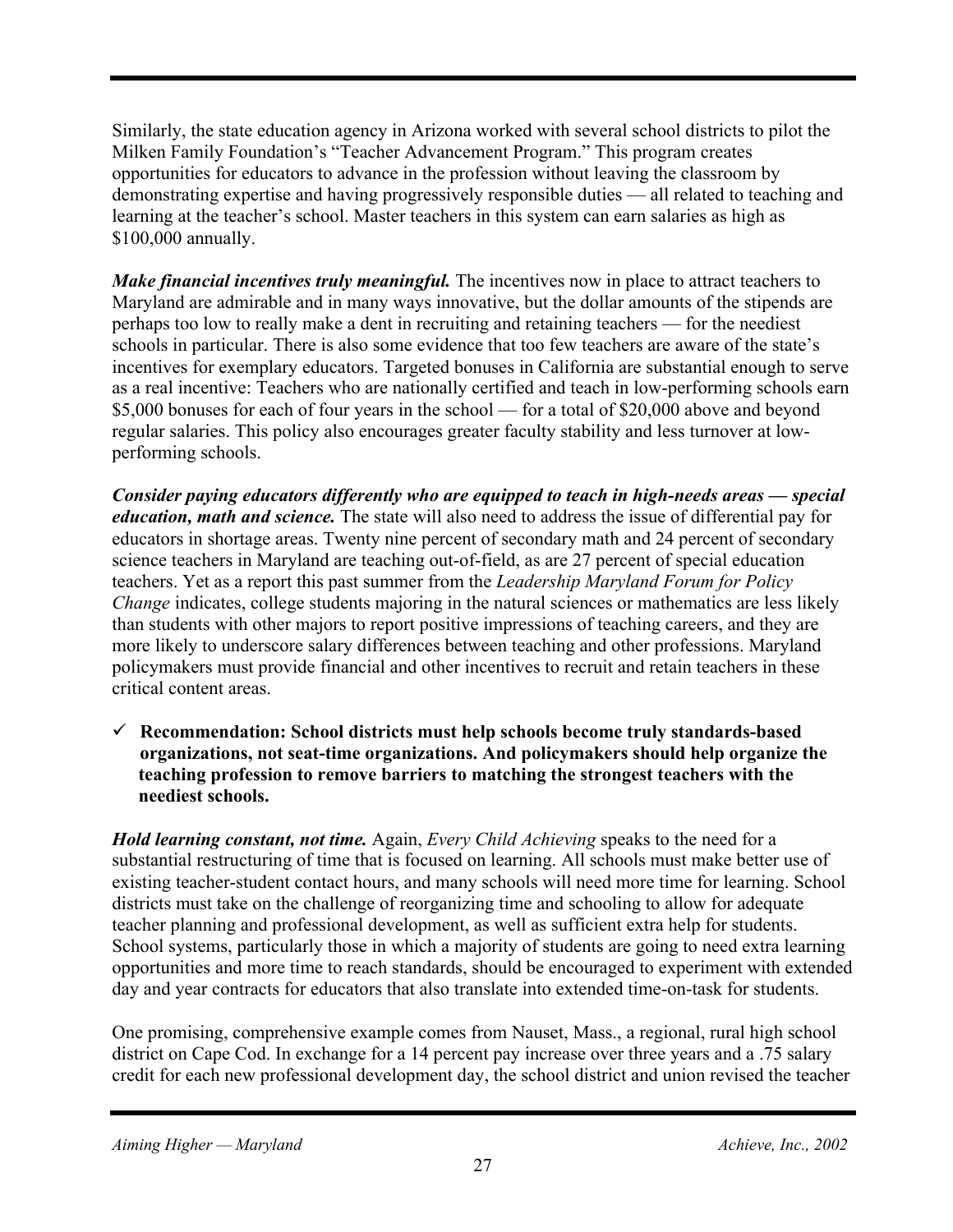contract to extend the school day by 45 minutes and the year from 180 to 189 days, with the stipulation that the extra time be devoted to planning and development activities shaped by the district but largely designed by the educators. The high school in Nauset also adopted a rotating eight-block schedule with 85-minute class periods uninterrupted by bells or public announcements, as well as shared, departmental lunch hours that permit department faculty to engage informally on teaching and learning issues. Teachers report that they now have greater opportunities for in-depth focus and discussion in class and collaboration among themselves outside of class around the goal of high achievement for all students.

*Match strengths to needs.* In other professions, those with the greatest skill and experience are assigned to the problems that are most challenging and difficult. No responsible law firm would turn complex litigation to a novice, just as no hospital would put a resident in charge of an intensive care unit. But school systems routinely leave complex learning challenges requiring intensive care in the hands of inexperienced, first-year teachers. The state should do whatever it takes to attract the strongest, most capable and most experienced teachers and principals to schools with the most persistent underachievement or the highest rates of poverty. In cooperation with the teacher organizations, Maryland should work to adapt local contracts and create incentives so that the most experienced teachers are more likely to choose the neediest schools. Salary credits and bonuses could be awarded to highly skilled educators who commit to teach in challenging environments for a number of years. No statewide or local rules or collective bargaining agreements should stand in the way. In the long run, these changes could yield the highest rates of return on the state's investment.

#### **THE CURRICULUM AND PROFESSIONAL DEVELOPMENT GAP**

As difficult as the journey to high-quality academic standards has been for many states, putting the standards into practice and aligning daily classroom life with standards is an even more challenging yet essential task.

The approaches outlined below would build off the state's already strong partnerships with local school leaders by combining leadership and capacity and would meet a largely unmet need without impeding local control of curriculum. Nor will such efforts lead to a standardization of classrooms across the state, as some critics may argue. Instead, a carefully-designed, statewide, collaborative effort to upgrade local curriculum, assessments and professional development will actually *enhance* teacher creativity and flexibility by providing teachers with additional options, resources and tools from which to draw.

#### $\checkmark$  Recommendation: Partner with school districts, and perhaps other states, to identify and **disseminate — on a voluntary basis — exemplary, research-based curriculum materials.**

When Maryland started with school reform in 1989, the state focused its efforts on the goals, measures and incentives for schools to achieve at higher levels. Schools were asked to be responsible for curriculum, instruction, professional development and other teaching and learning tools. But many states now are finding that the balance struck in the early 1990s between local control and statewide responsibility is insufficient to ensure that all children are provided with rich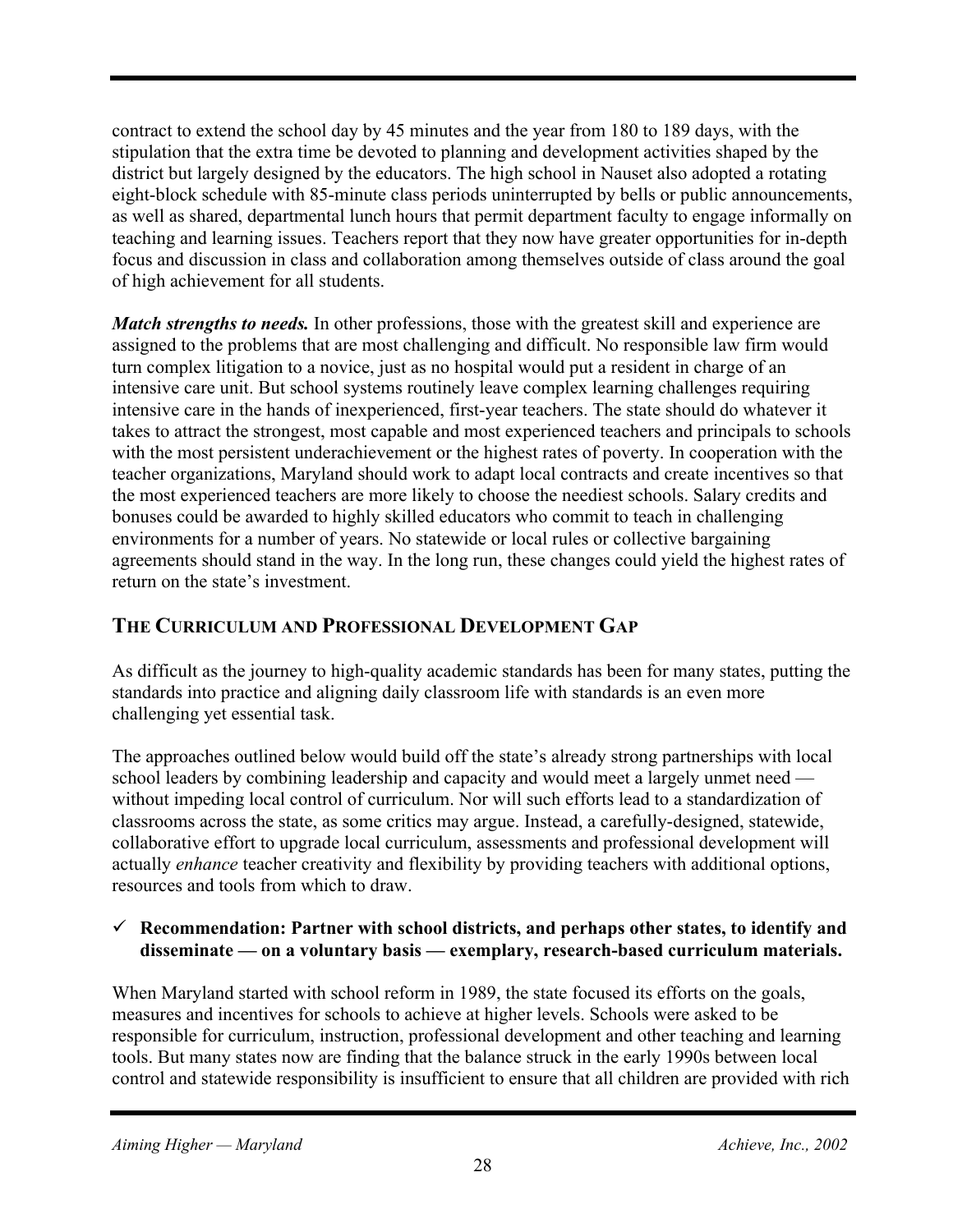learning opportunities. Local school officials and educators with whom we spoke stressed the importance of building a challenging curriculum aligned with state standards, but they acknowledged the barriers to getting it done on their own: resources, expertise and lack of control over textbook publishers. While a few Maryland school systems are deploying resources to align curriculum with state standards, in our analysis, most Maryland school districts would prefer to invest their resources in other ways, such as in professional development and extra supports for students at risk of not meeting state standards. To support and assist such school districts, we encourage the state to enhance its role in the area of curriculum.

MSDE should coordinate a locally driven yet statewide effort to identify, create and disseminate aligned curriculum and teaching materials and models that local districts can elect to use. It is not essential that the state agency itself develop the materials; the goal is for all school districts to have access to the same high-quality materials that have been tested and proven to raise achievement. State officials can collaborate with teacher, principal and district leaders, as well as independent organizations and experts, to identify or create curriculum materials that align with state standards (including standards-based activities, textbooks, compilations of primary sources, peer-juried lesson plans, examples of student work, etc.). Such materials should include multiple pathways to meet the standards and provide guidance to educators about students who are at different stages in meeting the standards or who have special needs, such as English language learners or advanced students.

The state education department's Web site (www.mdk12.org) already contains materials developed by Maryland educators showing ways to connect teaching with state standards and MSPAP. The Web site would be a natural place for educators to go to access aligned, researchbased curriculum materials, share locally-adapted materials and implementation ideas, and collaborate with each other to solve difficult teaching and learning problems.

It is very possible that suitable aligned materials will not exist and new ones will need to be created. Because it is extremely difficult for any one state, particularly a small one, to develop aligned materials from scratch or influence the vast national textbook and instructional materials market, Maryland may want to consider forming a "curriculum consortium" with other leading states to identify and disseminate aligned materials. This consortium could use its collective leverage to influence the publishing industry to develop higher quality, standards-aligned, research-based materials.

#### 9 **Recommendation: Assist local school districts in building classroom, school and district assessments as part of the curriculum materials.**

As education officials rethink the state assessment program to respond to the new federal legislation, school districts in Maryland should be encouraged to focus on formative testing that is also aligned to state standards but serves more immediate diagnostic needs for teachers and parents. Current MSPAP tests provide useful data, but these data are more useful to curriculum planning and accountability decisions than for diagnostic uses at the individual student level. And even if the state revised MSPAP or developed new criterion-referenced tests, in a fully standardsbased school system, school districts will want additional tools and more timely results.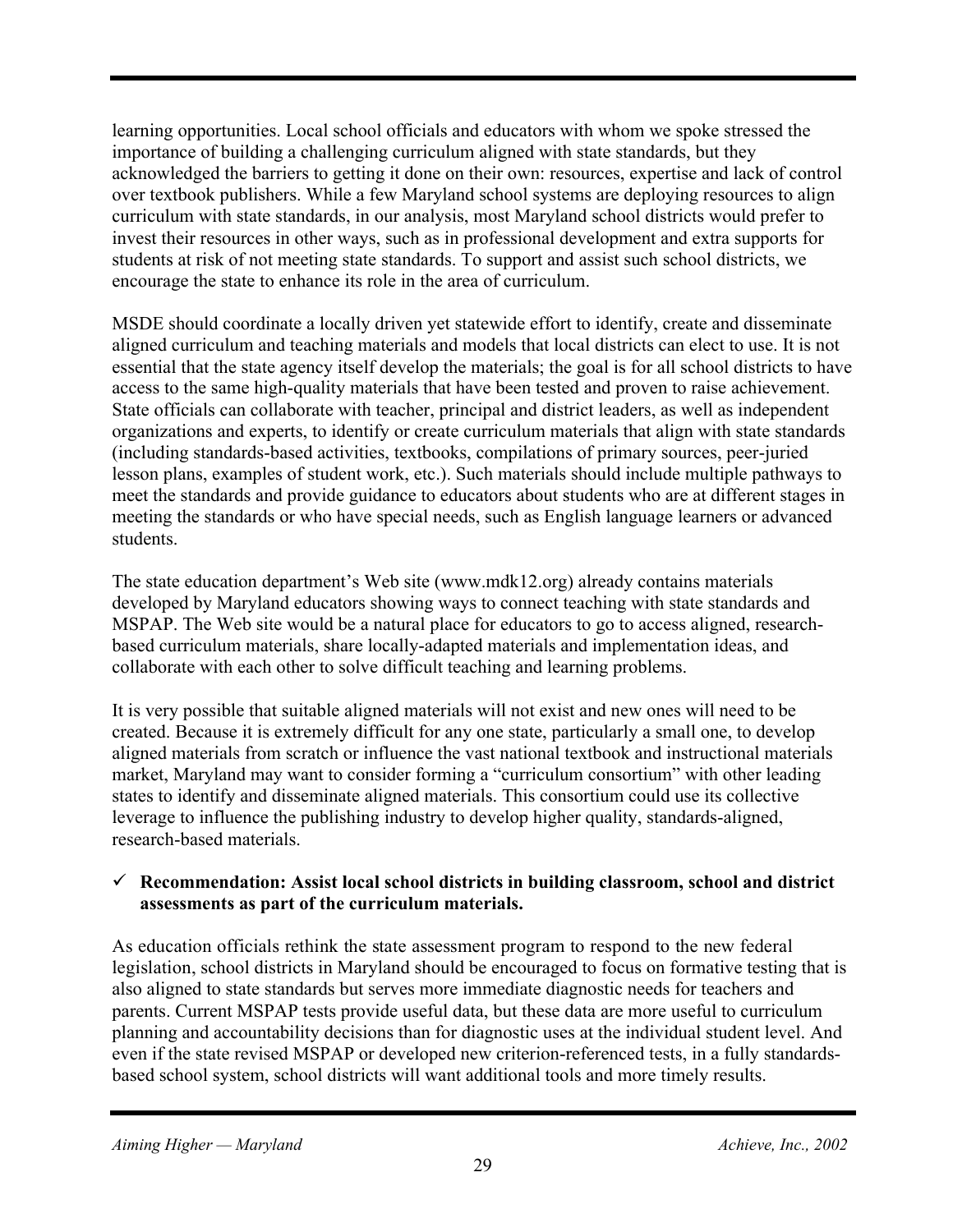All teachers and principals must have on-demand access to diagnostic, formative assessment tools that can be administered during the school year on an as-needed basis, scored by school faculty, and used sensitively to make changes in classroom instruction or schoolwide curriculum. Districts will want tools for use at the end of grading periods or semesters to assess the progress of schools in implementing and meeting state standards. But according to the interviews we conducted, the majority of school systems in Maryland do not have the capacity to develop their own item banks, the technology to disseminate items or the formative assessments that will be needed.

Achieve encourages MSDE to take a leading role in developing local capacity to create items and instruments that can be curriculum-embedded and that align to state standards. Again, Maryland may want to partner with other leading reform states to study best practices, take advantage of emerging technologies, and make available on a voluntary basis a variety of diagnostic testing tools.

#### 9 **Recommendation: Invest in a coordinated, focused strategy to equip all current teachers with the knowledge and skills to prepare all students for success in the core content areas.**

Although the state has recently emphasized issues like teacher preparation, right now there does not seem to be a coordinated state strategy for improving the quality of the existing teaching force in Maryland. Similarly, MSDE has recently begun some interesting programs to help principals become better instructional leaders, but more work is needed. There are high hopes for the Professional Development Schools, which are intended to provide clinical experiences for practicing teachers, but we did not see much evidence of the effectiveness of this strategy. The establishment of Regional Professional Development Networks could be a very promising strategy, but our review team heard very little about the way in which these networks contribute to the development of capacity. To be truly effective, these networks each will need to have a laserlike focus on the content of the state's standards in the core content areas, student performance data, training in assessment literacy, and a range of techniques and interventions for struggling students and those with special needs. Without a sustained effort to build capacity among Maryland educators, it is likely that the state's efforts to raise standards, especially in high school, will be severely challenged.

The good news is that a consensus has emerged within the education community, based on research and experience, about what high-quality professional development looks like in a standards-based system. First, it is content-driven, focused on helping teachers understand the concepts underlying the standards and equipping them with a repertoire of instructional skills to help students master them. Second, it is woven into the fabric of the teachers' work life, not relegated solely to after-school hours, Saturdays and summers. Third, it is sustained over time and engages teachers in professional networks that take increasing responsibility for their own learning. *Every Child Achieving* shares much of this vision of professional development; now MSDE and school systems must implement the vision.

*Spend wisely.* The state's first step in implementing a coordinated strategy to upgrade professional development should be to find out how state and local professional development dollars are being spent. Preliminary studies of professional development funding and activities show that, too often,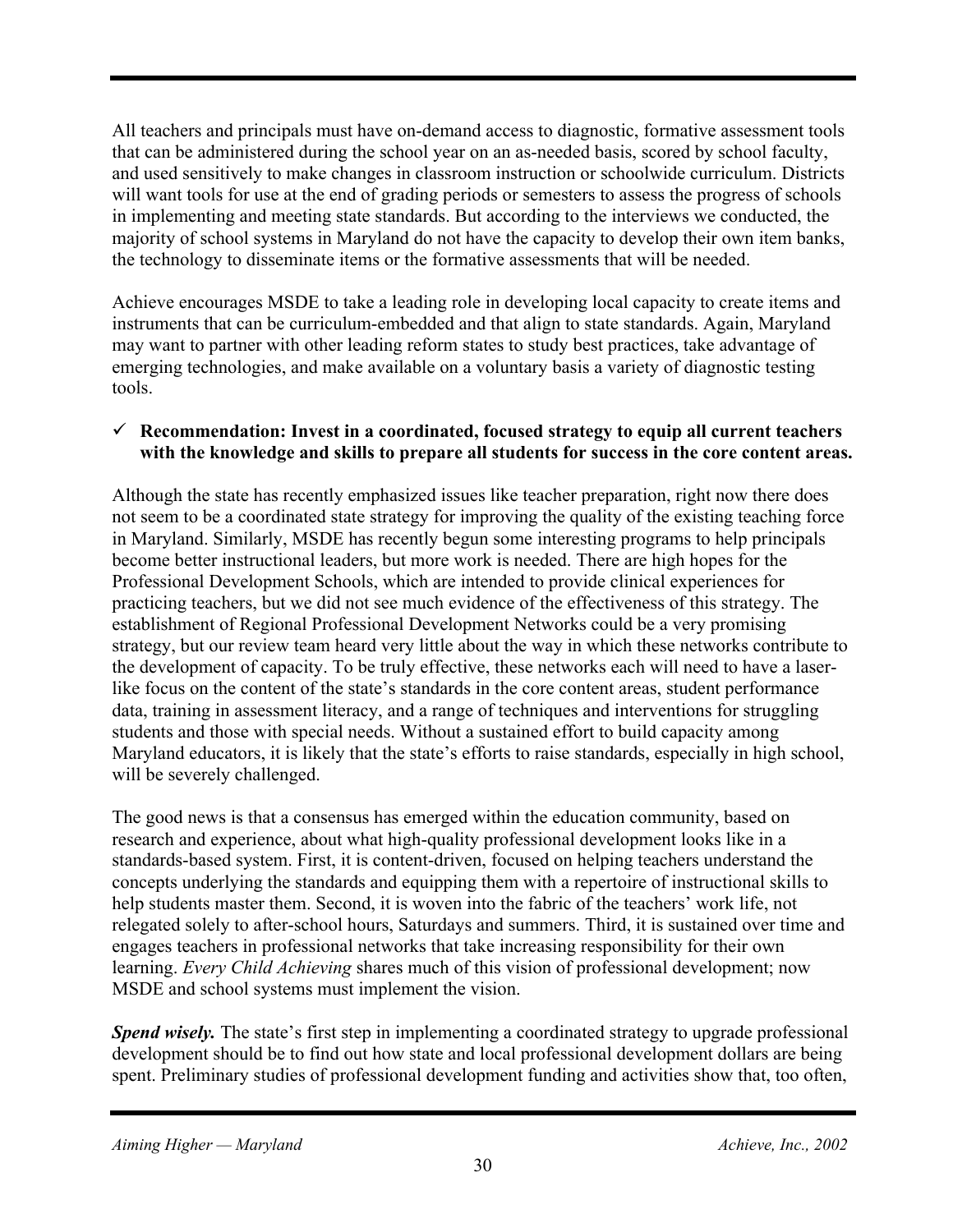specialization and fragmentation of professional development resources reduce the individual attention most students receive and limit a school's flexibility to respond to student needs. And too much time and money are spent on "drive-by workshops," rather than sustained, job-embedded coaching and learning. By examining various existing funding streams and programs, the state and individual districts will undoubtedly discover dollars that can be reallocated toward high priorities, as well as provide solid information about new funding that may be needed.

*Involve higher education.* The state's K–16 Partnership has taken on the issue of teacher preparation; now it should make the delivery of professional development a priority as well. Faculty from schools of education — especially from arts and sciences — must be in schools, working with teachers to deepen content knowledge and understanding and broaden their "toolbox" of instructional techniques. The Commission for Higher Education can encourage these efforts by incorporating such fieldwork requirements into accountability for colleges and universities.

*Tie salary credit and licensure to training, performance and professionalism.* Educators, governors and business leaders at both the 1999 and 2001 Summits committed to adopting pay-forperformance systems. Maryland school systems and teacher organizations should work together to raise the status of teaching and inject more incentives for high achievement into the profession. Programs in the Colonial School District of Pennsylvania, Denver and Cincinnati, for example, were created collaboratively between local unions and district and community leadership. These programs allow teachers to earn higher salaries if they have advanced knowledge and skills or if their students' performance meets targets.

#### **THE NEXT EVOLUTION IN ASSESSMENT**

Achieve recognizes that staying the course with ambitious assessments for more than seven years is a major accomplishment, and we especially commend the state for moving to bring higher standards to high school with the upcoming High School Assessments. Yet, a new era in education reform is beginning in Maryland. In particular:

- Now that clear and specific statewide standards are in place, Maryland's assessment system must be closely tied to these standards. Standards must now be the driver of curriculum and instruction, not assessments.
- The High School Assessments represent Maryland's first major effort to raise standards and achievement in high schools. And Maryland universities and businesses want to align the High School Assessments with the knowledge and skills needed for success in college and high-performance jobs.
- Under the new federal law, all states will be required to administer annual assessments in grades 3–8 in reading and math and track the progress of individual students in achieving standards in these grades. While the details are still being worked out, it is likely that tests must align to state standards and produce results that are comparable from year to year.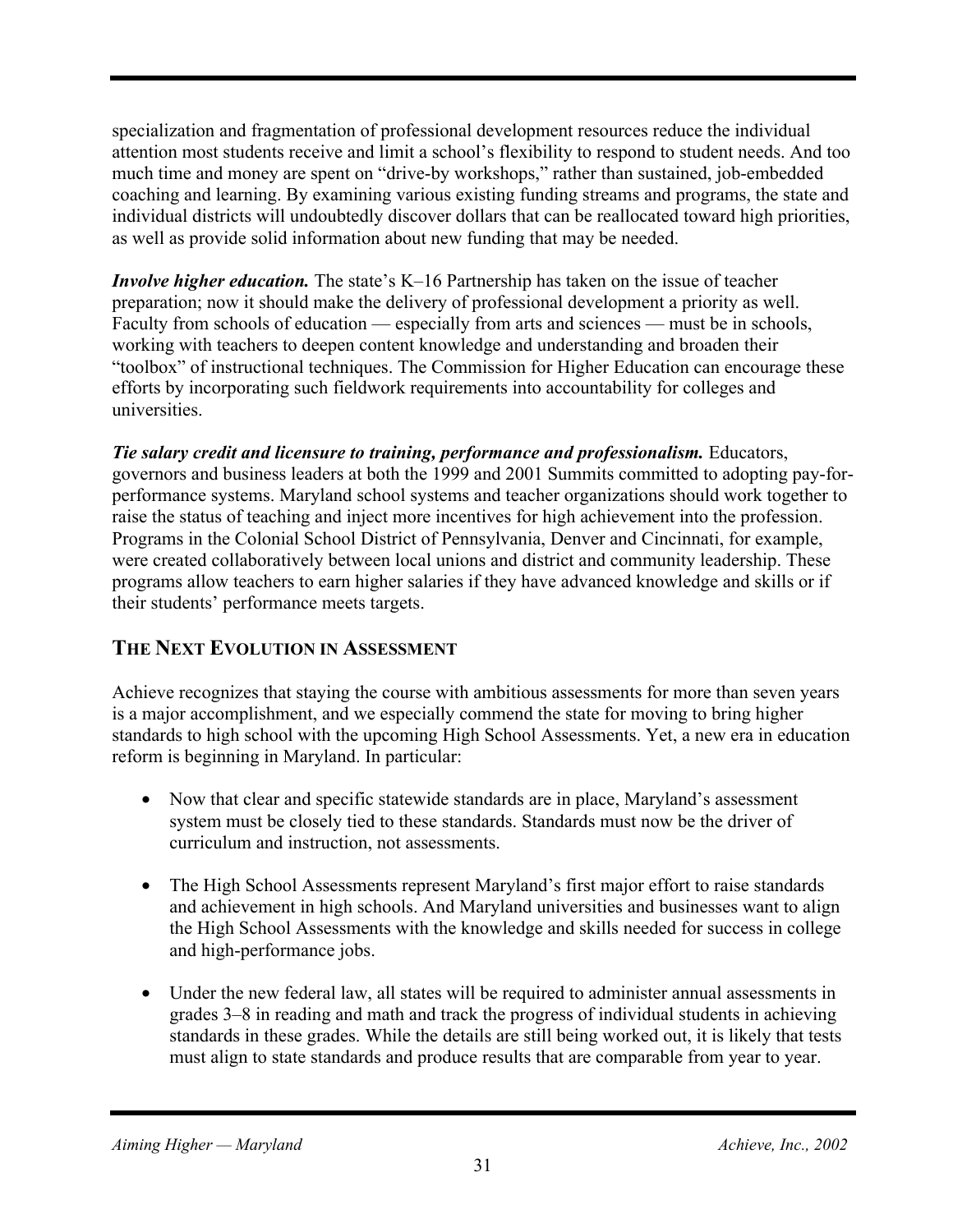The Achieve review panel heard frequently from Maryland educators who are concerned with the potential for MSPAP, CTBS and the High School Assessments to send confusing signals to schools, students and parents. While Maryland schools have been utilizing CTBS or other normreferenced tests for several years, MSPAP, not CTBS, has been the focus of state accountability actions. If results from CTBS become part of the school accountability system to meet the federal requirements, then educators will need to pay greater attention to its content. And the High School Assessments will influence instruction in middle schools as well as high schools. Key questions must be addressed, including: What subject matter do these various tests assess and what overlap is there? If, as some suggest, the CTBS assesses basic skills while MSPAP tests higher-order skills, how will educators focus their attention to prepare students for both tests? Does MSPAP emphasize the content knowledge that students will need to learn in order to be prepared for the end-of-course High School Assessments?

It is also unclear that information from MSPAP (which provides school-level results) and CTBS (which provides student-level results) can be meaningfully combined or compared to track the progress of individual students in meeting standards as they move from grade to grade. The CTBS is useful for providing student-level results quickly and inexpensively and for producing national comparisons, but it is less useful for measuring state standards or giving teachers diagnostic information about student strengths and weaknesses. And the Achieve review panel frequently heard complaints from educators and parents about the lack of results for individual students from MSPAP.

#### $\checkmark$  Recommendation: Align all assessments to get improved data and decisionmaking.

The goal of all assessment development efforts in Maryland should be to provide a seamless set of data points about the progress of students and schools toward meeting rigorous state K–12 standards. We recommend that, over the next several years, MSDE align and articulate all assessments administered in grades K–8 with the High School Assessments. This "backwardmapping" will help ensure that all students are being prepared for success in high school and beyond; and it will help parents, educators and the public understand what could otherwise become a confusing array of tests. It may make sense for the state to begin this process by first analyzing the extent to which the High School Assessments themselves set a rigorous bar, one that will enable all students to be prepared for college or meaningful postsecondary employment.

In Achieve's view, various kinds of assessments can coexist and serve multiple purposes, as long as the state verifies and communicates with educators in a straightforward manner how each assessment aligns to state standards and fits with each other. However, at present, it is unclear that the MSPAP, CTBS and High School Assessments currently align well enough to each other to help set a high and consistent standard for achievement from prekindergarten through high school. Unless the state is able to show how these kinds of assessments fit together, and why MSPAP in particular is so critical, it is possible that over time the CTBS will move to the foreground, particularly as the focus on annual school improvement escalates under new federal mandates. State assessments must adequately measure state standards and report on how well students are achieving state standards; the CTBS is unlikely to meet these two critical needs. The state's goal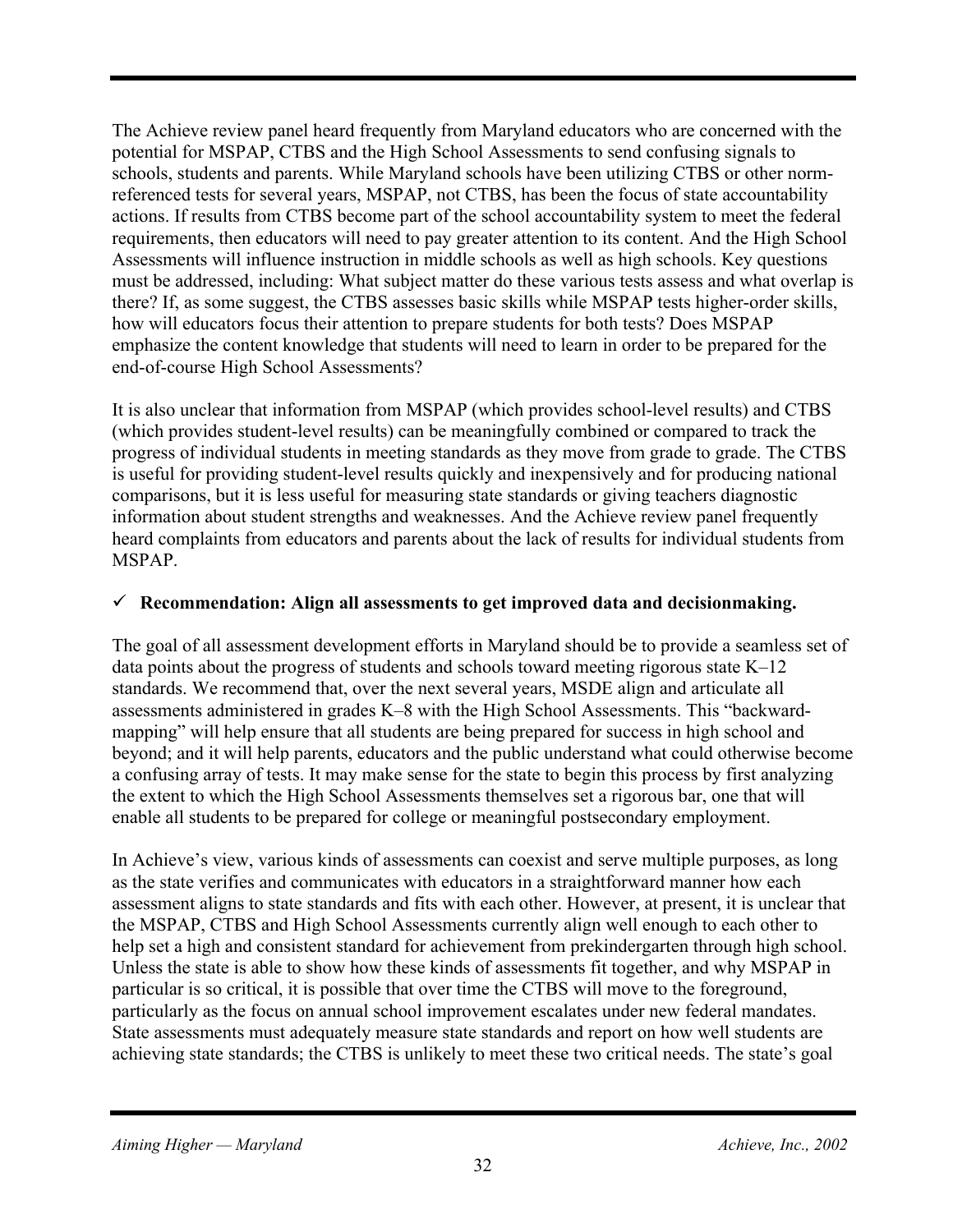must ultimately be to align all assessments with standards — and to each other — so that schools and students focus on the standards — not the tests.

#### $\checkmark$  Recommendation: Align all assessments to the standards, and ensure that results for **individual students about their progress in achieving standards are available from all state assessments.**

All assessments required by the state in every grade and especially in grades 3–8 should align with the knowledge, skills and rigor embodied by the state's content standards. This may seem obvious, but it is something that many states are struggling with. In Achieve's work to benchmark the standards and alignment of assessments with standards in more than 10 states, only Massachusetts has had strongly aligned standards and tests.

As the state "backward-maps" the assessments, it should start with the standards for the core subjects in high school. All elementary and middle school tests should prepare students to demonstrate mastery of the knowledge and skills measured by the curriculum-based High School Assessments. Some concepts in the traditional subject areas that will be required for graduation for example, algebra and data analysis, geometry, U.S. history, government or biology — may need to be tested earlier, later, in greater depth or with more items than they are in the current MSPAP and CTBS instruments used in elementary and middle schools. Other, less central, topics could be omitted if they do not align well with the High School Assessments.

It will not be an easy task for Maryland to expand and retool its testing program for the elementary and middle grades, but it is imperative. Families deserve to have standards-based results for individual children that can be compared and tracked from year to year. Simply combining results from various existing assessments may, in the end, meet the letter of the federal law, but probably not its spirit. In building a standards-based, articulated and comparable assessment system, Maryland can be at the forefront of thinking and working through the complexities of adapting a state assessment system to meet these needs.

#### **STRENGTHENING ACCOUNTABILITY FOR ALL SCHOOLS**

While the state has made a great deal of progress in holding schools accountable, a new era in accountability for adults in Maryland must begin. To ensure that all schools have tools to understand the state's standards and assessments and focus on raising achievement, make progress toward meeting high standards more rapid, and provide additional supports and incentives to students, schools and districts, Maryland leaders should consider enacting a number of refinements to state assessment and accountability policies.

#### $\checkmark$  Recommendation: Make the statewide assessments more transparent to the public and **useful for educators.**

*Transparency* is the extent to which educators and the public understand and can use achievement data to transform schooling. While MSPAP is a teacher-developed and teacher-scored test, more effort may be needed to convince the public that what the state expects all students to know and be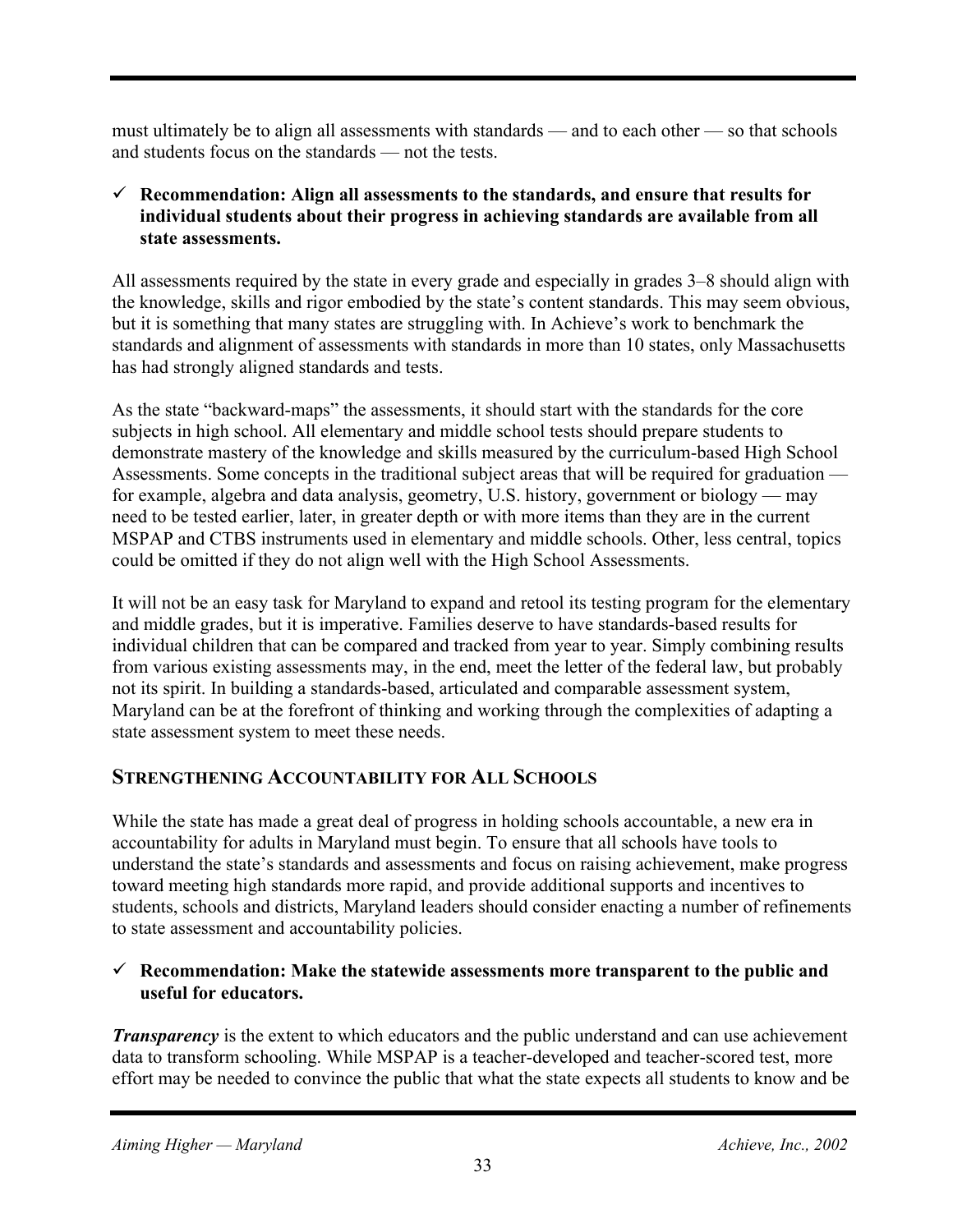able to do is relevant and worthwhile. What is being tested on MSPAP should not be a state secret, yet fewer than 15 sample MSPAP activities, all dating from 1994 to early 1997, are available to the public. This is not currently the case with the High School Assessments — entire released field-tests are available for algebra, geometry, biology, English and government — and when the High School Assessments are operational, the state should continue to release most or all of the exams. At least five other states — including Maine, Massachusetts and Texas — annually release their entire criterion-referenced tests. Other states — like New Jersey — have developed nearly identical sample tests to explain what is being measured and help educators plan instruction. Although there are cost implications, we believe the state should more frequently and systematically release actual MSPAP tasks, scoring guides and sample student work to build continuing confidence in the tests.

*Utility* is the extent to which statewide testing results are released in a timely and useful fashion. In our view, Maryland has made a wise choice in developing more sophisticated performance tests, rather than choosing simpler tests whose results may be returned more quickly to teachers but provide less important information. As Maryland moves to retool its existing assessments, however, policymakers may need to consider including items that are traditionally easier and faster to score, such as multiple-choice items. We also encourage the state to take advantage of new scoring and administration technologies to help reduce the time needed to return results to schools and the public.

*Strategic use of data* by schools is key to their efforts to achieve high standards. Once the statewide assessment system has been upgraded and expanded, school districts will need help making sense of all the data. MSDE, MBRT or the Regional Professional Development Networks should deliver assessment-literacy training to district administrators and to lead/master teachers and focus particularly on how to use and interpret assessment results. And the state could help districts invest in new data reporting, analysis and warehousing technologies so that educators can organize and coordinate classroom instruction around standards-based achievement and communicate with families about students' progress.

#### $\checkmark$  Recommendation: Hold *all* schools, not just those at the bottom, responsible for making **continuous improvement in the performance of** *all* **students.**

We believe that by taking the following steps to refine and strengthen school accountability designations, educators will have more clearly defined targets, and parents and communities will have more useful and understandable information about school performance.

*Refine the school ratings policy.* Of all state policies, the criteria for determining which schools are making sufficient progress toward meeting state standards, which schools are holding steady but not improving sufficiently and which schools are in danger of not meeting standards must be the most explicit and widely understood. Transparency is essential and is, in fact, one of the most notable elements of Texas' widely discussed school ratings system. As Maryland enters the next decade of accountability for elementary and middle schools, we feel that the state should seriously examine its current school rating policy. It is not clear that it is either as transparent or as sophisticated as it will need to be, particularly in light of the new federal legislation.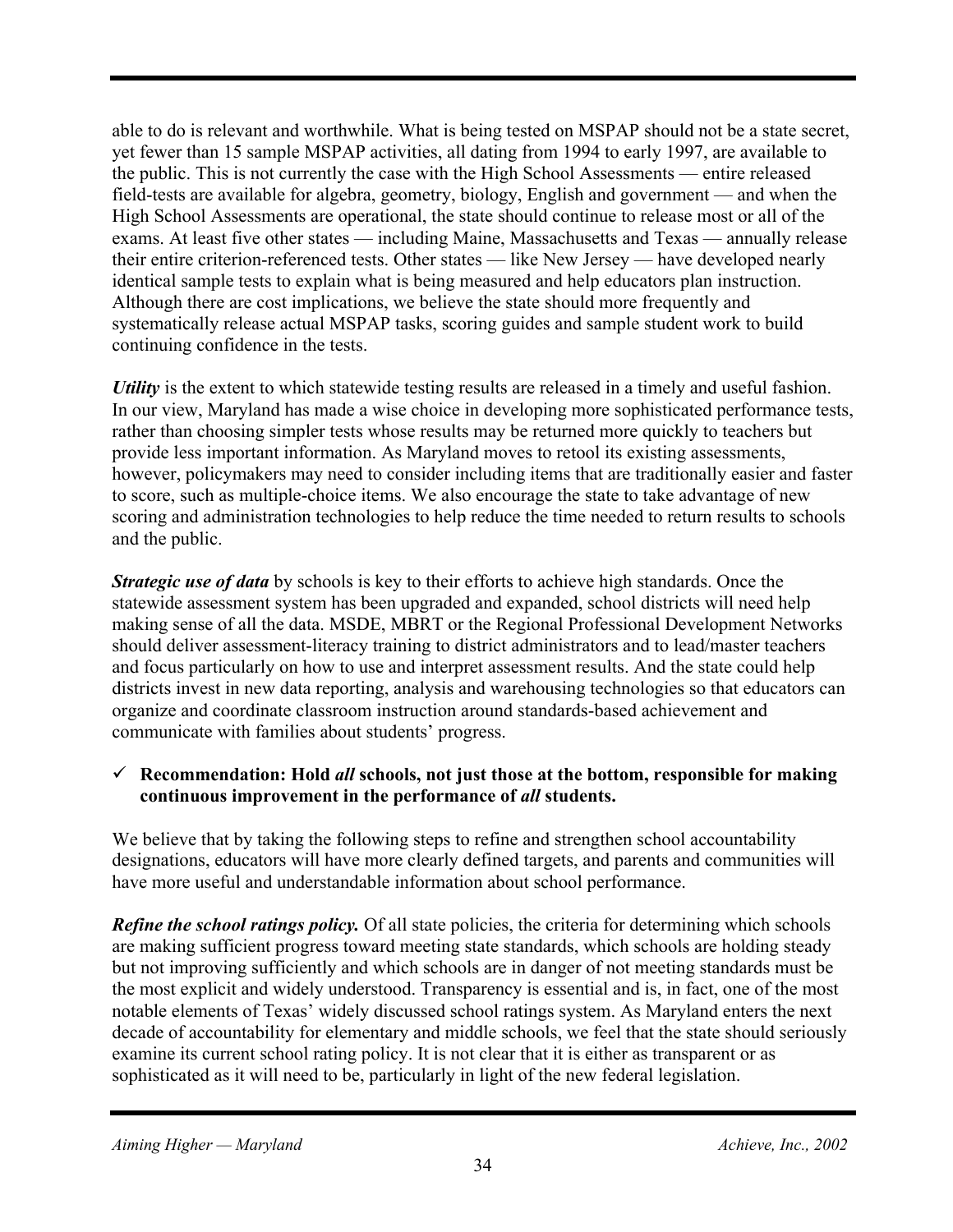Maryland's current school identification policy shines the spotlight only on the most troubled schools, nearly all of which are in Baltimore City and Prince George's County. Schools are identified as "reconstitution-eligible" only if they have failed to meet a specified performance level. Yet an optimal accountability system identifies and rates all schools in the state. To ensure sufficient progress and fairness, *all* schools need targets for absolute performance, as well as for adequate progress (for example, improving achievement by a certain percentage) from year to year. All schools should have targets that are meaningful and achievable — even relatively highperforming schools — so that "continuous improvement" guides local decisionmaking.

And all schools need to know that even modest improvement means something. During our conversations with Maryland citizens, we learned that it is not entirely clear how much progress schools must make on MSPAP in order to move off the "reconstitution-eligible" list. In other states, schools that make even minimal improvements are recognized for their efforts, even if they are still under state watch.

Maryland should consider adopting the approach used effectively in states like North Carolina and Texas to rate the achievement of all schools. Delaware, too, has a promising model that uses a formula combining information on whether students are proficient, whether the school has improved over time, and whether the school has reduced the proportion of low-performing students. Then, each school is compared to a statewide target. Maryland needs a comprehensive analysis and rating system that identifies how far every school in Maryland is from reaching the state's performance goals and encourages and requires each school to make progress each year toward the goals. Such ratings should take into account multiple data points (e.g., performance in several subject areas and grades for two or more years) in order to be fair and technically sound.

*Make closing the achievement gap a priority.* Standards-based reform is the nation's best hope to achieve the twin goals of excellence and equity in education. Maryland has made some progress toward raising the performance of disadvantaged students, but not enough, and schools should have incentives to focus specifically on low-achievers. Perhaps the most important element of Texas's school accountability system is that school designations are based on the achievement of various student groups (e.g. African-Americans, Hispanics, economically disadvantaged students) within the school — not just the school's overall or average performance. In other words, for a school to be rated "acceptable," at least 50 percent of all students and of all student subgroups must pass all subject area Texas Assessment of Academic Skills tests given at that school. This requirement seems to have succeeded in convincing many Texans that all children can learn at high levels, and the policy is paying dividends. For example, African-American students in Texas substantially outperform their peers in all other states on NAEP. This focus on not only looking at disaggregated data from state tests but also requiring schools to pay attention to the progress of all students is a major element of the new federal accountability policy.

As the comprehensive school ratings policy is defined, all elementary and middle schools in Maryland should be held accountable for the achievement and progress of all ethnic and socioeconomic groups. If a school's overall performance on MSPAP is high because white students score very well, yet a significant proportion of minority students do not, that school should not be deemed satisfactory under state accountability policy. Conversely, if achievement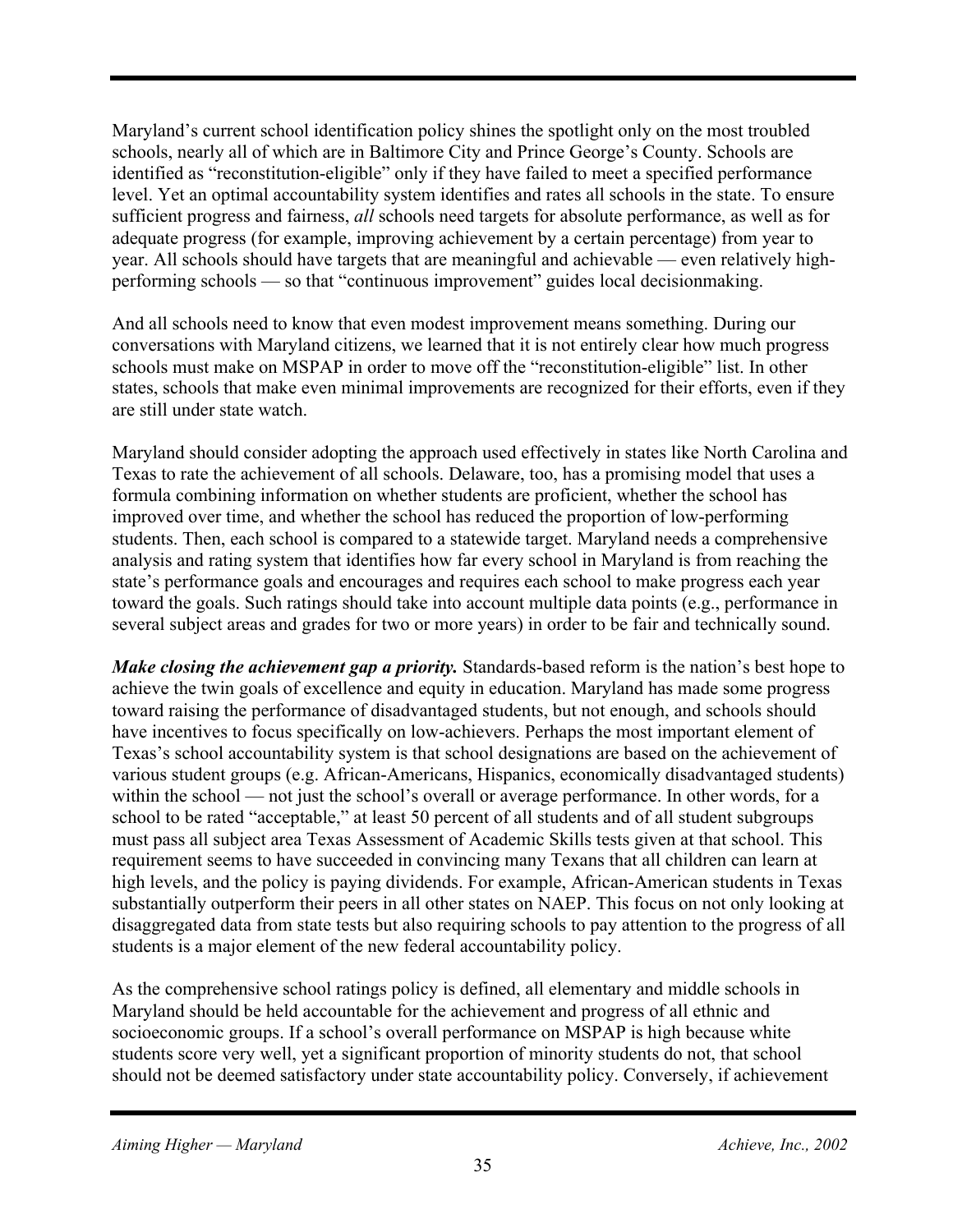among African-American students is rising, yet overall achievement at the school is flat, this school should be recognized for making some improvement even if not enough to meet the state's targets.

*Hold high schools accountable for raising standards and achievement.* The advent of the High School Assessments brings the opportunity to provide incentives for high schools to focus on the achievement of all students. As experience has shown in most states, Maryland will likely find that changing the culture and practices of high schools is difficult. Maryland education policymakers should include high schools in the updated school accountability program, using results from the High School Assessments as the primary indicator of achievement and providing incentives to reduce the achievement gap and make substantial progress with all students.

Because high schools should be held accountable for the progress and achievement of their upperlevel students as well, additional measures of high school performance should be factored into school ratings. These may include participation in advanced courses such as AP, improvements in four-year graduation rates, and participation rates and achievement on the higher-level High School Assessments that are not currently required for graduation (such as Algebra II).

#### 9 **Recommendation: Provide more direct assistance to struggling schools.**

While the state requires all reconstitution-eligible schools to submit school improvement plans outlining the changes that are needed and how the school will implement the plans, it is not entirely clear to Achieve's review panel that the plans are sufficient levers for change or that such schools are always able to implement these plans on their own. And while the Challenge Schools program appears to be worthwhile, many more Maryland schools than are served by this program could benefit from external assistance and tools.

We encourage Maryland policymakers to provide technical assistance and/or tools to all schools placed in the bottom categories of performance under the revised accountability system. These tools may include leadership development, curriculum upgrades, investments in sustained and ongoing professional development, before- and after-school academic programs for students, safety, discipline and school environment changes, and others. In augmenting its capacity to assist schools, MSDE may want to look at statewide programs in place in Kentucky and North Carolina that send expert educators in to help reorganize troubled schools around standards. Rhode Island has an interesting program that provides focused data analysis and assistance to all schools over a five-year period.

Given Maryland's small size and history of cooperation with districts, it may make the most sense for MSDE to collaborate with local school districts in building capacity of schools and educators at struggling schools. The state can formalize this collaboration by holding districts responsible for providing assistance and tools.

Several school districts in other states have developed innovative programs that are beginning to show results, such as the reallocation of resources to the neediest schools in Boston, San Diego and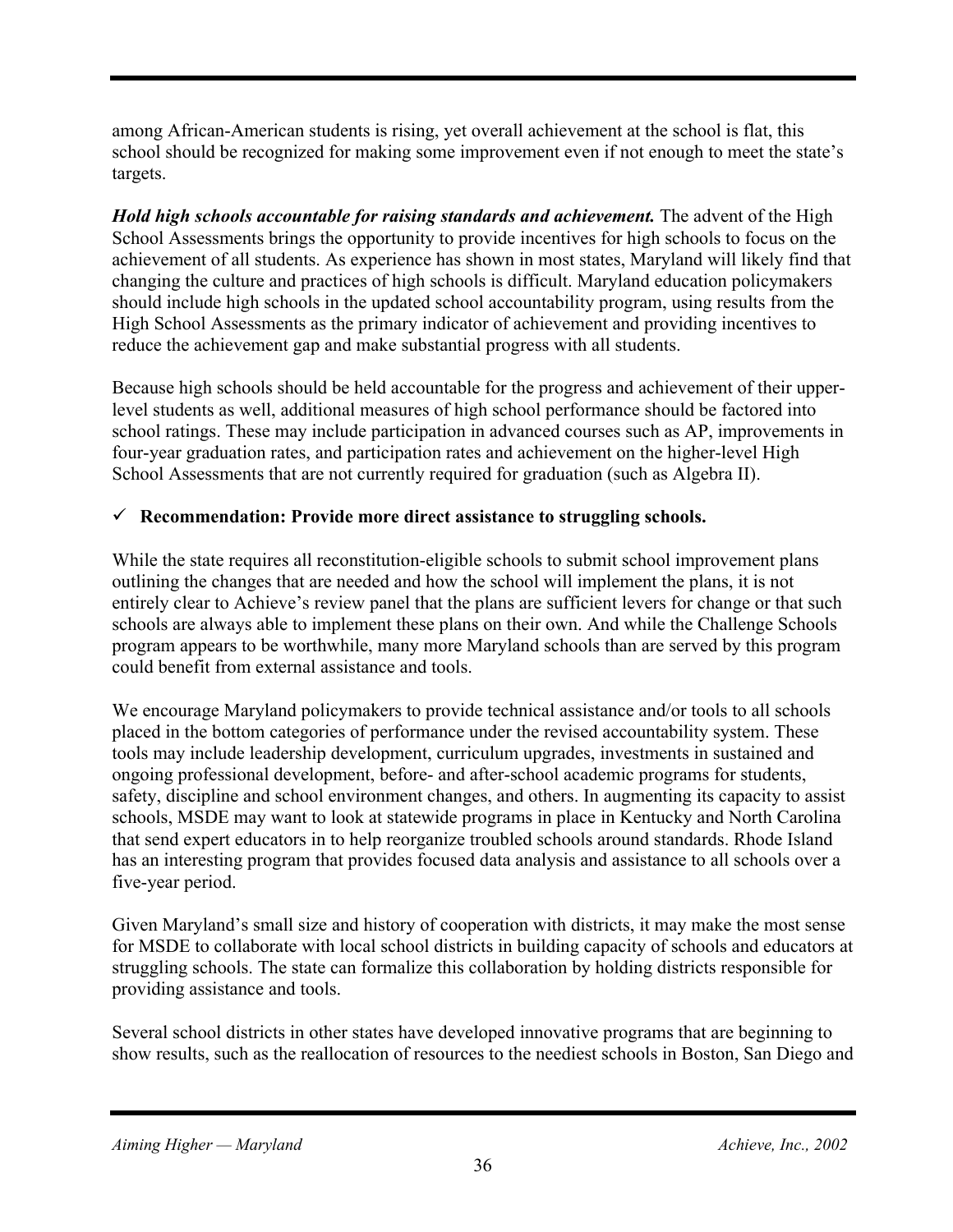Fairfax County, Va., or the districtwide curriculum and professional development investments in Lancaster, Pa.

#### 9 **Recommendation: Achieve** *Every Child Achieving.*

As noted earlier, the vision articulated in *Every Child Achieving* is one of the most comprehensive in the country. And because its central goal is to ensure that all students are prepared to meet the more demanding high school graduation requirements, the state board of education voted last year to delay implementation of the High School Assessments from the class of 2004 to the class of 2007, when the program will be fully funded. We understand that full funding has been realized through recent legislative actions in a number of education-related programs.

While we believe that the vision articulated in this plan sets out proper roles for school, district and state leaders, the state has a responsibility to make sure the plan's lofty ideals are implemented well. To achieve the vision in *Every Child Achieving*, MSDE needs sufficient resources to put together a state infrastructure to support this plan and ensure that educators, schools and communities have sufficient training and proper tools to implement the plan.

#### **STAYING THE COURSE WITH HIGHER GRADUATION STANDARDS**

Maryland has acted steadily and sensibly to hold adults accountable first, and then follow with incentives to show students that their achievement matters to their success. Notably, the MBRT has for several years conducted a statewide "transcript campaign," *Achievement Counts*, that encourages employers to ask for high school student records as part of hiring decisions. The program also includes a public relations campaign to communicate with students about the importance of high achievement. And test scores on the High School Assessments are now reported on all student transcripts. It is now time to extend accountability from schools in Maryland to students and ask higher education and employers to take responsibility for results in their hiring and admissions decisions.

#### $\checkmark$  Recommendation: Stay on track with higher graduation standards for the class of 2007.

The Achieve panel heard from some stakeholders who would prefer to delay the graduation requirements yet again. We believe this would level too great a blow to the state's efforts to help every Maryland student achieve high standards. Perhaps more than any other state, Maryland's approach to assessment and accountability has been measured, meaningful and fair. In our view, the state is very committed to meeting its moral responsibility to provide resources and opportunities for all students to learn and has done more on this count than many states. And the end-of-course testing requirements for seniors graduating in the class of 2007 are not too rigorous: The four tests are based on ninth- and  $10<sup>th</sup>$ -grade course material.

It is worth noting that recent evidence from Massachusetts shows that when tests count, students take them seriously; more than 82 percent of Massachusetts  $10^{th}$  graders in the class of  $2003$  — the first class required to earn a standards-based diploma — passed the English exam on the first try,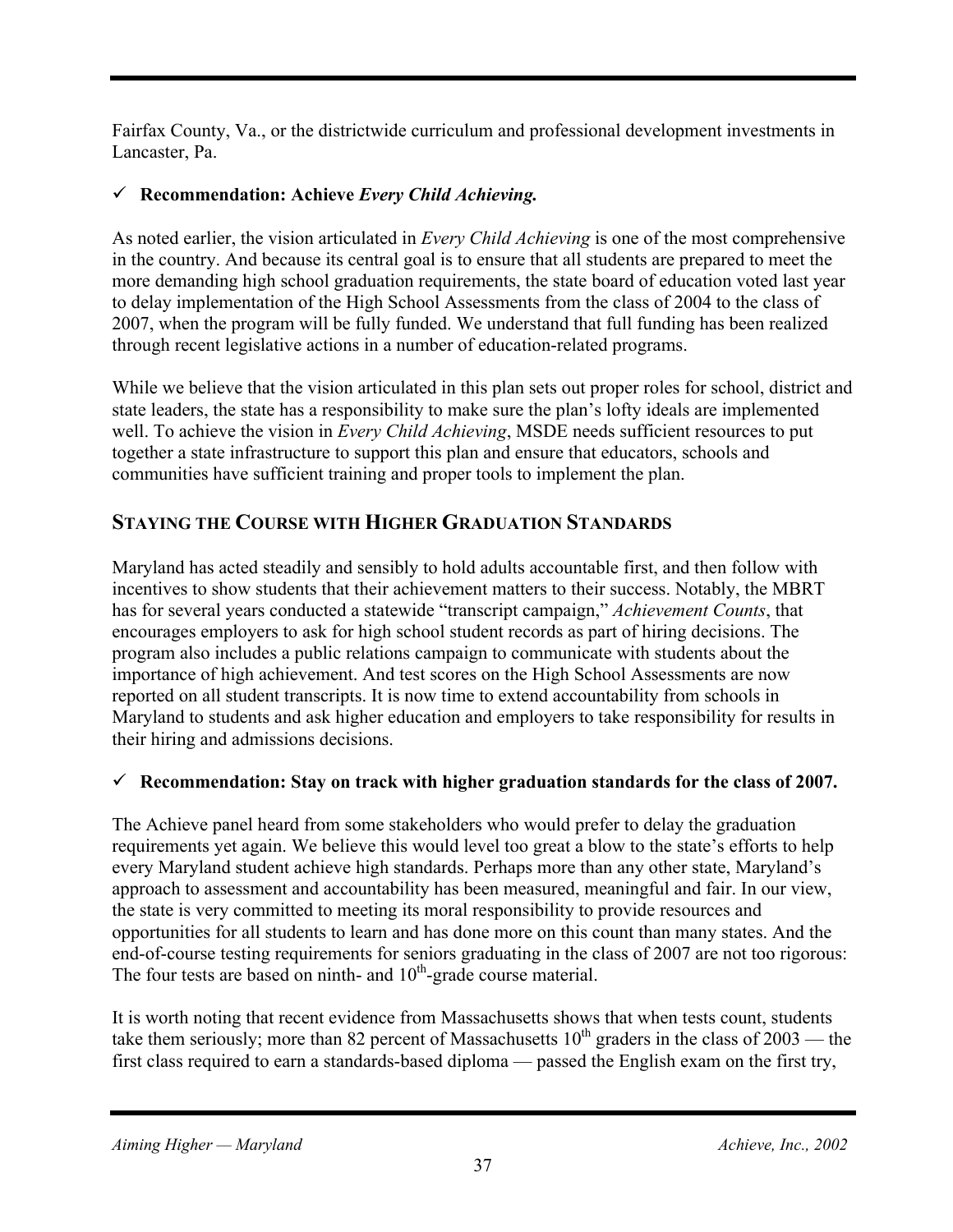while 75 percent passed the mathematics exam on their first try. These figures are up from 66 percent and 55 percent in 2000 (when the tests didn't count). The results are also encouraging for students of color. More than 60 percent passed the English exam and 48 percent passed the math, up from 40 percent and 23 percent in 2000.

Though there undoubtedly will be setbacks and some level of initial student failures, Maryland should stay on track with the higher-skills diploma for the class of 2007. Students in this class will have attended standards-based schools since their first day of public education, and they deserve the opportunity to demonstrate their attainment of high standards. In fact, it's fairer to identify students whose skill levels are deficient and help them while they're still in public school than to graduate them unprepared for work or college.

#### $\checkmark$  Recommendation: Extend responsibility for results beyond the K–12 education system.

The K–12 education system should not bear the full weight of accountability alone. Maryland business executives and college presidents should pledge to support school improvement by aligning their entrance requirements with high school standards and by actually using standardsbased achievement data in their hiring and admissions processes. This commitment will help illustrate to the general public that standards-based diplomas are not about punishing students, but are instead about opening doors to the worlds of work and higher education.

The demands of the knowledge economy mean that more workers than ever before will need advanced mathematics, language, science and critical thinking skills; and in many industries, the college degree is rapidly becoming the minimum requirement to obtain and retain career-track jobs. All students who want to enter college should be prepared to succeed in freshman-level coursework and, ultimately, to complete their degrees. For several years, Maryland has required postsecondary institutions to report back to feeder high schools the performance of all graduates in their first-year courses.

Now Maryland policymakers should act to close the gap between high school graduation and college readiness so that all students will be prepared to succeed. Achieve recommends that MSDE build off the existing preK–16 partnership with the Maryland Higher Education Commission, the University of Maryland System, and the state's community and four-year colleges to align graduation and admissions/placement requirements. Because MSDE has already planned to develop end-of-course High School Assessments in more advanced courses — notably Algebra II and upper-level English — Maryland's colleges and universities should move to require students to pass these exams as part of their admissions requirements or offer scholarships for students with high performance on these High School Assessments. Such moves will be bold, no doubt, but they will signal to parents, students, employers and educators that high school graduates must have higher skills than many currently do if they are to be ready for college, that standardized aptitude tests should not be the only meaningful college admissions tests when curriculum-based achievement tests are available, and that higher education leaders in Maryland firmly support K–12 education reform.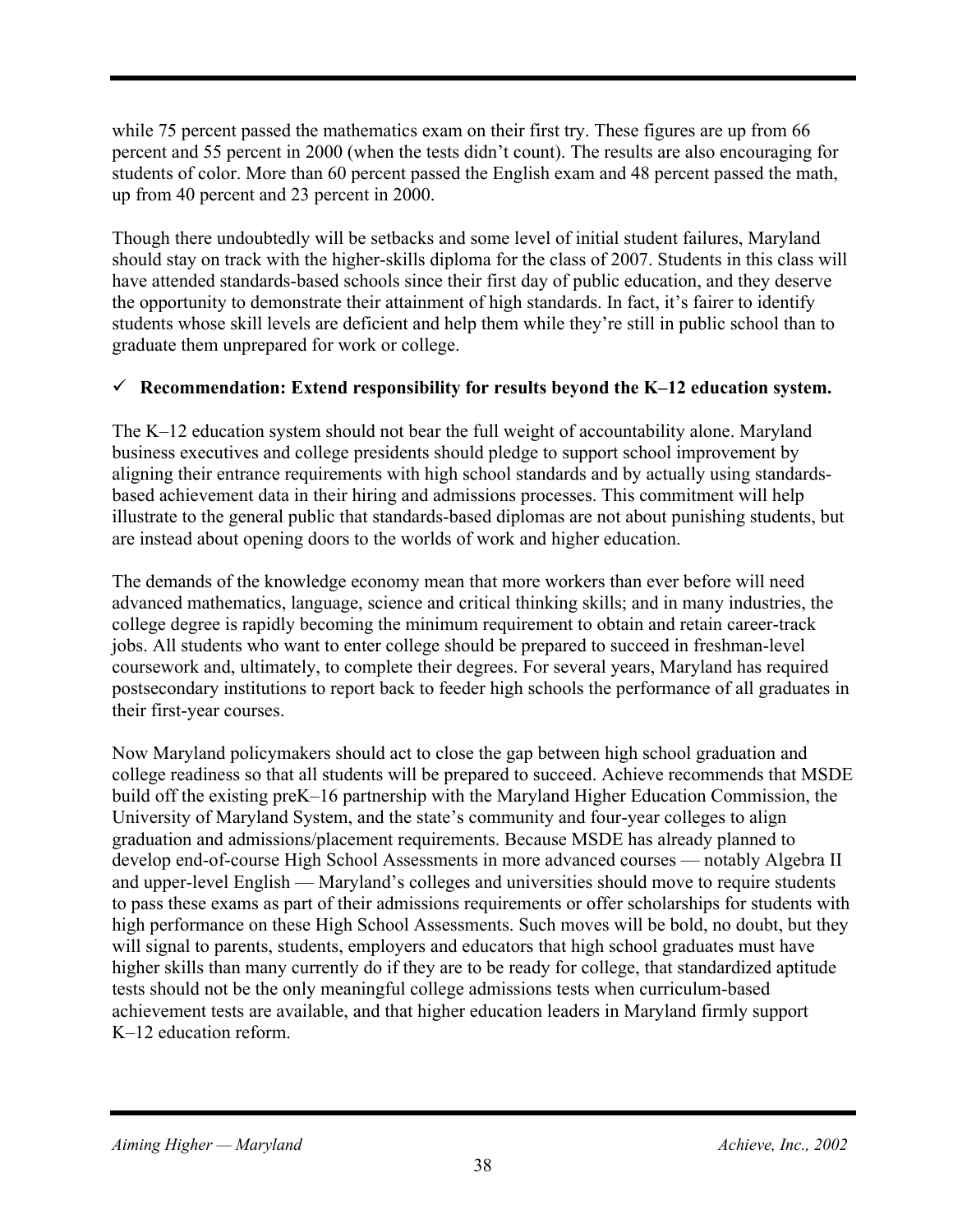Business leaders should take similar steps to expand the *Achievement Counts* campaign and begin to require potential job applicants to achieve at certain levels on the High School Assessments.

#### **SUSTAINING PUBLIC SUPPORT**

Without question, when students' futures are tied to testing, Maryland's efforts to garner educator and public support for reform will be tested. As stakes for students increase, so will pressure against the standards and assessments. Achieve's review team picked up "early warning signals" from parents in particular about the coming accountability for students. They and others will need to be reassured early and often that higher standards are imperative, relevant and implemented fairly.

Experience from other states suggests that a strong effort to support standards and accountability will need to be in place. At the same time, the public and parents in particular must believe in the fairness and reasonableness of the measures. It will be critical for Maryland policymakers to communicate to families, taxpayers and educators that education reform is not about closing the doors to opportunity or punishing students — rather, it is a way to bring increased learning opportunities and resources to students so that once they graduate from high school, they are well prepared for the opportunities and challenges that await them.

#### $\checkmark$  Recommendation: Be ready to build "safety valves" into the system.

Experience from other states suggests that education policymakers, elected officials, employers and university leaders must be willing to stand in support of the state assessments and incentives, while at the same time be willing to consider "safety net" strategies for a limited number of students. It is not unreasonable to expect that, even with a fully realized *Every Child Achieving*, some students will not succeed on all the tests. If such students have demonstrated good-faith efforts to take and pass the assessments on multiple occasions, if they have come very close to meeting the standards, and if they have good grades in their academic coursework and have engaged in a rigorous curriculum, then the state may need to consider adjustments to the graduation policy.

For example, some students' test scores may fall within just a few points of passing, or some students may pass three of four High School Assessments, but do not pass one exam even after several tries. In Louisiana, students who fail state tests at the end of the school year attend summer school and have the opportunity to take the tests again. Some states — notably Indiana and Texas — have policies, such as local appeals processes, that allow parents, principals and teachers to decide whether students on the margins of passing should be allowed to graduate or move on to the next grade — even if they have not met all of the standards-based requirements. Maryland should be ready to work with local school leaders to put together fair yet firm "safety valves" for such students.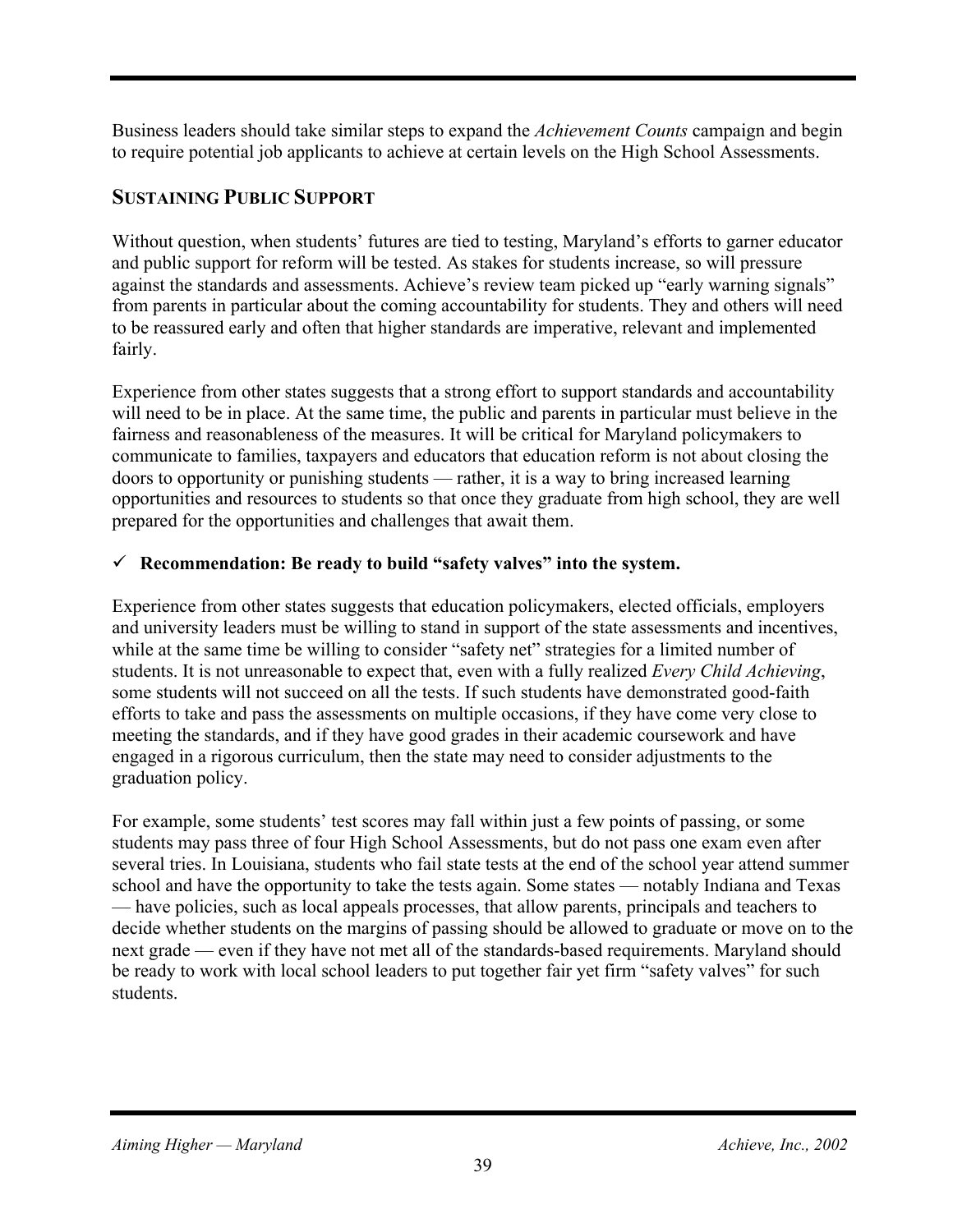#### $\checkmark$  Recommendation: Connect higher standards to higher education and employment.

Maryland must show that its standards relate to the requirements for success in employment and higher education and that its assessments are fair and accurate. One way of doing so is to engage front-line managers from Maryland industries and businesses and college faculty in efforts to define their entry-level expectations for what workers and college students should know and be able to do. These "real-world" expectations can then be communicated to middle and high school students, their families and K–12 educators. Two national projects — the Standards for Success project sponsored by the Association of American Universities and the University of Oregon, and the American Diploma Project sponsored jointly by Achieve, the Education Trust, the Thomas B. Fordham Foundation and the National Alliance of Business — will provide some national research on employer and university needs that a local effort in Maryland could build on. Such data will help reassure parents and students, community leaders, educators and policymakers that what is expected and tested is necessary for all students to learn if they are to be successful citizens, employees and thinkers.

#### $\checkmark$  Recommendation: Maryland business and community leaders, in cooperation with state **education officials, should ratchet up communications with key stakeholders, including parents, teachers and principals.**

Once the state has demonstrated the alignment of its standards with the needs of colleges and employers, teachers must be enlisted to support the higher graduation standards. The public must be aware and supportive. Parents of low-income students must see standards and accountability as the pathway to equity, rather than as a threat to their children. To accomplish this, state education officials, business and community leaders will need to initiate a concerted public engagement campaign to educate people about why the school reforms in general, and the graduation requirements in particular, are so critical to the future of Maryland's children.

MBRT has already developed its unique *Achievement Counts* and *Parents Count* campaigns that make creative use of vehicles such as the Web, local radio personalities and a business speakers' bureau to reach parents at their workplaces and teenagers in school and at home. It is time to take these efforts to the next level: Business leaders and community activists should partner with state education officials from K–12 and higher education to expand communications with critical stakeholders.

To facilitate and build off of the existing partnerships with government and MBRT's communications campaigns, Maryland leaders should consider forming an independent nonprofit organization like the Partnership for Learning in Washington state, the Prichard Committee in Kentucky or Mass Insight Education in Massachusetts that will independently support and communicate about reform. These organizations have been successful in large part because they have focused their limited resources on key audiences — state and local policymakers, school superintendents and school board members, for example — and they have implemented thoughtful and targeted media strategies. A public engagement effort in Maryland could expand on these organizations' successes by also focusing on teachers and principals, as educators are typically the most credible voices with families. Parents should be a major audience as well.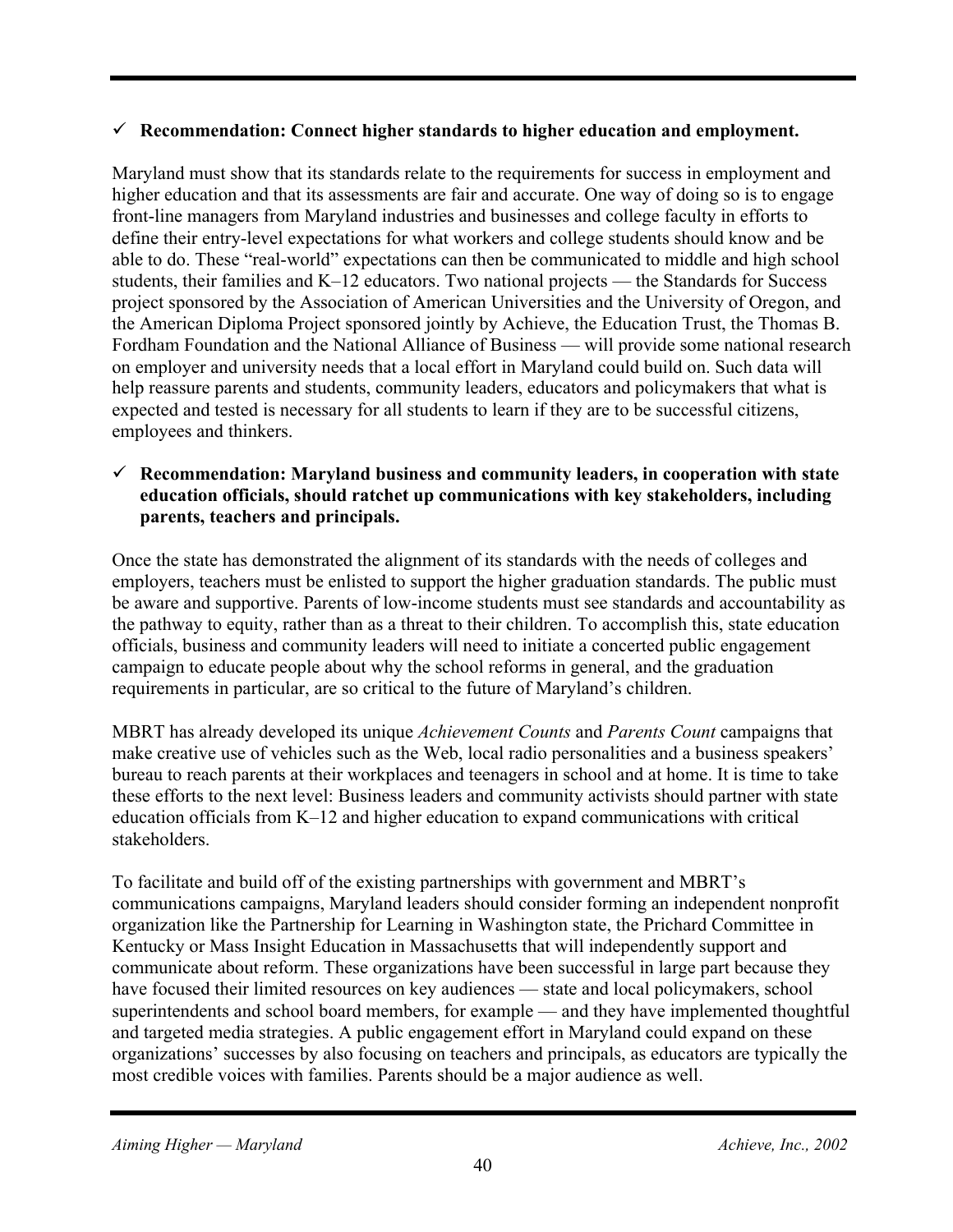# **CONCLUSION**

The "locked-arms" approach taken by Maryland's policymakers to school reform over the 1990s would have yielded little in the way of improved performance had the state not also developed thoughtful and comprehensive education policies and programs and stayed the course with these reforms for more than a decade. Maryland clearly is among the vanguard of leading education states, yet the challenges of the next decade require invigorated and sustained leadership.

The recommendations we offer in this report call for a continued commitment to high standards for every child, accountability for results and an outstanding education workforce. Some of our ideas will require rethinking what is already in place, some will require more money, and some may not be popular with all stakeholders. But if Maryland is going to continue down the path of making its schools second to none, it will require decisive action and greater investment.

There are at least two things that could make it difficult for the state to fully implement the recommendations in this report. The first is limited financial resources. There is no question that in the current economy, states are facing tough choices about where to invest their educational dollars. We urge Maryland policymakers to review the recommendations in this report — and those of the Visionary Panel — and decide which areas and programs should be given highest priority. The state will want to invest its resources and efforts in the areas that will have the greatest impact on improved student achievement. In our view, strengthening the assessment and accountability systems and providing teachers and students with the tools and support they need to meet higher standards belong at the top of the list.

The second challenge is the capacity of the state education agency to take on many of the new responsibilities we have suggested. While we already have commented on the high quality of the staff and programs, there are limits to what state agencies can or should do on their own. We encourage MSDE to work closely with school systems and independent, third-party providers to develop a highly coordinated system. It might make sense for the state to request an external analysis of departmental capacity that examines the effectiveness of various programs so that the state superintendent and state board of education can make wise decisions about where dollars and staff can be reallocated to better target the state's priorities.

\*\*\*

This report does not prescribe a detailed blueprint to Maryland policymakers for achieving complex policy changes. Indeed, it is the job of the Visionary Panel for Better Education and state superintendent of education to examine this report and other sources to devise the blueprint for the next decade of reform. Achieve hopes to help the state meet its goal of raising the achievement of all its students by taking a careful look at the progress that has been made in the more than 10 years Maryland has invested in implementing standards-based systems — and by identifying the important work still to be done.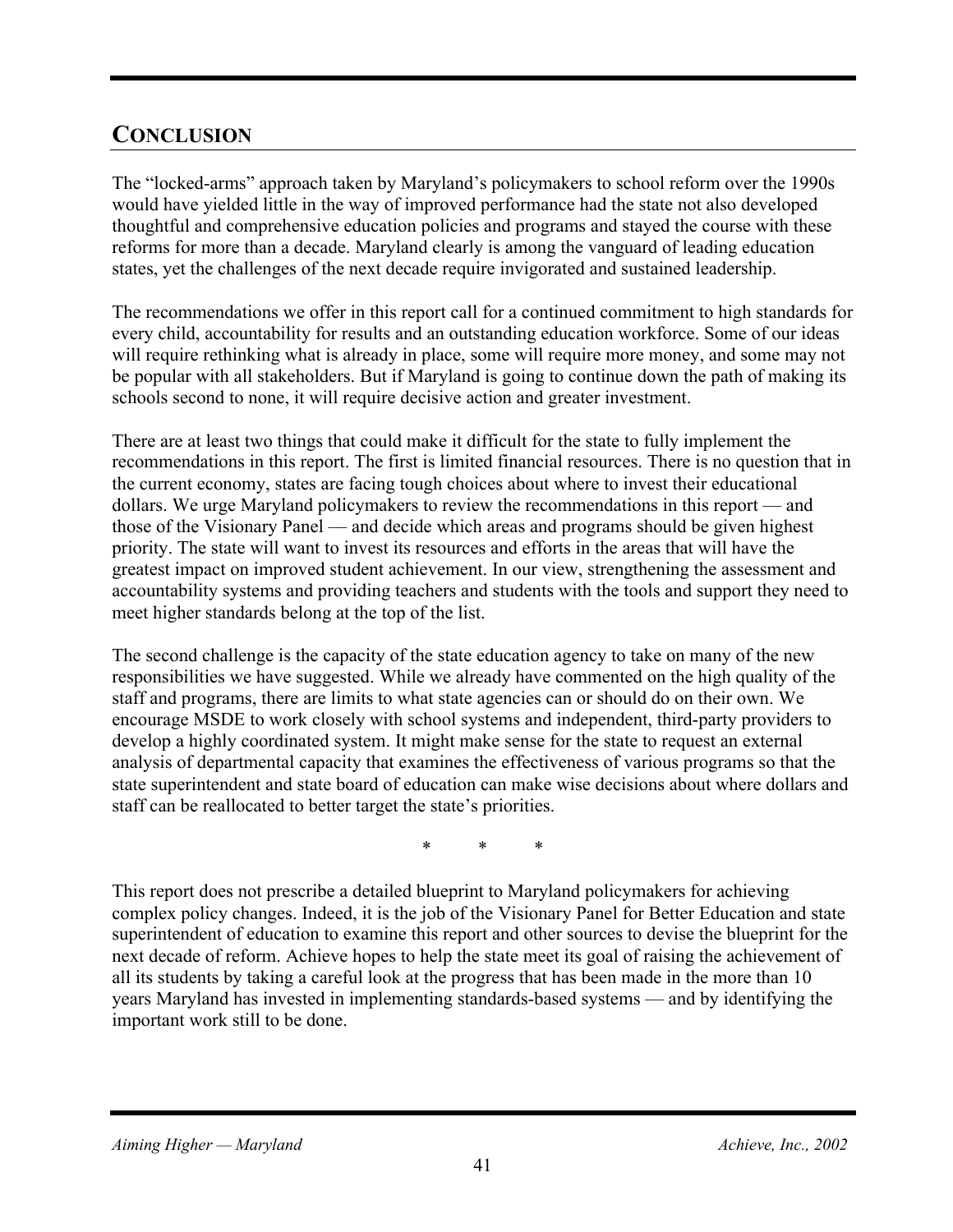*Aiming Higher — Maryland*  $A$ *chieve, Inc., 2002*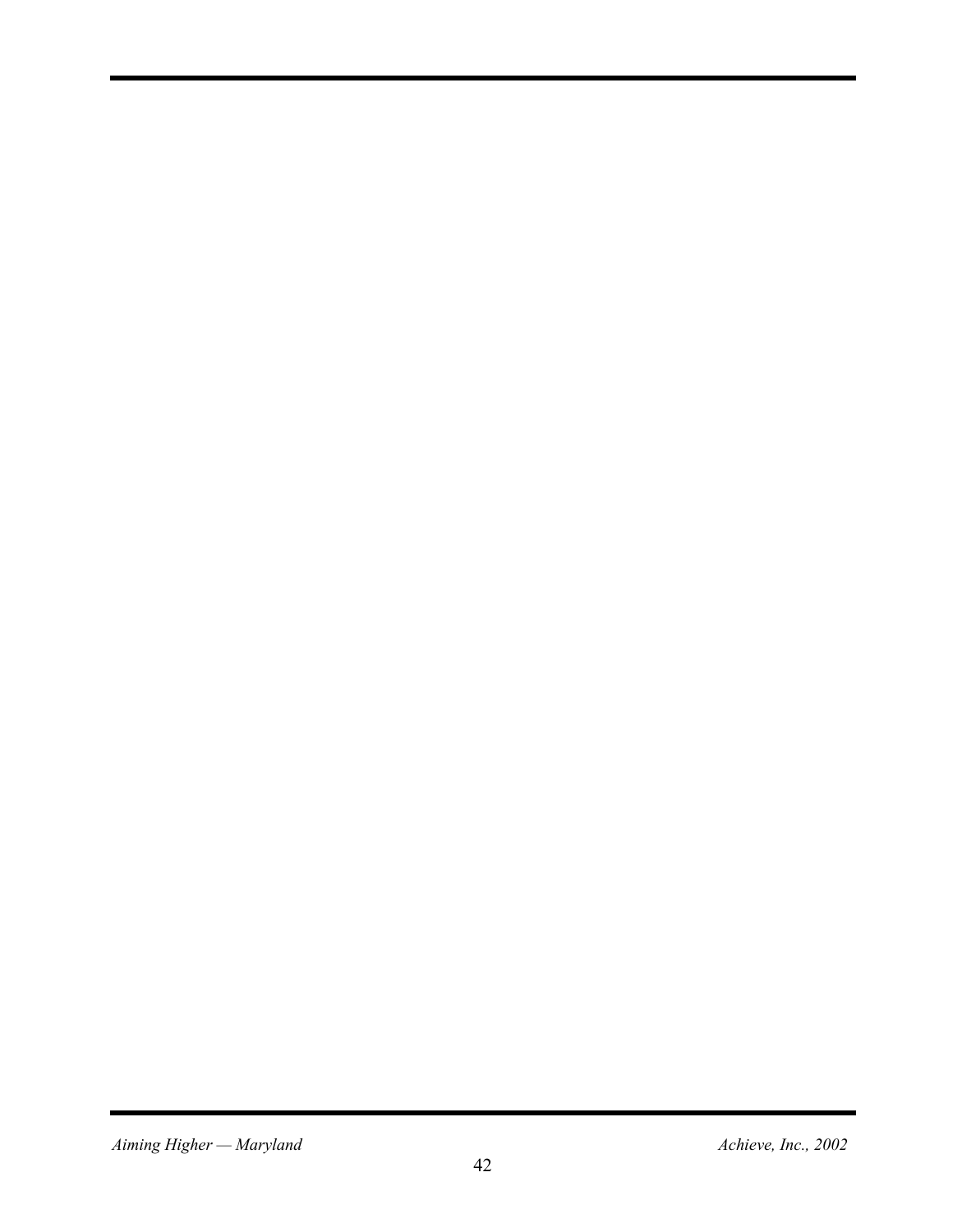# **APPENDIX A: REVIEW TEAM BIOGRAPHIES**

#### **MATTHEW GANDAL**

Matthew Gandal is the executive vice president of Achieve, manages the Washington, D.C., office and is responsible for overseeing Achieve's major initiatives. These include the 2001 and 1999 National Education Summits and a series of follow-up activities Achieve has launched to help states address the Summit goals; the Benchmarking Initiative, which helps states compare their standards, assessments and accountability policies with those of other states and nations; the Mathematics Achievement Partnership (MAP), which is designed to help states improve curriculum and instruction in middle school mathematics and measure student achievement using a common, internationally benchmarked eighth-grade test; and the American Diploma Project.

Before joining Achieve, Mr. Gandal was assistant director for educational issues at the American Federation of Teachers (AFT). He helped AFT launch a variety of programs and publications designed to support standards-based reform efforts in states and school districts. Mr. Gandal was the author and chief architect of *Making Standards Matter*, an annual AFT report evaluating the quality of the academic standards, assessments and accountability policies in the 50 states. He also authored a series of reports that compared student standards and achievement in the United States with those of other industrialized nations.

Mr. Gandal, a graduate of the Maryland public school system, earned a bachelor's degree in philosophy from Trinity College in Hartford, Conn.

#### **JUDITH JOHNSON**

Judith Johnson is an educator with extensive experience in the development and implementation of K–12 educational policies and programs at the federal, state and local school district levels. She is the superintendent of schools for the Peekskill City School District, in Peekskill, N.Y. Prior to her appointment as superintendent of schools, Ms. Johnson served as senior principal advisor to former Secretary of Education Richard Riley on the formulation, development and implementation of national policies that impact elementary and secondary education issues across the nation. She also advised Secretary Riley on social promotion policies and urban education initiatives and launched the development of an expanded testing system to include multiple assessment measures in order to bring a higher level of efficiency and equity to assessment efforts. Ms. Johnson provided leadership for the adoption of standards-based curriculum frameworks, including the development of English language arts programs that were followed by an increase in the numbers of students passing state mandated tests at grades 3, 8 and 10.

Ms. Johnson was recently awarded the National Alliance of Black School Educators Pursuit of Excellence Award (August 2000) and is a member of the National Commission on African-American Education. In addition, she serves on the Annenberg Commission on Urban District Reform and is a board member of the Character Education Programs and the Poverty & Race Research Action Council.

#### *Aiming Higher — Maryland*  $\blacksquare$  Achieve, Inc., 2002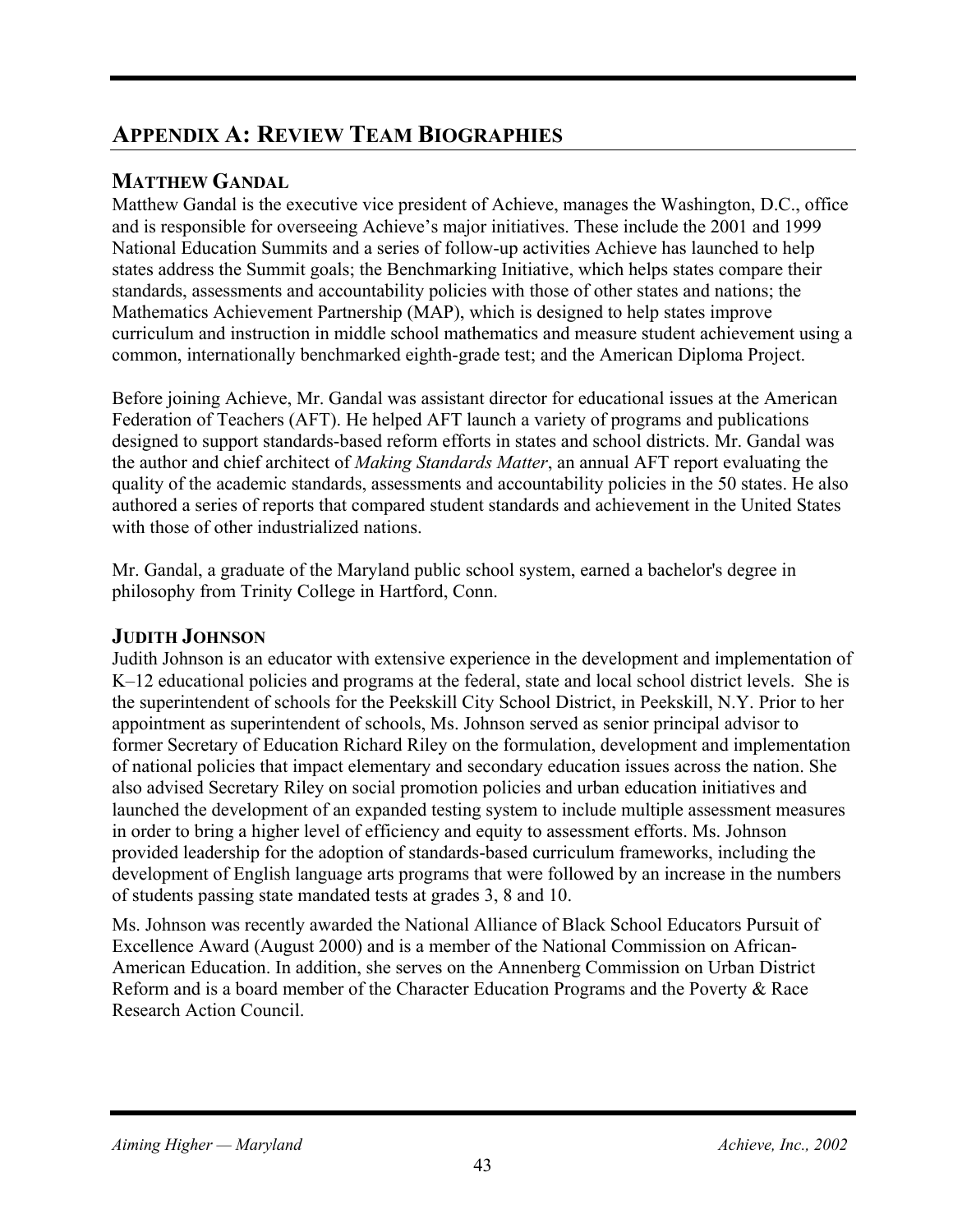Ms. Johnson received a bachelor's degree from Brooklyn College in Brooklyn, N.Y.; a master's degree in guidance and vocational counseling from New York University; and she has completed doctoral work in educational administration at Teacher's College, Columbia University in New York.

#### **EUGENIA KEMBLE**

Eugenia Kemble is executive director of The Albert Shanker Institute, a nonprofit organization dedicated to fostering candid exchange on education, labor and democracy issues. Beginning as a reporter for the newspaper of AFT's New York City local, The United Federation of Teachers, she became special assistant to Albert Shanker when he was elected to head AFT in 1974. In 1983, Ms. Kemble became the AFL-CIO's representative with the Democracy Program, a coalition effort including the Republican Party, Democratic Party, U.S. Chambers of Commerce and the AFL-CIO, that recommended the creation of the National Endowment for Democracy (NED). The coalition worked to explain the NED idea as its funding was guided through Congress. Returning to AFT in 1989, Ms. Kemble directed and helped to expand the Education Issues Department as Mr. Shanker's Special Assistant for Educational Issues.

In addition, Ms. Kemble was named the executive director of the AFL-CIO's Free Trade Union Institute, which supported unions struggling for democracy around the world, most notably, Solidarity in Poland.

Ms. Kemble received a bachelor's degree in Political Science from Mount Holyoke College and a master's degree in American civilization from New York University.

#### **S. PAUL REVILLE**

S. Paul Reville is lecturer on education and coordinator of state relations at the Harvard University Graduate School of Education. He also is the executive director of the Pew Forum on Standards-Based Reform. The forum conducts national policy seminars on key reform issues and provides advice and assistance to a handful of leading-edge states and urban districts engaged in implementing systemic reform programs. Mr. Reville is the chairman of the Massachusetts Education Reform Review Commission. Appointed by the governor, the commission is charged with overseeing the state's implementation of the historic Education Reform Act of 1993.

Prior to his appointment at Harvard, Mr. Reville was the executive director and co-founder of the Alliance for Education, a privately supported, multiservice education foundation dedicated to improving public elementary and secondary education in Worcester and Central Massachusetts. Mr. Reville was also the co-founder and executive director of the Massachusetts Business Alliance for Education (MBAE), an organization that provided key conceptual and political support for the Massachusetts Education Reform Act of 1993. He currently serves as MBAE's executive director. From 1991 to 1996, he served a five-year term on the Massachusetts State Board of Education where he worked on the executive committee and chaired the Massachusetts Commission on Time and Learning. He has been a teacher and a principal in various schools and alternative programs. Mr. Reville is a trustee of Wheelock College and the Public Education Network in Washington, D.C., and serves on various state and civic organizations and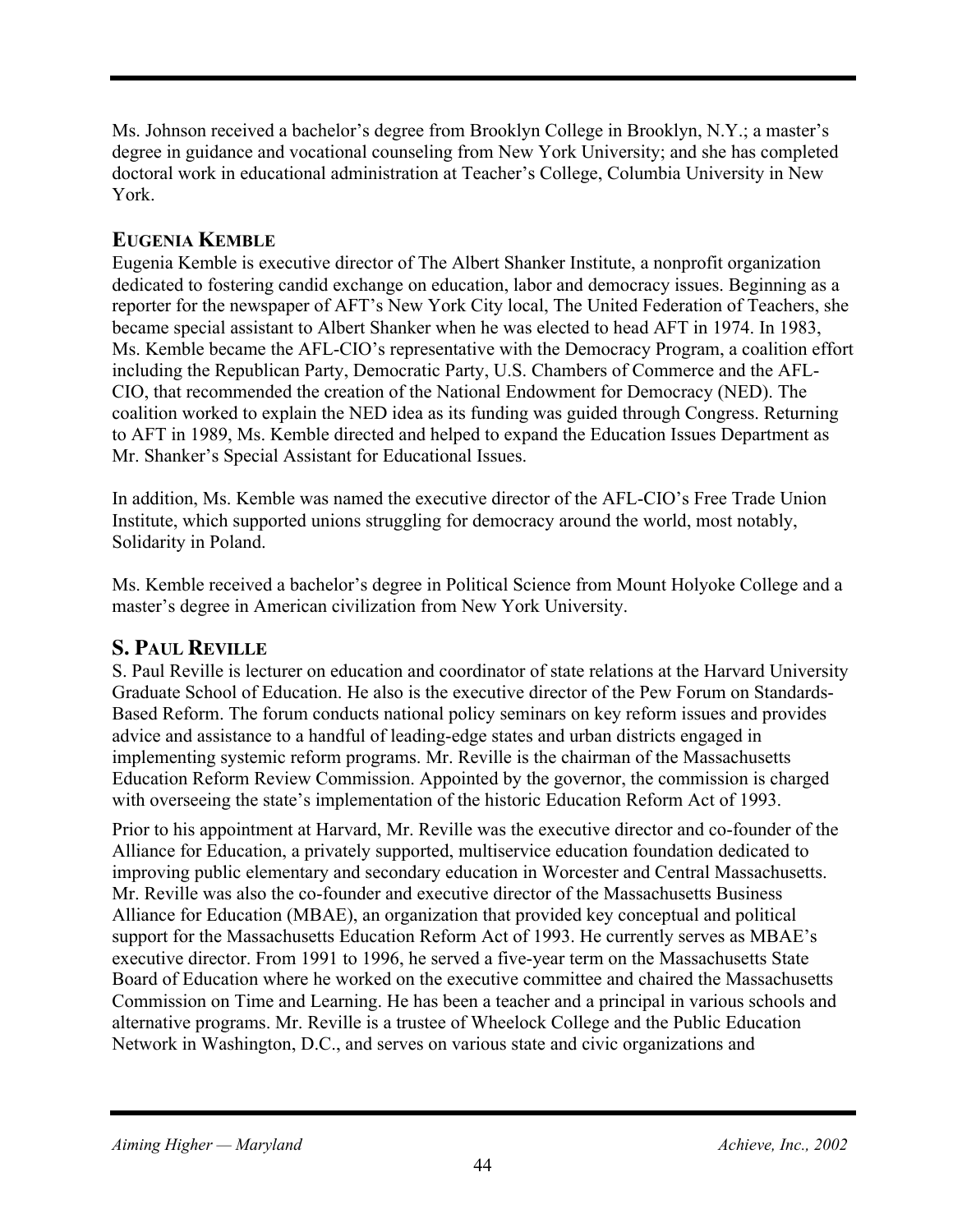commissions. He has received numerous professional and civic awards and is a frequent speaker, writer and editor on educational matters**.**

He received a bachelor's degree from Colorado College and a master's degree from Stanford University.

#### **MARIAN ROBINSON**

Marian Robinson is currently a doctoral candidate at the Harvard Graduate School of Education. From 1994 to1998, Ms. Robinson was an education program specialist with the U.S. Department of Education's Office of Educational Research and Improvement, where her work focused on research and development activities related to standards-based reform (primarily state standards and assessment development), charter school accountability, and national research agenda planning. Early in her career, Ms. Robinson was an assistant English teacher in the Seino District Education Office in Gifu, Japan, from which she provided curricular and instructional support to 12 schools.

Ms. Robinson's current graduate work focuses on governance and organizational change issues related to standards-based reform. She holds a bachelor's degree in English literature and history and a master's of education in comparative education studies from the University of Virginia.

#### **ROBERT SCHWARTZ**

Robert Schwartz has been president of Achieve since 1997. Over the previous three-and-a-half decades, Mr. Schwartz has had a rich and varied career in education and government. He has been a high school English teacher and principal; an education advisor to the mayor of Boston and governor of Massachusetts; an assistant director of the National Institute of Education; a special assistant to the president of the University of Massachusetts; the executive director of the Boston Compact, a public-private partnership designed to improve access to higher education and employment for urban high school graduates; and a lecturer on education at the Harvard University Graduate School of Education.

From 1990 to 1996, Mr. Schwartz directed the education grant-making program of The Pew Charitable Trusts, one of the nation's largest private philanthropies. Among the major reform projects initiated during his tenure at the Trusts were New Standards, a voluntary national system of student performance standards and assessments developed jointly by the University of Pittsburgh, the National Center on Education and the Economy and 17 partner states; and the Pew Network for Standards-Based Reform, a collaborative venture among seven medium-sized school districts committed to systemic reform based on high academic standards.

Mr. Schwartz has written and spoken widely on such topics as urban school reform, public-private partnerships and the role of higher education in K–12 reform. He holds degrees from Harvard and Brandeis Universities and continues to serve as a part-time faculty member at Harvard, where he teaches a course each spring on educational policy and administration.

#### *Aiming Higher — Maryland*  $\blacksquare$  Achieve, Inc., 2002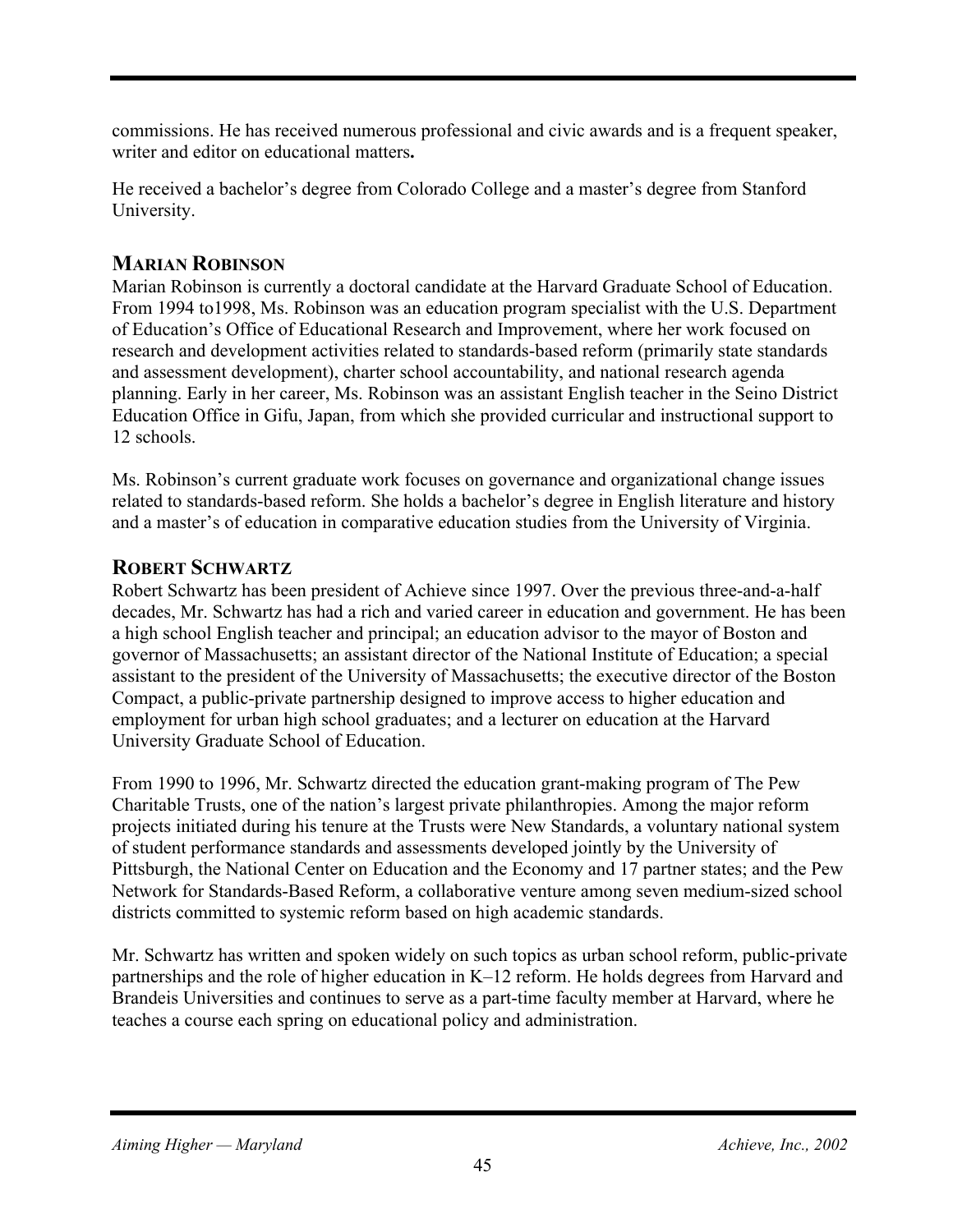#### **JEAN SLATTERY**

Jean Slattery has been a consultant for Achieve since 1999 and currently serves as associate director for the Benchmarking Initiative. She was supervising director of curriculum development and support in Rochester, N.Y., from 1989 to 1997, with responsibility for overseeing the work of all subject-area directors in the K–12 instructional program. Her earlier responsibilities as a district-level administrator included serving as director of the middle school (1987–89) and junior high (1985–87) programs. During this period, she initiated Teachers as Partners, a peer-coaching staff development program funded by the Ford and Matsushita (Panasonic) Foundations.

Dr. Slattery is also a peer consultant on standards and assessment for the U.S. Department of Education. She has served as a consultant to the Washington, D.C., school district; San Diego Unified School District; a Washington state consortium of rural schools; and the Alabama and Illinois Departments of Education. She has also worked for the Council for Basic Education on projects involving the Flint Community School District, the Nevada Education Department and the Cleveland Municipal School District.

Dr. Slattery received a bachelor's degree in chemistry from Albertus Magnus College, a master's degree in science education from Yale University and a doctorate in science curriculum from the University of Rochester.

#### **SUSAN TRAIMAN**

Susan Traiman is director of the Education Initiative at the Business Roundtable (BRT) in Washington, D.C. She oversees the BRT's education reform activities for chief executive officers of leading corporations interested in improving student achievement and raising academic standards in the United States. Ms. Traiman has had over 25 years of experience as an education reformer, working with educators, federal and state policymakers, and business leaders.

Prior to joining the BRT, she was education policies studies director at the National Governors Association (NGA), where she coordinated assistance to governors in developing and implementing systemic education reform strategies. At NGA, she participated in planning the 1989 National Education Summit in Charlottesville, Va., and the subsequent development of National Education Goals. Ms. Traiman was a senior associate with the U.S. Department of Education's Office of Educational Research and Improvement, where she designed and managed a system for tracking and reporting on state and local education reform initiatives. She served on the staff of the National Commission on Excellence in Education, contributing to the development of its 1983 report, *A Nation at Risk*.

Ms. Traiman came to Washington, D.C., from New Jersey, where she was a teacher and a consultant at a regional service center of the New Jersey Department of Education. She received a bachelor's degree in American civilization and a master's of science degree in education from the University of Pennsylvania.

#### *Aiming Higher — Maryland*  $\blacksquare$  Achieve, Inc., 2002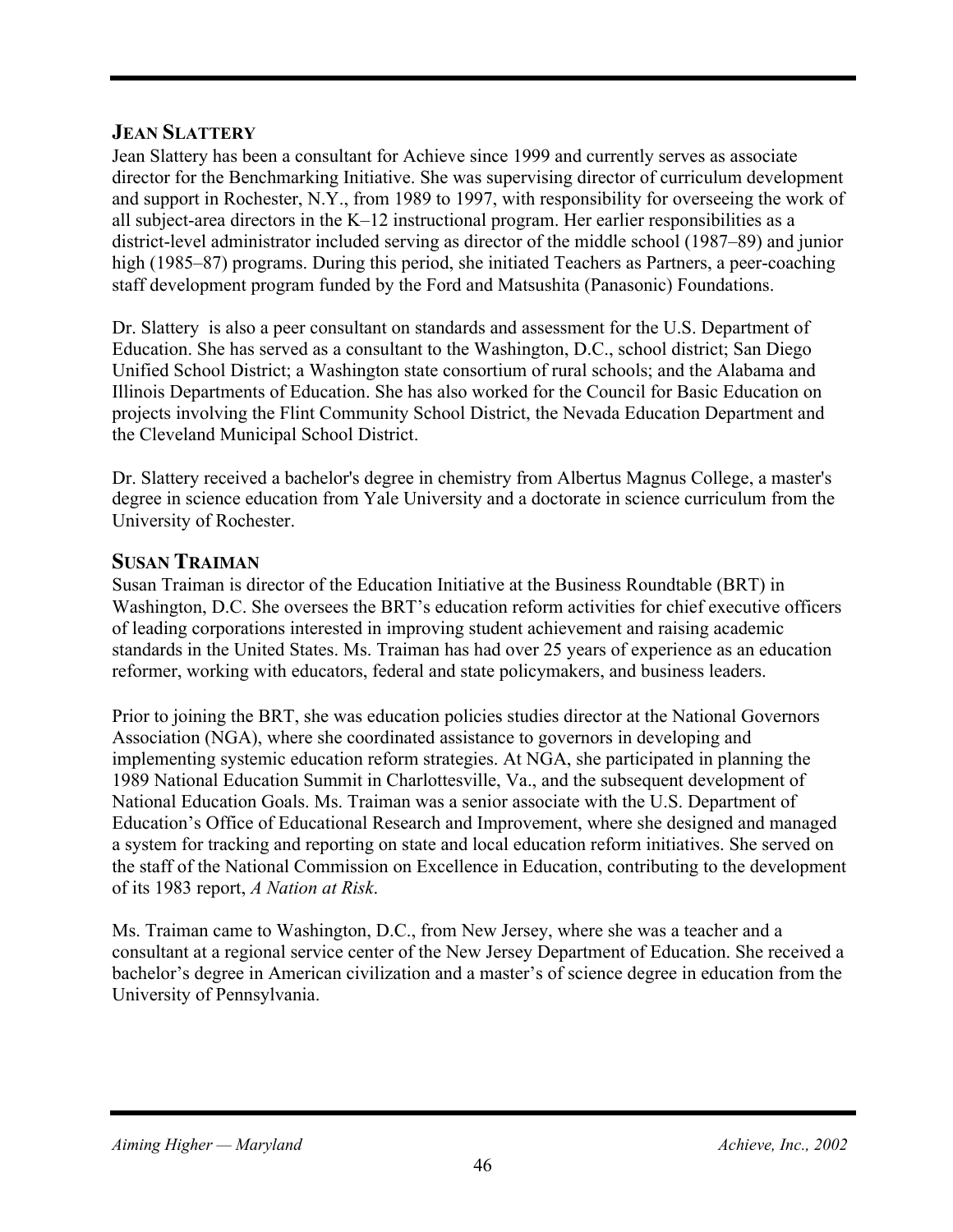#### **JENNIFER VRANEK**

Jennifer Vranek is the executive director of the Partnership for Learning, a statewide nonprofit education policy organization dedicated to building support for education reform among Washington state's policymakers, educators, civic leaders and the public. Founded in 1995 by then-Lieutenant Governor Joel Pritchard and former Boeing Company Chairman and CEO Frank Shrontz, this unique partnership has gained a national reputation for its public engagement campaign.

Previously, Ms. Vranek was the director of Benchmarking and State Services for Achieve, Inc. located in Washington, D.C. At Achieve, Ms. Vranek directed successful benchmarking projects with more than 15 states, working closely with state education superintendents, governors and business executives to benchmark state education reforms and share best practices. She was also a key staff member in the planning, preparation and follow-up activities for the 2001 and 1999 National Education Summits hosted by Achieve.

Before joining Achieve in 1997, Ms. Vranek was a research assistant at the American Federation of Teachers. Among other projects, she was a principal researcher for *Making Standards Matter*, an annual AFT report evaluating the quality of the academic standards, assessments and accountability policies in the United States, and *Setting Higher Sights*, a comparative analysis of the quality of mathematics assessments in the United States and abroad. Previously, Ms. Vranek lived in Brasilia, Brazil, where she was a project consultant to the World Bank's G-7 Pilot Program to Conserve the Brazilian Rainforest. She also served as the administrative secretary to the Board of Directors of the American School of Brasilia.

A graduate of the public schools in San Antonio, Texas, Ms. Vranek holds a master's of public policy degree from the Georgetown University Public Policy Institute and a bachelor's degree in history from the College of William and Mary in Virginia.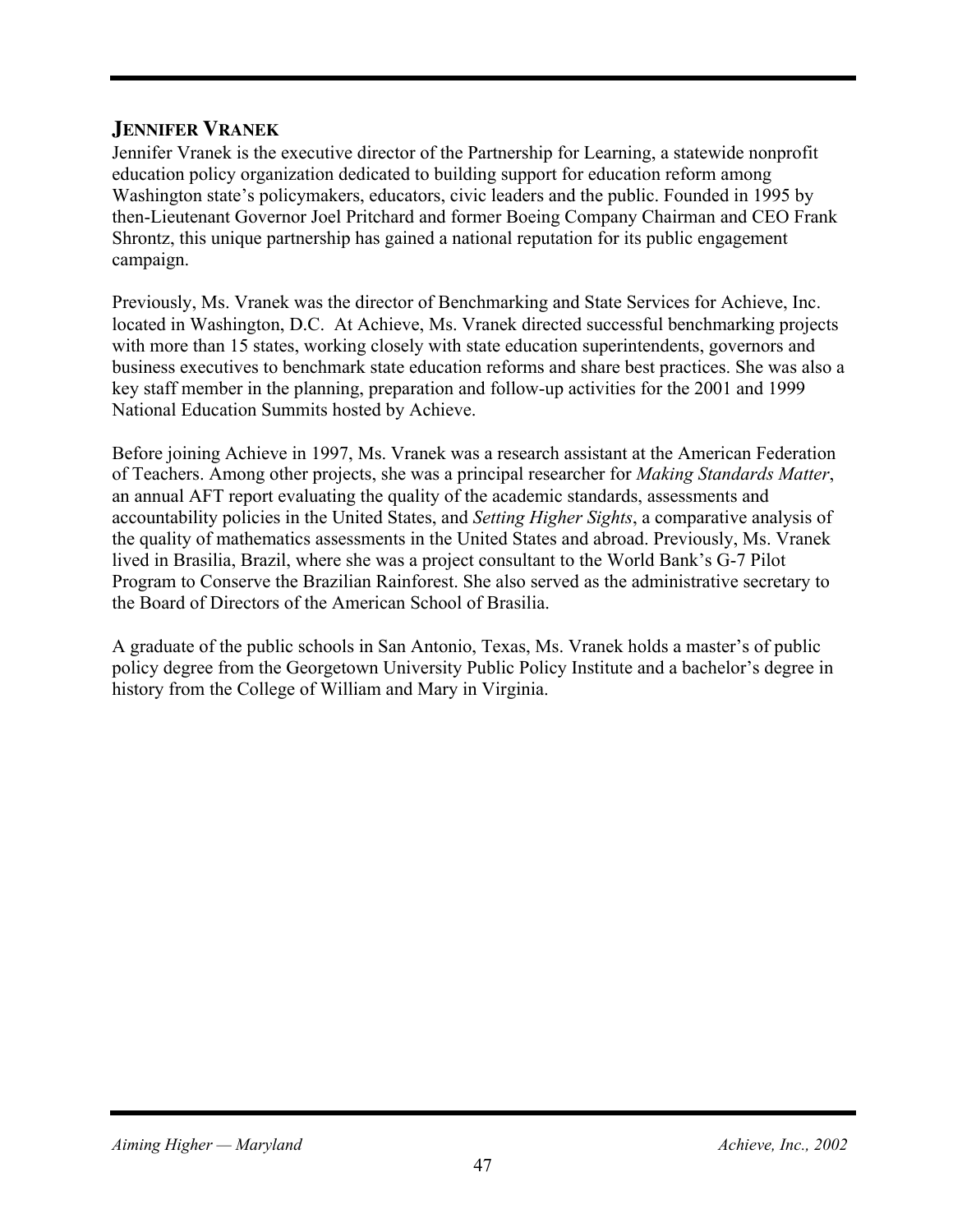*Aiming Higher — Maryland*  $A$ *chieve, Inc., 2002*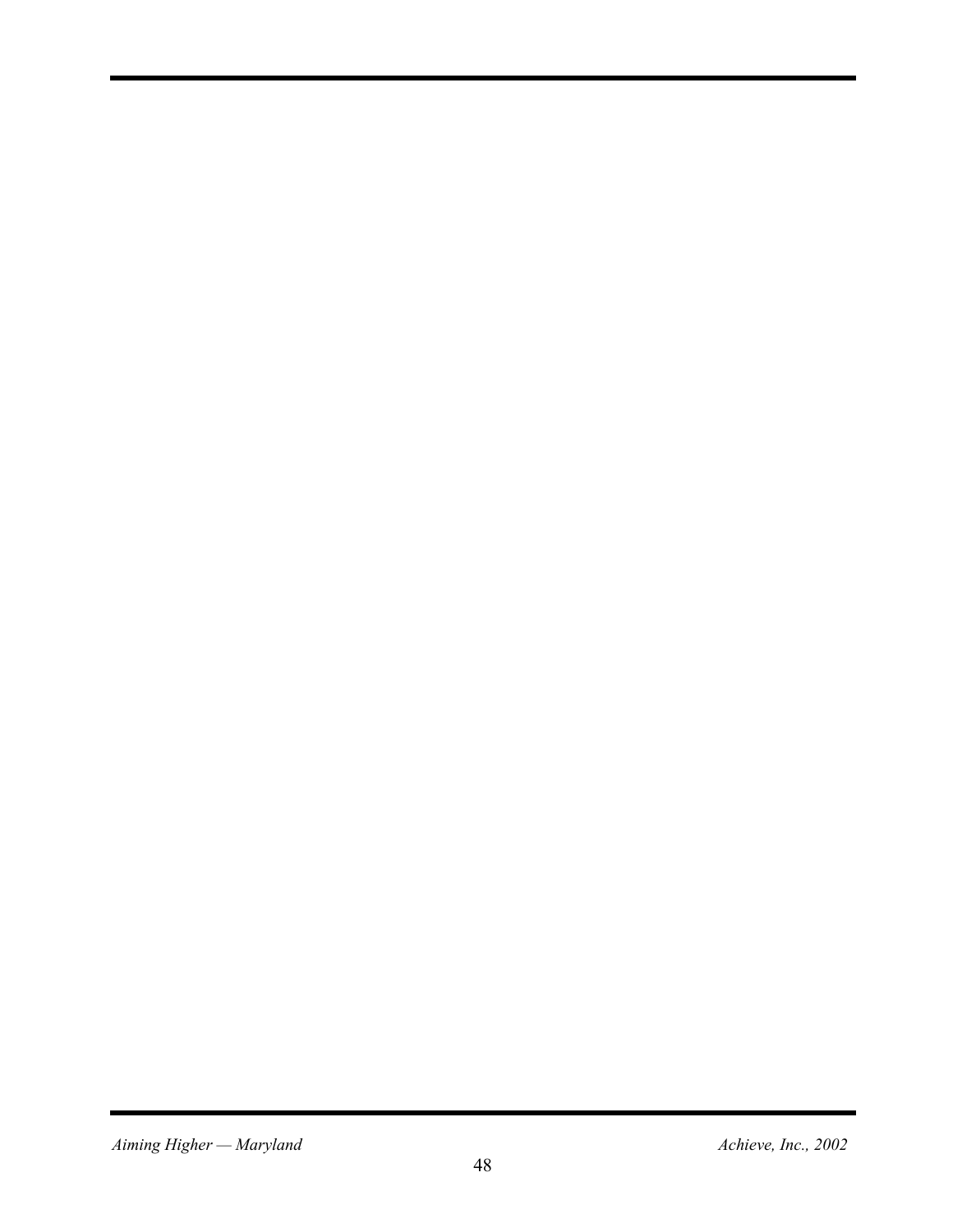## **APPENDIX B: DOCUMENTS REVIEWED**

#### **MARYLAND'S REFORM HISTORY**

- *Timeline for school reform in Maryland, 1977–1997*, MSDE, 1997.
- "Looking Back at a Decade of Reform: The Maryland Standards Story" by Nancy Grasmick, *Closing the Gap* (report on the Wingspread Conference sponsored by the Council for Basic Education), 2000.
- *The Maryland State Department of Education Strategic Plan*, 1998–2003, July 1998.

#### **STANDARDS AND ASSESSMENTS**

#### **Standards**

- *Maryland Learning Outcomes*, Maryland School Performance Assessment Program, Grades PreK–3, 4–5, 6–8, 1990.
- *High School Core Learning Goals for English,* August 1999.
- *High School Core Learning Goals for Mathematics,* August 1999.
- *Maryland English Content Standards*, K–12, source, May 19, 2000.
- *Maryland Mathematics Content Standards*, K–12, source, May 19, 2000.
- "Maryland's content standards," MSDE Fact Sheet 38, Revised July 26, 1999.
- "State Board approves new state content standards," MSDE news release, July 27, 1999.
- "Coming soon to Maryland classrooms: New K–12 content standards," *Maryland Classroom Newsletter*, August/September 1998.
- "Viewpoints on content standards," *Maryland Classroom Newsletter*, Vol. 4, No.1, 1998.
- "Giving schools a sense of direction: Md. proposes list of standards for content," *The Washington Post*, November 23, 1998.
- "Setting standards," *The Baltimore Sun*, July 28, 1999.
- "County takes a run at grade-by-grade learning standards," *The Washington Post*, March 22, 2001.

#### The Maryland School Performance Assessment Program (MSPAP)

- "Maryland Performance Assessment Program," Overview, *Education Reform in Maryland, 1977–1997*, MSDE, 1997.
- "How do we test what students have learned? K–8," MSDE Web site (www.mdjk12.org/mspp/mspap/index.html).
- "Twelve Years of MSPAP,"*MSDE Bulletin Special Edition*, April 6, 2001.
- Example MSPAP public release items*,* MSDE, 1997–2000.
- "MSPAP through the eyes of a  $3<sup>rd</sup>$  grade student," MSDE Fact Sheet 12, December 1995.
- "MSPAP through the eyes of a  $5<sup>th</sup>$  grade student," MSDE Fact Sheet 11, December 1994.
- "MSPAP through the eyes of an  $8^{th}$  grade student," MSDE Fact Sheet 13, March 1995.
- "Essay test's failings may hold back Md. students," *The Washington Post*, June 15, 2001.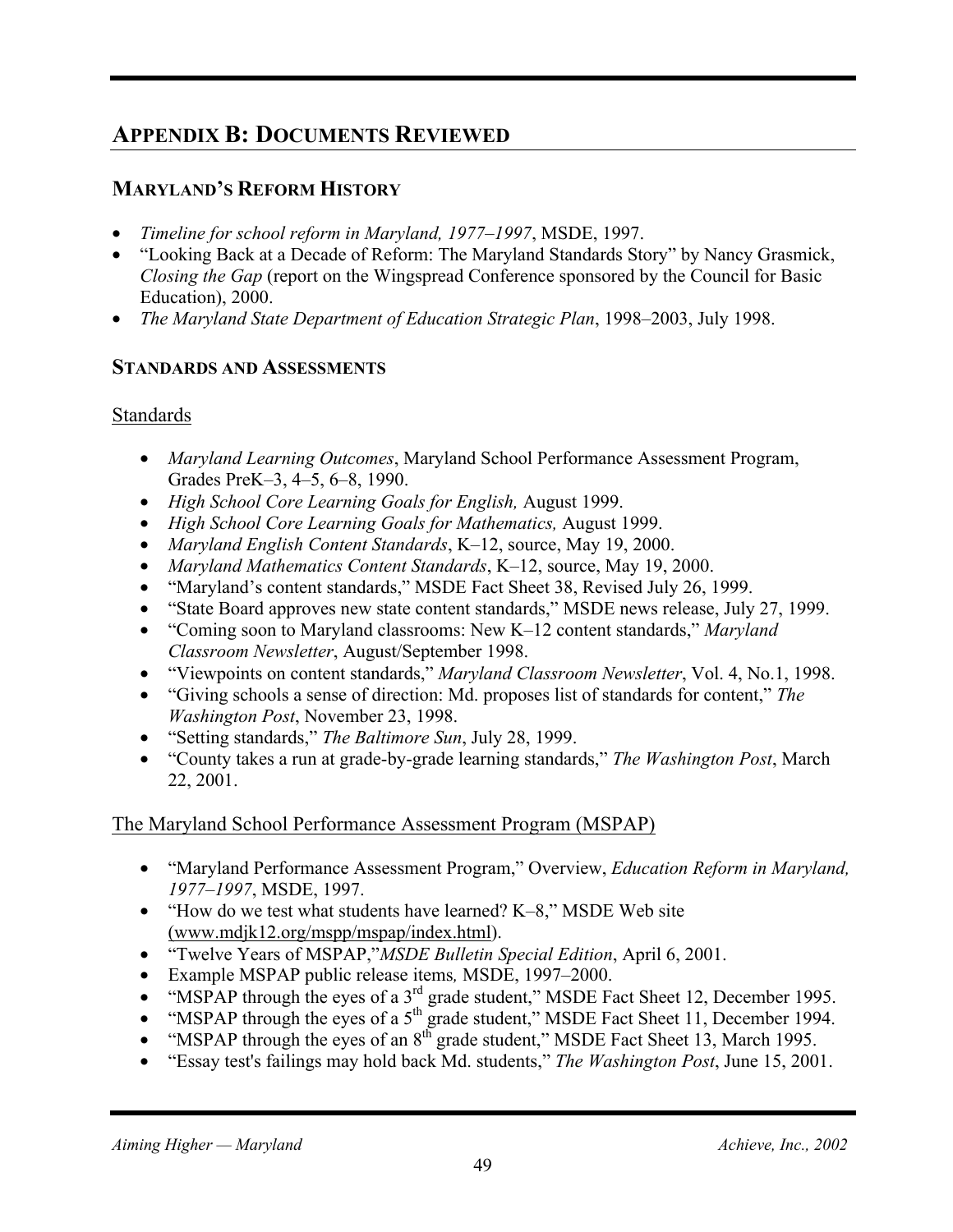- Controversy over the Abell Report: 1) "Think Tank challenges validity and accuracy of state school testing; Md. Officials dispute criticisms of MSPAP," *The Baltimore Sun*, Nov. 12, 2000; 2) "MSPAP failings" by Bill Evers, *The Baltimore Sun*, Jan. 3, 2001; 3) "Making sure MSPAP passes the test" by Nancy Grasmick, *The Baltimore Sun*, Jan. 12, 2001; and, 4) "Poor performance review" by Ralph Raimi, *The Washington Times*, April 1, 2001.
- "An ode to the MSPAP," *The Capital*, May 10, 2001.
- "MSPAP stays a secret sort of," *The Baltimore Sun*, Nov. 15, 2000.
- "Taiwan has upper hand in its success on MSPAP," *The Baltimore Sun*, March 15, 2000.

#### School Performance on the MSPAP — Grades 3, 5 and 8

- "Spotty Test Results in Maryland," *The Washington Post*, June 7, 1992.
- "State officials say schools reaping benefits of 8 years of testing," Associate Press, Dec. 3, 2000.
- "Goal 3: Student Achievement & Citizenship," *Reaching for the Goals*, MSDE, 2000.
- "Maryland School Performance Report" executive summary (contains results for MSPAP and Maryland Functional Tests, and attendance and dropout rates), 2000.
- "Statewide MSPAP Score Goes to Record 45.3," *MSDE Bulletin MSPAP 2001 Special Edition*, Nov. 29, 2000.
- "MSPAP What a Decade of Research Tells Us," MSDE, Summer 2000.
- "MSPAP judged comparable to challenging national assessment," MSDE news release, Feb. 17, 1999.

#### Student Performance on Comprehensive Test of Basic Skills (CTBS) — Grades 2, 4 and 6

- "Basic skills to be tested," *The Baltimore Sun*, July 29, 1999.
- CTBS Results, 1997–2000.
- "Students boost test scores; standardized test gauges student progress nationwide," *The Capital*, June 22, 2001.
- "Prince George's savors improvement on test," *The Washington Post*, May 9, 2001.
- "Montgomery schools chief wants testing bar raised," *The Washington Post*, June 26, 2001.

#### MSPAP and Teaching

- "Survey of principals shows MSPAP having positive impact," MSDE news release, May 26, 1999.
- "Schools' future riding on results of statewide tests," *The Baltimore Sun*, Nov. 29, 1999.
- "MSPAP leads way to change in school results," *The Baltimore Sun*, July 2, 2000.
- "Adopting Test, Adapting Lesson," *The Washington Post*, Dec. 26, 2000.
- "Taking a new approach to reading," *The Baltimore Sun*, Jan. 16, 2000.
- "Maryland study finds benefits in 'integrated instruction' method," *Education Wee*k, May 24, 2000.
- "Finding lessons in test results," *The Washington Post*, July 29, 1999.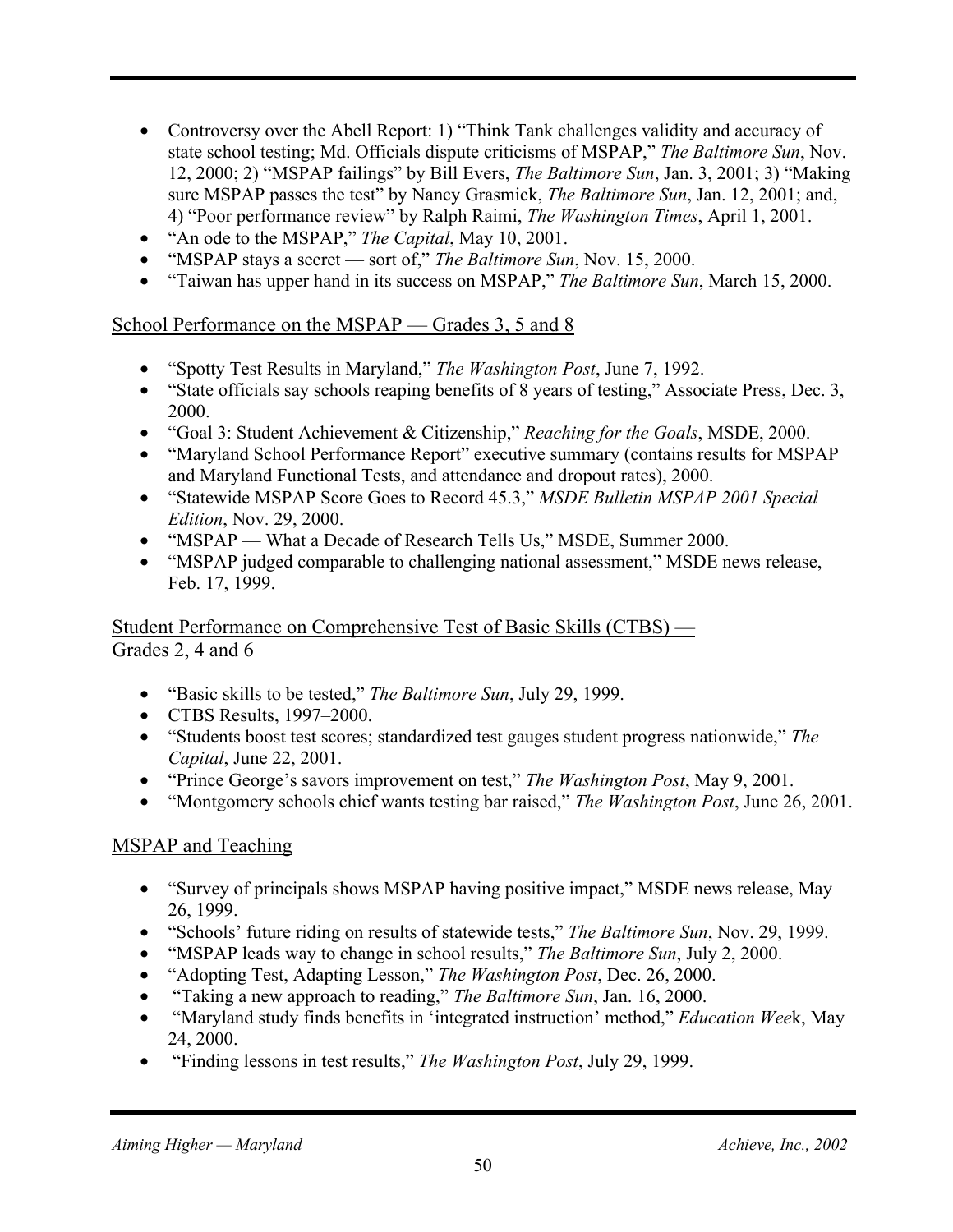- "Getting the facts about education," *The Baltimore Sun*, March 29, 2000.
- "Revisiting the stars of past MSPAPs," *The Baltimore Sun,* Dec. 3, 2000.
- "As testing begins, MSPAP is on the mind," *The Washington Post*, May 3, 2001.

#### Maryland's High School Assessments

- "Overview: high school improvement," MSDE, 1997.
- "State Board moves ahead with assessments," MSDE news release, May 24, 2000.
- "High School Assessments," MDSE Fact Sheet, revised Oct. 17, 2000.
- Letter from the state superintendent of schools to parents/guardians of Maryland seventhgrade and eight grade students, September 2000.
- "What will the assessment look like?" MSDE Web site  $(www.mdk12.org/mspph/igh school/look like/index.html)$ .
- High School Assessment Release Items, Algebra, MSDE, 2000.
- "Maryland high school assessments field testing begins," MSDE, news release, Jan.11, 2000.
- "Critics argue state algebra test too easy," *The Baltimore Sun*, June 27, 2001.
- "Schools testing being scrutinized," *The Washington Times*, May 5, 2001.

#### **ACCOUNTABILITY AND ACHIEVEMENT**

Rewards and Consequences for Schools

- "Overview of 'Schools for Success' and the Maryland School Performance Program (MSPP)," *Education Reform in Maryland, 1977–1997*, MSDE, 1997.
- "Schools on course, but state must help," *The Baltimore Sun*, June 21, 2001.
- "School Performance Recognition Awards*,"* MSDE Fact Sheet 20, October 1999.
- "State releases list of 354 improving schools," May 2001.
- *The Challenge Schools Initiative, Progress through the 1999 and 2000 MSPP*," prepared for the Maryland General Assembly, January 2001.

#### State Reconstitution:

- "School reconstitution: State intervention procedures for schools not progressing toward state standards," MSDE, revised January 2001.
- Timeline of local and state reconstituted schools by year identified.
- "State announces reconstitution-eligible schools," MSDE news release, Jan. 26, 1999.
- "State reconstitutes one school," *MSDE Bulletin*, Feb. 8, 2001
- Letter from Superintendent Grasmick to parents and guardians of reconstituted elementary school (contained in parent brochure on state reconstitution), Jan. 31, 2001.
- "State reconstitution: Questions and answers," MSDE, January 2000.
- "No longer on state's failing list," *The Baltimore Sun*, Dec. 3, 1999.
- "Maryland picks Edison to run three Baltimore schools," *Education Week*, March 29, 2000.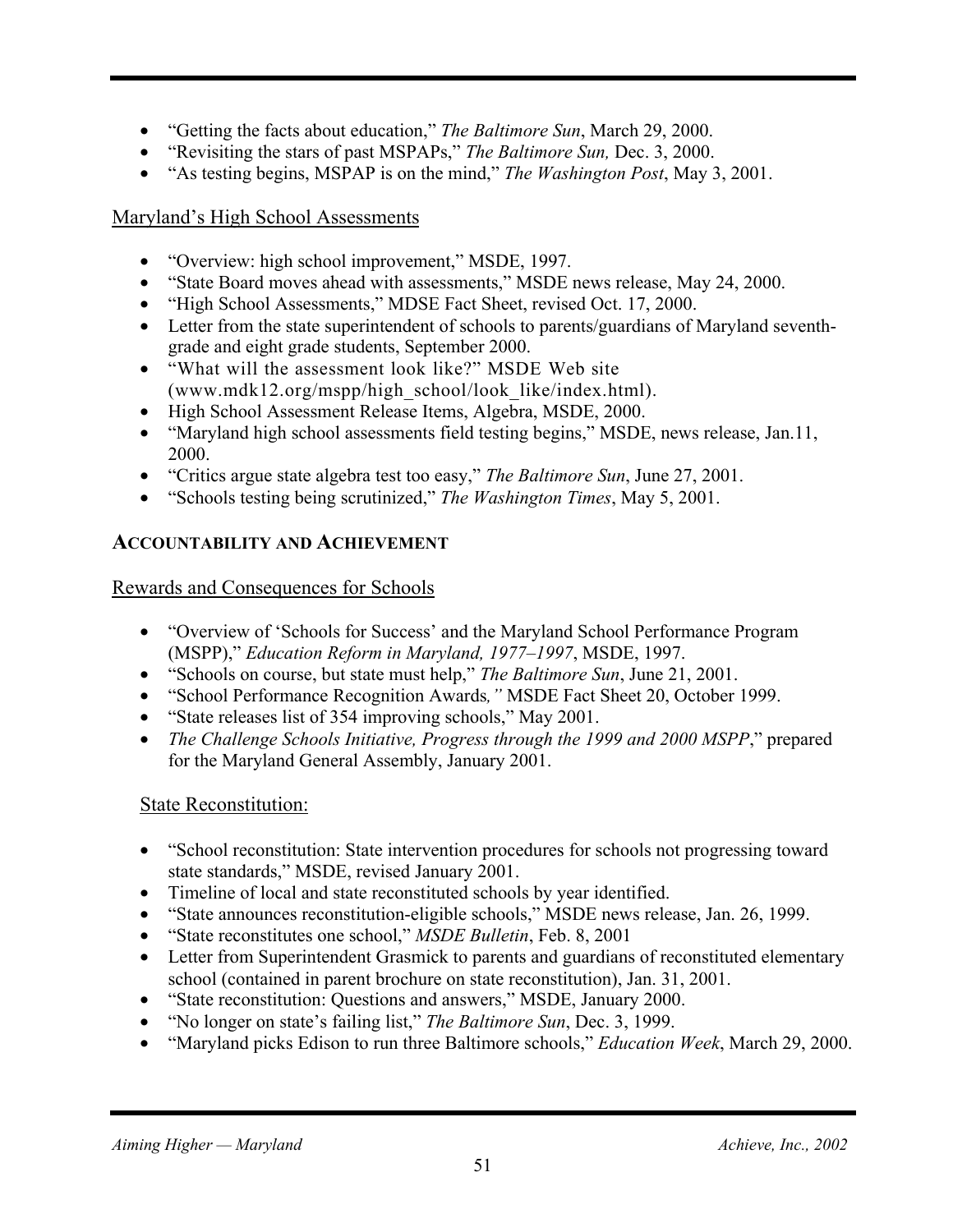- "Baltimore union sues to stop private firm from running schools," *Education Week*, May 3, 2000.
- "Three Edison schools post gains on tests," *The Baltimore Sun*, May 24, 2001.

#### Local Reconstitution:

- Parent brochure on local reconstitution.
- "Six suburban schools in Md. to be 'reconstituted,'" *Education Week*, June 11, 1997.
- "Russo to guide failing school," *The Baltimore Sun*, Feb. 1, 2001.
- "Elementaries in city show marked gains," *The Baltimore Sun*, Jan. 1, 2001.
- "Russo proposes a separate district for failing schools," *The Baltimore Sun*, Jan. 31, 2001.
- "Russo outlines schedule of changes," *The Baltimore Sun*, April 24, 2001.

#### Addressing Gaps in Student Achievement

#### **Minority Students**

- "Schools pressed to put focus on racial disparity," *The Baltimore Sun*, Dec. 14, 2000.
- Education that is multicultural, overview of regulations, summary of activities.
- *Minority Achievement in Maryland: The state of the state*, Final Report, Maryland State Education that is Multicultural Advisory Council, MSDE, Sept. 1998.
- "Board considers report on Minority Achievement and how to address issues affecting low student performance," MSDE news release, Sept. 23, 1998.
- "Minority Achievement: State board tackles priority agenda item," *MSDE Bulletin*, March 31, 1999.
- "New web site documents history of minority achievement," MSDE news release, Sept. 29, 1999.
- "State hosts an executive summit on minority student achievement," MSDE news release, Oct. 19, 1999.
- *Minority Achievement in Maryland at the Millennium*, special report, Achievement Initiative for Maryland's Minority Students (AIMMS) Steering Committee, MSDE, January 2001.
- Minority Achievement scholarships: 1) AIMMS Excellence Scholarship Nomination Form, and 2) Nancy S. Grasmick Excellence for Minority Achievement Award, MSDE, 2001.
- "Reforms sought for black students; County schools chief has yet to respond to letter calling for action," *The Baltimore Sun*, Jan. 2, 2001.
- "Black students reduce shortfall in test scores," *The Washington Post,* June 14, 2001.
- "Arundel Schools Chief Seeks Budget Increase," *The Washington Post,* Jan.18, 2001.

#### **Gender**

- "Girls outpace boys in reading, writing on tests," *The Baltimore Sun*, Dec. 5, 1999.
- "Howard can celebrate MSPAP results but achievement gap persists," *The Washington Post*, Dec. 7, 2000.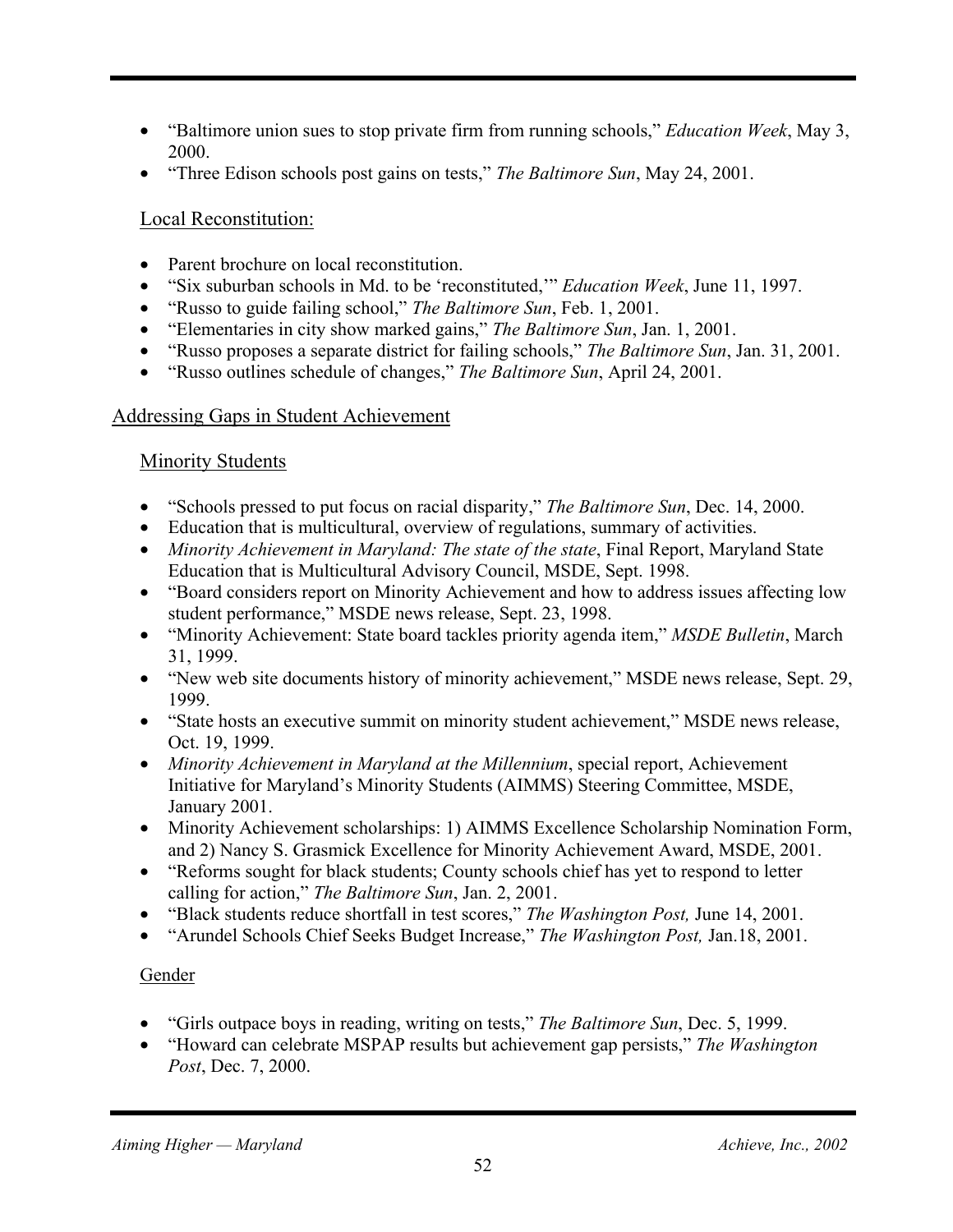#### Rewards and Consequences for Educators and Students

- "Cheating scandal highlights growing emphasis on tests," *The Baltimore Sun*, June 16, 2001.
- "Potomac school mired in cheating," *The Baltimore Sun*, June 2, 2000.
- "Students rewarded for improvement," *The Capital*, May 26, 2001.
- "Schools find wrong answers to test pressure," *The Washington Post*, May 10, 2001.
- "Summer school classes ordered to help students falling behind," Associated Press, Oct. 28, 1999.
- "30,000 facing summer school," *The Baltimore Sun*, June 7, 2001.
- "Maryland's 8th-grade whatevers," *The Washington Post*, April 30, 2001.
- "Board delays tiered diploma system," Associated Press, February 28, 2001.
- *Diploma Endorsements, Performance Incentives, and the High School Assessments*, report of the work group, adopted by the Maryland State Board of Education, Feb. 27, 2001.
- "Reviewing transcripts as part of the hiring process," *Achievement Counts*, MBRT.
- "Service Learning," MSDE Fact Sheet 4, revised April 1997.

#### Rewards and Consequences for Higher Education

- "Maryland plans for Title II Reporting Requirements of the Higher Education Act," MSDE, Division of Certification and Accreditation, Oct. 7, 2000.
- Institutional Pass rates for Praxis scores for 1999–2000 Cohort for Title II, Higher Education Act, MSDE, Oct. 8, 2001.
- *Maryland State Approved Reading Courses*, Offered by colleges and universities, June 2001.

#### **EDUCATOR/SYSTEM CAPACITY**

- "Teaching," *Education Reform in Maryland, 1977-1997*, MSDE, 1997.
- "Maryland Leadership Initiative, Building Capacity in Instructional Leadership: Delivery Systems and Initiatives," April 11, 2001.
- "Goal 4: Teacher Education & Professional Development," *Reaching the Goals*, MSDE, 2000.
- "A Good Teacher for Every Child," Maryland Leadership Forum for Policy Change, July 7, 2000.

#### Attracting and Growing Quality Teachers and Principals

- *Maryland Teacher Staffing Report, 2000–2002*, MSDE, Aug. 28, 2001.
- "Maryland teacher shortage expected to keep growing, likely will peak in 2003," MSDE news release, Feb. 13, 2001.
- "Shortage of teachers not simple arithmetic," *The Baltimore Sun*, April 10, 2001.
- "Schools scramble to recruit teachers," *The Baltimore Sun*, April 9, 2001.
- "Teachers key to good schools in Baltimore," *The Baltimore Sun*, May 16, 2001.
- "State moves to avert principal shortage," *MSDE Bulletin*, January 6, 2001.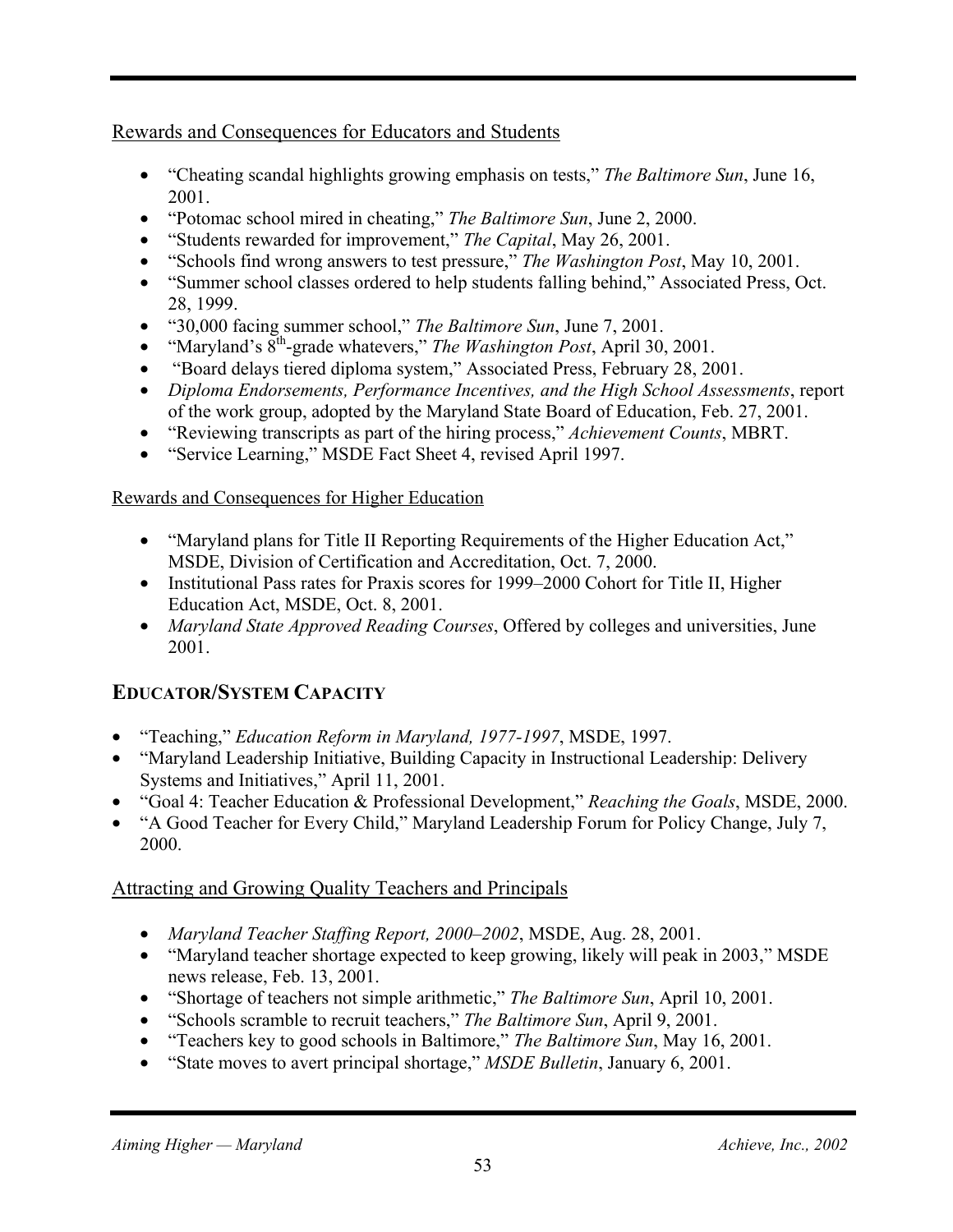- *Maryland Task Force on the Principalship* (recommendations for redefining the role of the principal; recruiting, retaining, and rewarding principals; and improving their preparation and development) , adopted by the Maryland State Board of Education, Aug. 30, 2000.
- "Maintaining Teacher Quality: A Real Concern" by Nancy Grasmick, MSDE Web site, April 1999.
- "Incentives and strategies for the recruitment and retention of quality teachers," MSDE Web site (www.masde.state.md.us), 2000.
- "Quality Teacher Incentives Act," Aug. 13, 1999.

#### Certification and Recertification

- "Assuring teacher quality in Maryland," MSDE Fact Sheet 46, July 15, 1999.
- Pathways to teacher certification in Maryland, MSDE, 1999.
- "The Praxis Series: Maryland teacher certification assessments," MSDE Fact Sheet, March 2, 1999.
- "State superintendent, school board move to maintain teacher quality in setting high qualifying scores on new exams for teacher certification," MSDE news release, Feb. 23, 1999.
- "Commission calls for more, stronger mathematics instruction, K–12," news release, June 19, 2001.
- "Recommends new teaching certificate at elementary, middle level," *MSDE Bulletin*, June 20, 2001.

#### Focus on Reading

- "Making reading our priority," MSDE.
- "New reading partnerships announced today: John Hopkins University, Kennedy Krieger Institute, and Maryland State Department of Education Join to Improve Reading Instruction," MSDE news release, Oct. 27, 1998.
- "Reading content requirements for current and future Maryland teachers," *Fact Sheet 34*, July 1998.
- *The Final Report of the Maryland State Task Force on Reading,* MSDE, Oct. 27, 1998.
- *Final Report of the reading professional development committee*, MSDE, 1998.
- "Bold reading reforms bog down in colleges," *The Baltimore Sun*, May 13, 2001.

#### Professional Development

- "Recommendation of strategic directions for professional development in Maryland's public schools 1996–2000, MSDE *Fact Sheet 42*, November 1998.
- "What are the Regional Professional Development Networks?" MSDE Fact Sheet 47, July 1, 1999.
- "Maryland's Professional Development Schools (Draft)," MSDE Fact Sheet 29, January 1998.
- "Standards for Maryland Professional Development Schools," Maryland Partnership for Teaching and Learning, K–16, Deans and Superintendents Committee, Sept. 27, 2000.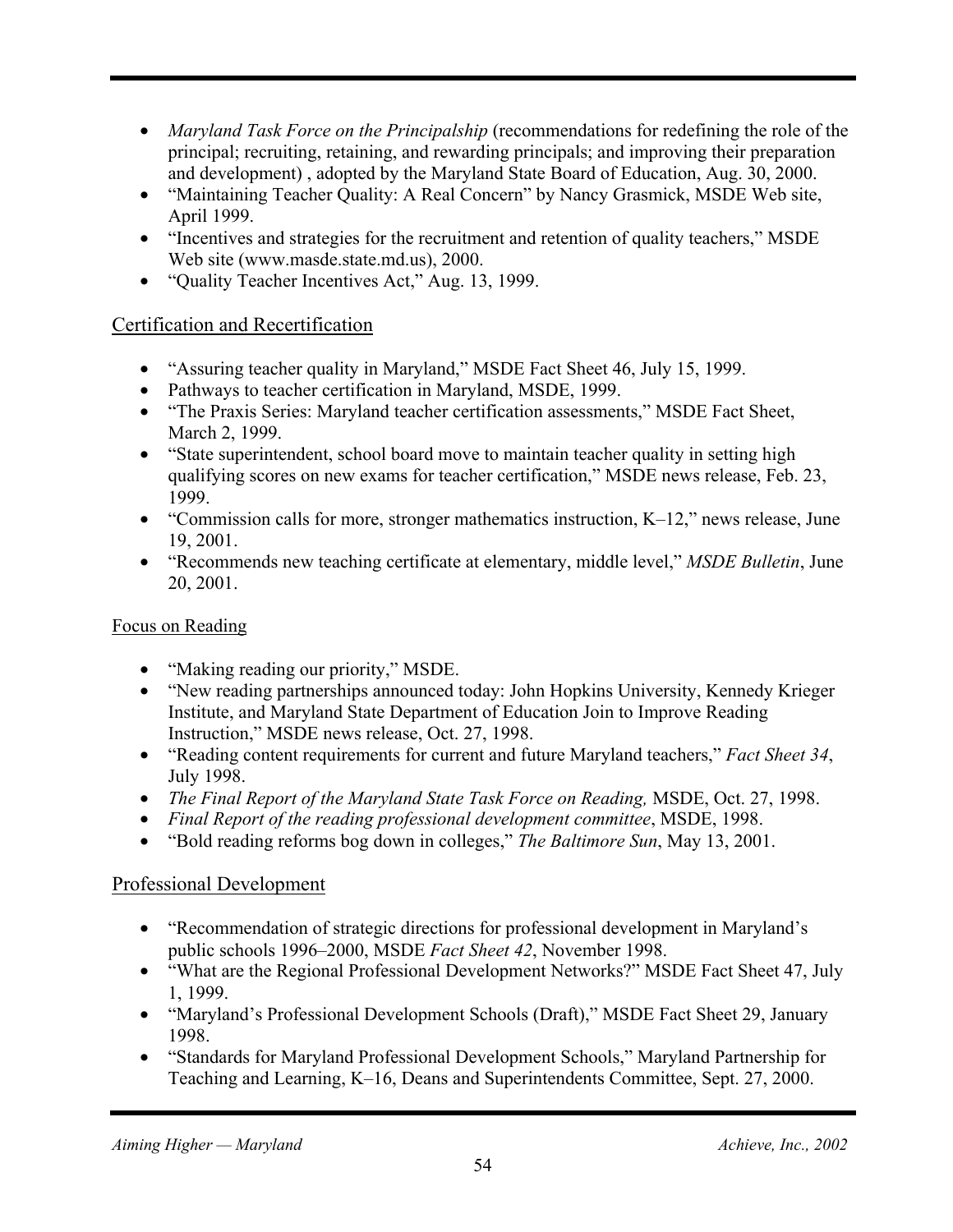- "Current status of professional development schools in Maryland," MSDE, October 1999.
- "Charting a new course, the Maryland Professional Development School Network," MSDE Web site (www.msde.state.md.us).
- "Towson University emerging as a leader in professional development schools," excerpted from *Teacher Education Reports,* Vol. 21, No. 24, Dec. 13, 1999.
- Professional Development School, Johns Hopkins University.

#### K–16 Continuum

- "Putting the Pieces Together, Maryland's K–16 Partnership for Educational Improvement," *The College Board Review*, No. 192, January/February 2001.
- Presentation by Dr. Donald N. Langenberg, Chancellor, University System of Maryland, at the Joint Committee Hearing on K–16, Jan. 19, 2000.
- Maryland Partnership for Teaching and Learning, K-16.
- Letter regarding 2001-budget request to Governor Glendening from State Superintendent, Chancellor, University of Maryland System and Secretary of Higher Education, Nov. 18, 1999.
- Description of Maryland K-16 partnership activities, K-16 Partnership Committee, 1999.
- "Standard education for teachers," *The Washington Post*, June 14, 2001.

#### Support Services and Best Practices

- *Web of Success*, MSDE, January 1998.
- "Commission targets equity funding," *MSDE Bulletin*, Dec. 19, 2000.
- *Every Child Achieving: A plan for meeting the needs of the individual learner* (Maryland's PreK–12 Academic Intervention Initiative), adopted by the Maryland State Board of Education, Oct. 27, 1999.
- "School Accountability Funding for Excellence (SAFE) Introduction, 1999–2002," includes preK to grade 12 academic intervention planning, MSDE, 1998.
- "93 schools share \$1.9 million for classroom breakfast program credited with improving academics, behavior, well-being," MSDE news release, May 18, 2001.
- "Most Md. kindergartners not school-ready," *Education Week*, March 7, 2001.

#### Targeting Middle Schools

- *Middle grades matter: Meeting the challenge for systemic reform*, recommendations for Maryland middle grades education, MSDE, July 1999.
- "Targeting better skills," *The Baltimore Sun*, Dec. 3, 1999*.*
- "Reading scores vex educators," *The Baltimore Sun*, Nov. 26, 2000.
- "New policy for retention nets 95 pupils," *The Baltimore Sun*, June 15, 2001.
- "Designs for high performing schools," *Fact Sheet 16*, MSDE, revised January 1997.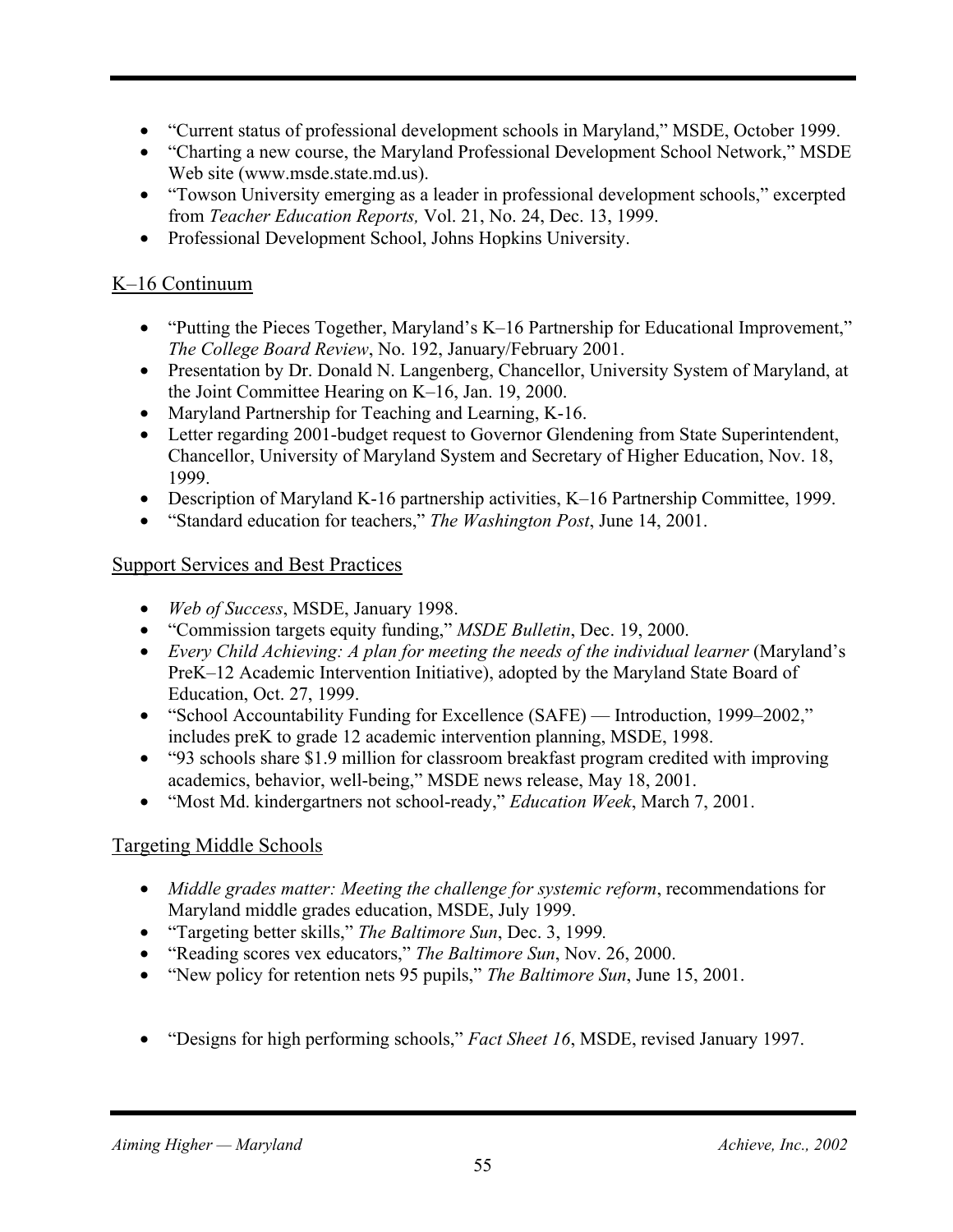• *Final report of the Governors task force to study alternative educational programs for chronically disruptive students*, MSDE, August 2000.

#### Targeting High Schools

- "Goal 2: School Completion," *Reaching the Goals,* 2000, MSDE.
- *Making a difference*, report of the task force on dropout prevention, intervention, and recovery, MSDE, February 1998.
- Fiscal year 1998 programs serving at-risk students, MSDE, 1998.

#### Technology

- "Technology, preparing students for the 21<sup>st</sup> Century," excerpts from *Achievement Counts*, The Maryland Business Roundtable, 1999.
- "State students have greater online access," *The Washington Post*, Feb. 1, 2001.

#### **PUBLIC ENGAGEMENT AND LEADERSHIP**

- "How Maryland Communicates Change," by Nancy Grasmick, *Educational Leadership*, April 2000.
- "Goal 8: Parental Participation," *Reaching for the Goals*, 2000, MSDE.
- "Visionary panel sets the stage for yearlong look at school reform," MSDE news release, June 12, 2001.
- "Review of state education will include MSPAP test," *The Baltimore Sun*, Nov. 14, 2000.
- "Maryland Leadership Forum for Policy Change: An executive summary," and flyer for July 19, 2001 conference.

#### Maryland Business Roundtable

- "What you should know about the MBRT," MBRT Web site (www.mbrt.org).
- History of MBRT involvement in supporting high standards for high school students.
- Position statement on high school assessment, source.
- *Taking a stand, meeting the challenge, shaping the future*, MBRT 1999 Annual Report, 2000.

#### Perspectives in the News

- "Survey shows Marylanders strongly favor state's school reform program," MSDE news release, Dec. 8, 1999.
- "Schools ensnared in cycle of failure," *The Washington Post*, Feb. 15, 2001.
- "In wake of MSPAP testing, cynicism and secrecy in abundance," *The Washington Post*, May 24, 2001.
- "State tests still in favor," *The Baltimore Sun*, Dec. 3, 1999.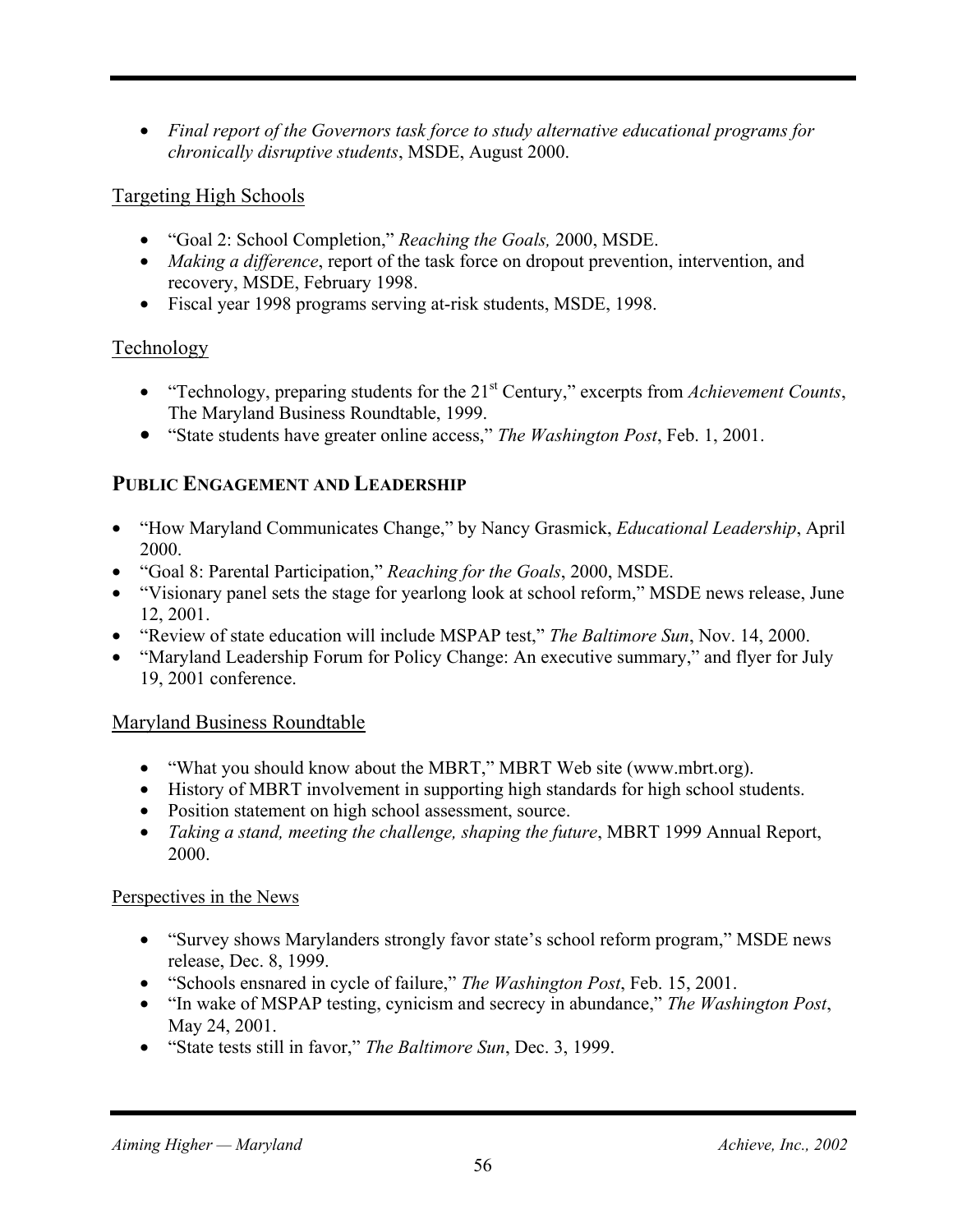• "Two web sites help to ease confusion about MSPAP test results," *The Washington Post*, Dec. 7, 2000.

#### **ADDITIONAL SOURCES**

- "Baltimorians least happy with schools," *The Baltimore Sun*, Jan. 10, 2001
- *The Fact Book: 1999–2000*, MSDE, 2001.
- *The 2000 Performance Report*, MSDE, July 2001.
- "2000 Maryland School Performance Highlights*,"* MSDE Fact Sheet 23a, March 2000.
- "School Modernization Facts: Maryland," National Education Association (www.nea.org/lac/modfacts/Mdfacts.html), June 2001.
- "Educational Issues: state statistics: Maryland," National Association of State Boards of Education (www.nasbe.org/Educational\_Issues/State\_Stats/Maryland.htm).
- "Special Education: 2000 Report Card," *MSDE Bulletin, 2000 Vol., No. 14,* November 2000.
- *State and County Quickfacts: Maryland,* U.S. Census Bureau, November 2001.
- *State Summary of Maryland*, Ed Watch Online, the Education Trust, 2001.
- *High School Graduation Rates in the United States*, The Manhattan Institute, November 2001.
- *Assessment and Accountability in the Fifty States: 1999–2000 Maryland*, Consortium for Policy Research In Education.
- "Good News about Public Schools in Maryland," National Education Association (www.nea.org/publiced/goodnews/md.html).
- "Maryland Makes Significant Progress on Nation's Reading Report Card*,"* MSDE news release, March 1999.
- *Raising Achievement and Reducing Gaps: Reporting Progress Towards Goals for Achievement*, National Education Goals Panel, April 2001.
- *The 2000 Maryland School Performance Report* MSDE, 2001.
- "Quality Counts 2001," *Education Week*, January 2001.
- *The State of State Standards 2000*, the Thomas B. Fordham Foundation, January 2000.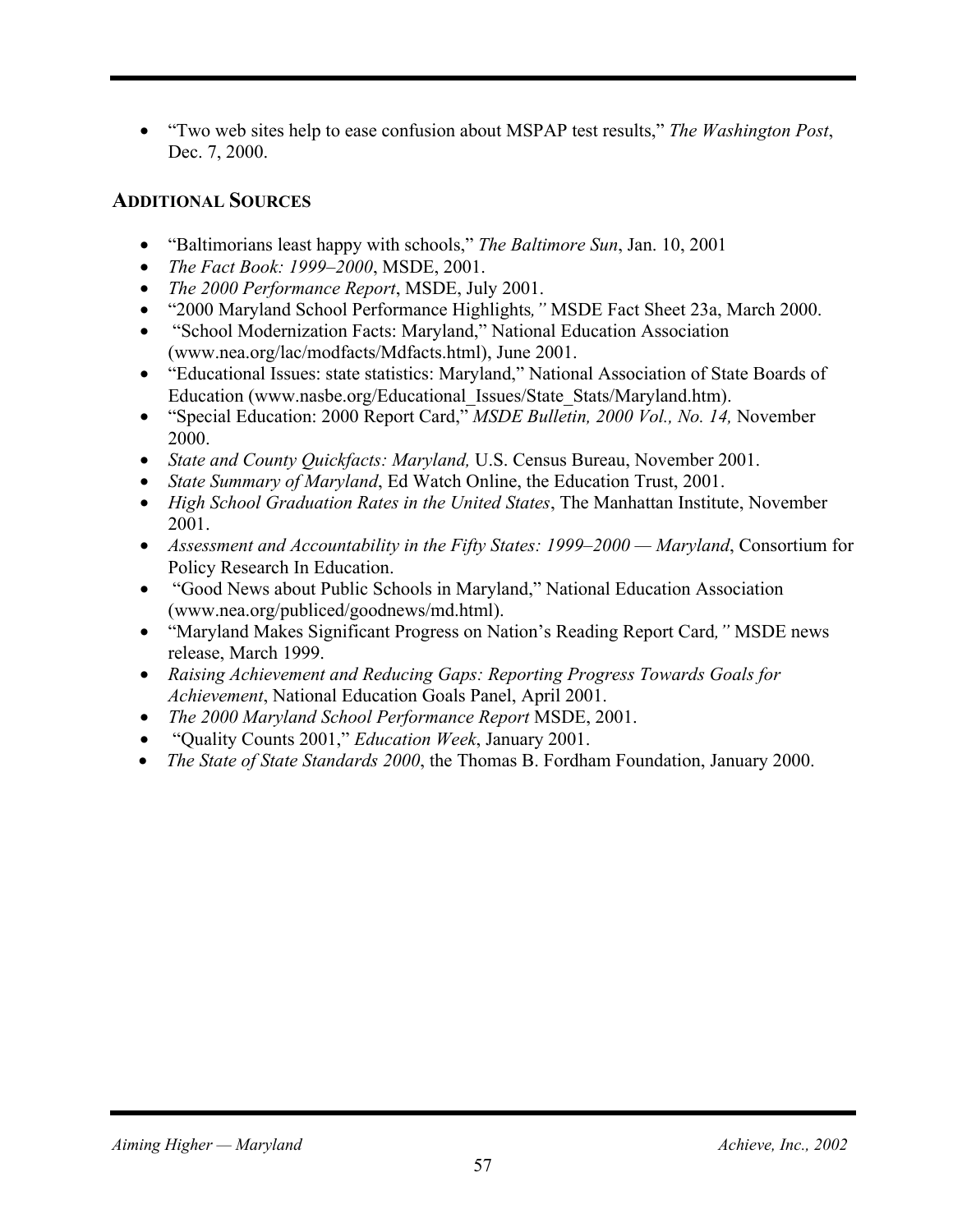*Aiming Higher — Maryland*  $A$ *chieve, Inc., 2002*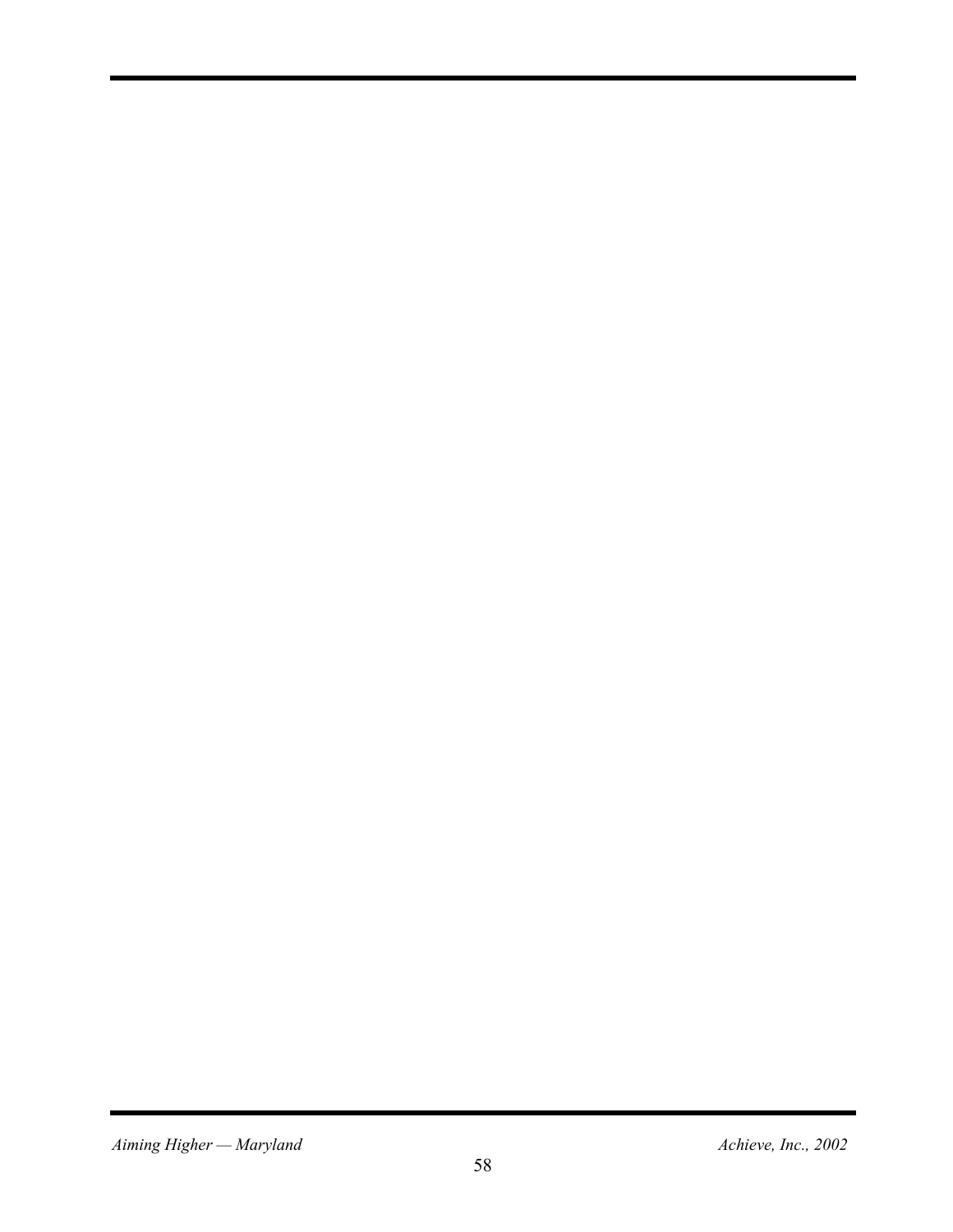#### **APPENDIX C: LIST OF INTERVIEWEES**

Gayle Amos Special Education and Student Support Services **Officer** Baltimore City Public **Schools** 

Buzz Bartlett Member Maryland State Board of Education

Doral Bastian Teacher Mt. Royal Elementary Middle School Baltimore, MD

Phil Benzil President Maryland State Board of Education

Traci Blakeley Special Education Teacher William B. Wade Elementary School Waldorf, MD

Clarence Blount Senator Maryland State Senate

Dunbar Brooks Manager Baltimore Metropolitan Council

Debbie Brown Member Maryland Association of Middle School Principals Jim Campbell Delegate Maryland House of Representatives

JoAnne Carter Assistant State Superintendent for School and Student Services Maryland State Department of Education

Anne Carusi Area Executive Officer, High School Baltimore City Public **Schools** 

Mary Cary Assistant State Superintendent for Professional and Strategic Development Maryland State Department of Education

Joanne Cason Principal Gilmor Elementary School Baltimore, MD

David Chia Staff Development Teacher Montgomery County

Trudy Collier Branch Chief, Language Development and Early Learning Maryland State Department of Education

Charleene Cooper-Boston Area Executive, Area II Elementary and K–8 Baltimore City Public **Schools** 

John Cox Assistant Superintendent for **Instruction** Charles County Public Schools

Joe Crostic Partner KPMG

Dan Cunningham Associate Superintendent Frederick County Public Schools

Barbara Dezmon Chair, Achievment Initiative for Maryland's Minority **Students** Baltimore County Public Schools

Amy DiSabatino Principal William B. Wade Elementary **School** Waldorf, MD

Joann Erickson Branch Chief, Certification and Accreditation Maryland State Department of Education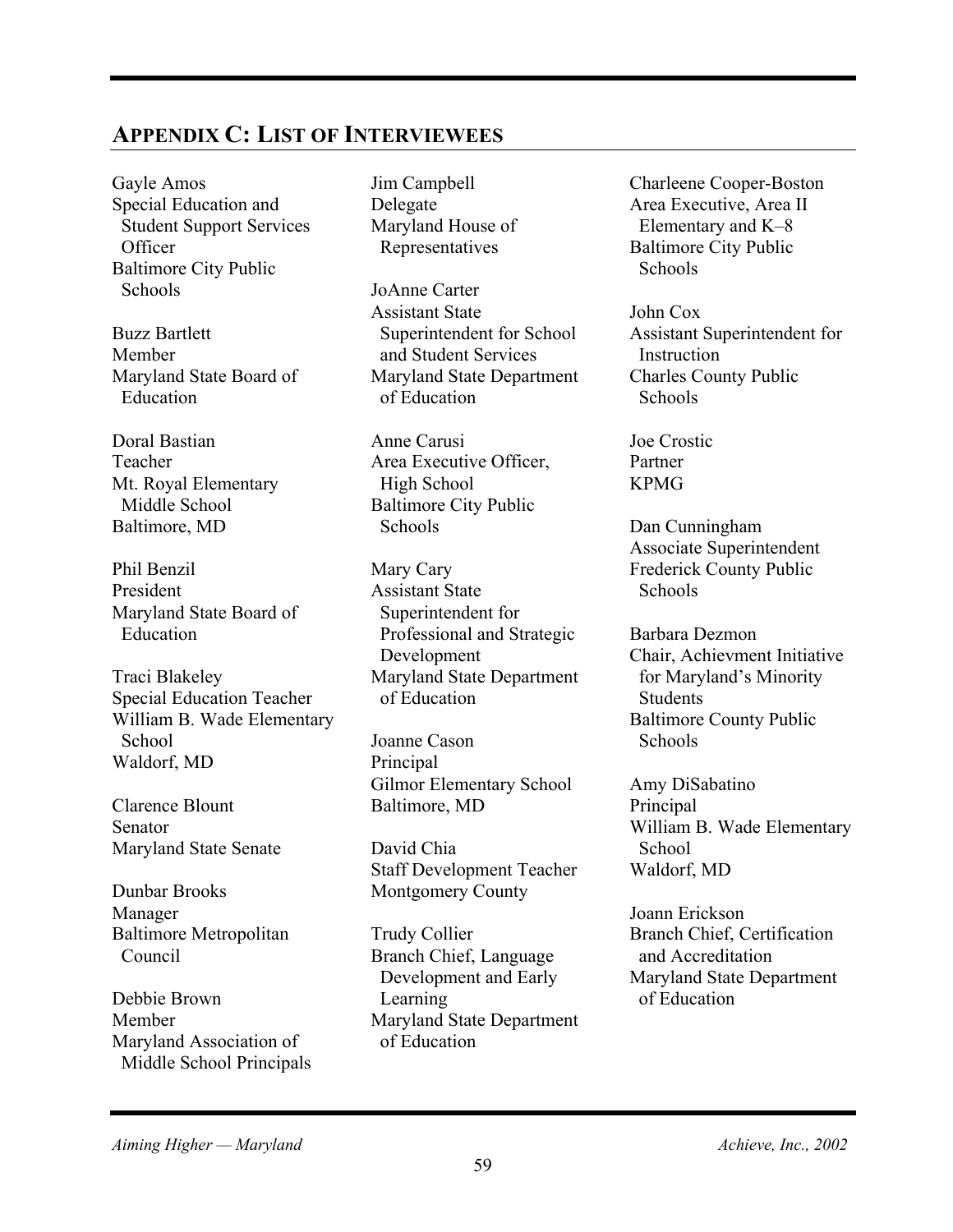Rocco Ferretti Principal Bodkin Elementary School Anne Arundel County

Rhona Fisher Director of Special Projects Reconstituted Schools & Special Projects Office Maryland State Department of Education

Sandra French President Maryland Association of Boards of Education Member Howard County Public Schools Board of Education

Dale Fulton Director of Curriculum and Instruction, Montgomery County Maryland State Department of Education

George Funaro Executive Director Visionary Panel for Better **Schools** 

Nancy Grasmick State Superintendent of Education Maryland State Department of Education

Williette Harbor Science Department Head Northern High School Baltimore, MD

Steve Halligan Member Maryland Business Roundtable

Gary Heath Branch Chief for Arts and Sciences, Division of **Instruction** Maryland State Department of Education

Deneen Houghton Teacher Mayo Elementary School Anne Arundel County

Wanda Hurt Vice President for Legislation Maryland State Council for PTAs

Robert Kemmery President Maryland Association of Secondary School Principals

Jann Jackson Executive Director Advocates for Children and Youth

Matthew Jackson Director of Public Policy Advocates for Children and Youth

Luwanda Jenkins Community Affairs Director *The Baltimore Sun*

Karen Johnson Secretary of Higher Education State of Maryland

Nancy Knopp Delegate Maryland House of Representatives

Donald Langenberg Professor University of Maryland

Bonnie Leister **Principal** Wyngate Elementary School Bethesda, MD

Min Leong Director of Student Services Montgomery County Public Schools

Daryl McDonald Baltimore City Scholarship Program Coordinator The Carson Scholars Fund

Linda McLaurin Principal Western High School Baltimore, MD

Vivian Mack Principal Harlem Park Middle School Baltimore, MD

Robert S. Marshall President & CEO AWS Convergence Technologies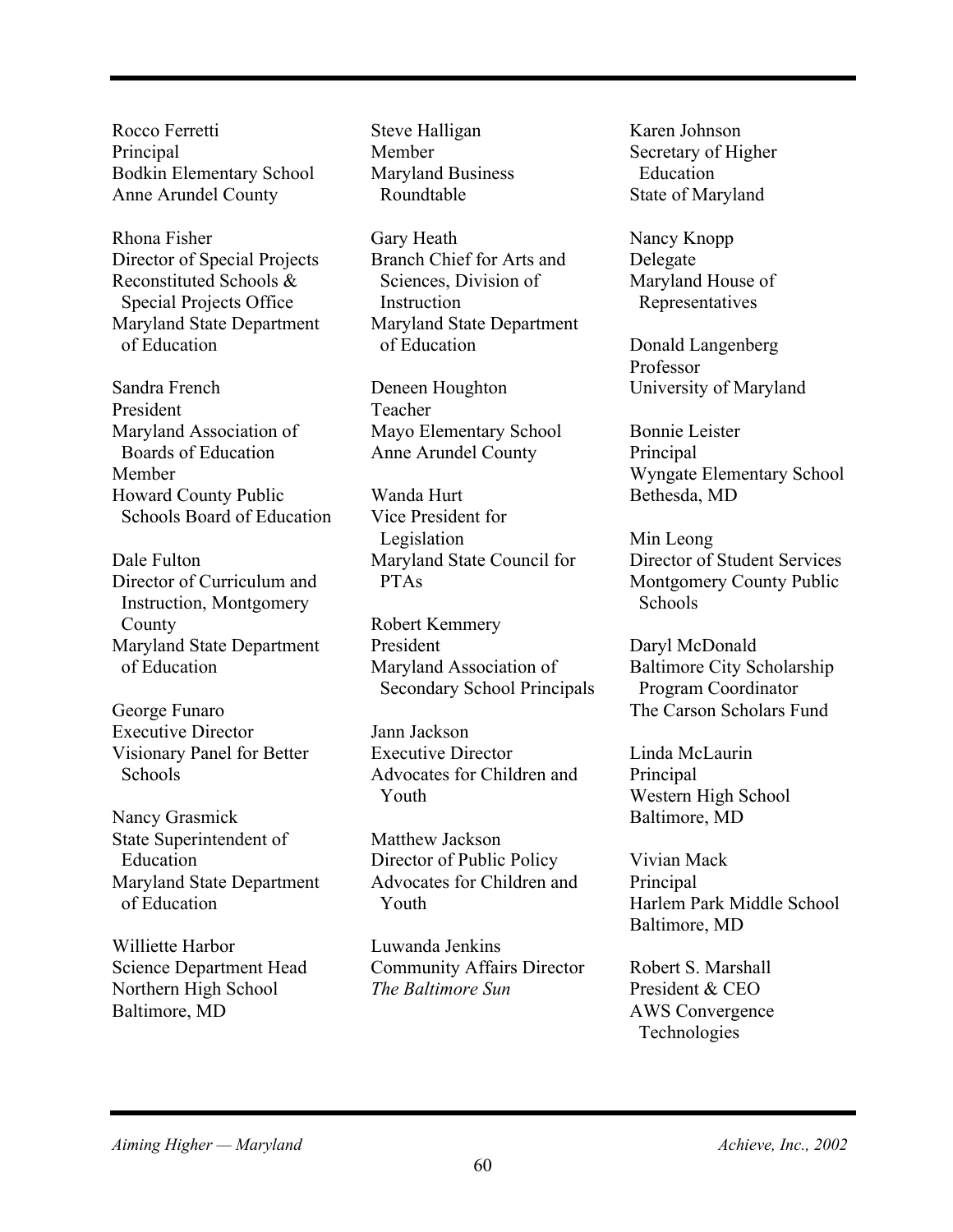Susan Marx Executive Assistant to the Community Superintendent Montgomery County Public **Schools** 

Marilyn Maultsby Member Maryland State Board of Education Executive Director Maryland Health Care Foundation

Iris Metts Superintendent of Education Prince George's County Public Schools

Mark Moody Assistant State Superintendent for Planning, Results and Information Management Maryland State Department of Education

Sylvia K. Morrison Principal Shady Grove Middle School Gaithersburg, MD

Betsy Moyer Executive Director Maryland State Teacher Association

Robert Neall Senator Maryland State Senate

Eileen O'Rourke Treasurer The Abell Foundation

Jude Paquariello Special Assistant Office of the Chief Executive **Officer** Baltimore City Public **Schools** 

Ronald Peiffer Assistant State Superintendent, School and Community Outreach Maryland State Department of Education

Jervie Petty Principal Henry E. Lackey High School Indian Head, MD

Howard Rawlings Delegate Maryland House of Representatives

Thomas Raybon President Baltimore County Student Council

Minnie Reynolds Director, Minority Achievement and Multi-Cultural Education Charles County Government

Edgar Rhoulhac Vice Provost of Academic **Services** Johns Hopkins University

Carl Roberts Superintendent Cecil County Schools Silvia Rodrigez Member Maryland Committee on Human Relations

Carmen Russo Chief Executive Officer Baltimore City Public School System

Sandy Sanders English Teacher Thomas Stone High School Waldorf, MD

Skipp Sanders Deputy State Superintendent Maryland State Department of Education

Alex Silverbrook Music Teacher Sherwood High School Sandy Spring, MD

Mark Simon President Montgomery County Education Association

Marty Smith President Anne Arundel Community College

Walter Sondheim Member Maryland State Board of Education

Craig Spilman Principal Canton Middle School Canton, MD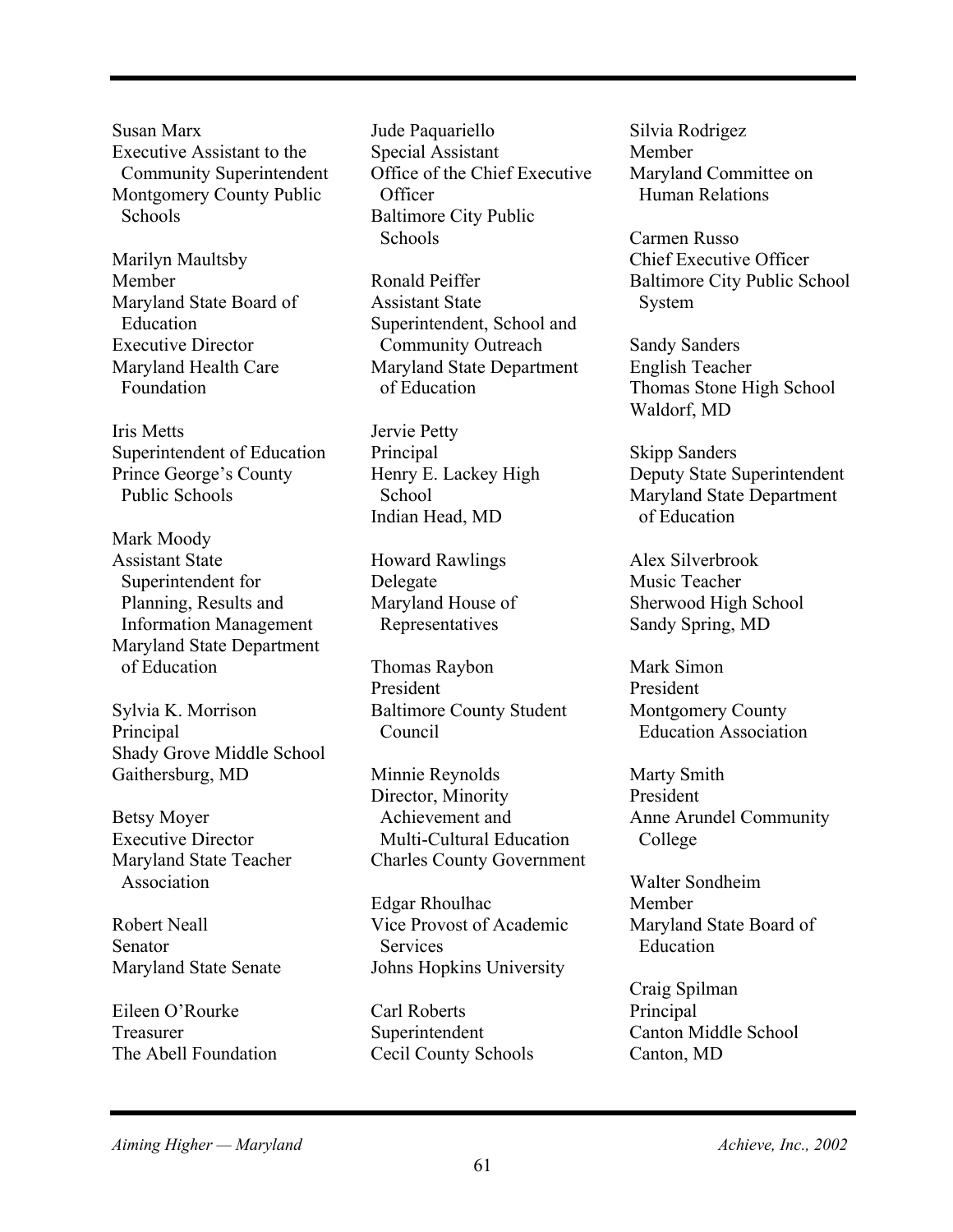Linda Storey English Teacher River Hill High School Clarksville, MD

June E. Streckfus Executive Director Maryland Buisness Roundtable for Education

William Streuver Vice Chair Board of Commisioners Baltimore City Public **Schools** 

Ossie Tate, Jr. Manager, Human Resources Baltimore Gas & Electric Company

Denise Taylor Teacher Federal Hill Elementary School Baltimore, MD

Michael D. Thomas Superintendent Somerset County Public Schools

Gary Thrift Area Executive, Area III Elementary Baltimore City Public Schools

Tyson Tilden Commissioner Board of School **Commissioners** Baltimore City Public Schools

Wayne Towers Retired National Accounts Manager Xerox Committee Member, "Achievement Counts" Maryland Business Roundtable for Education

Kathleen Kennedy Townsend Lieutenant Governor State of Maryland

Sharon Van Dyke Principal Federal Hill Elementary School Baltimore, MD

Pat Welch Chair Board of Commissioners Baltimore, MD

Jack Wistoff Member Maryland State Board of Education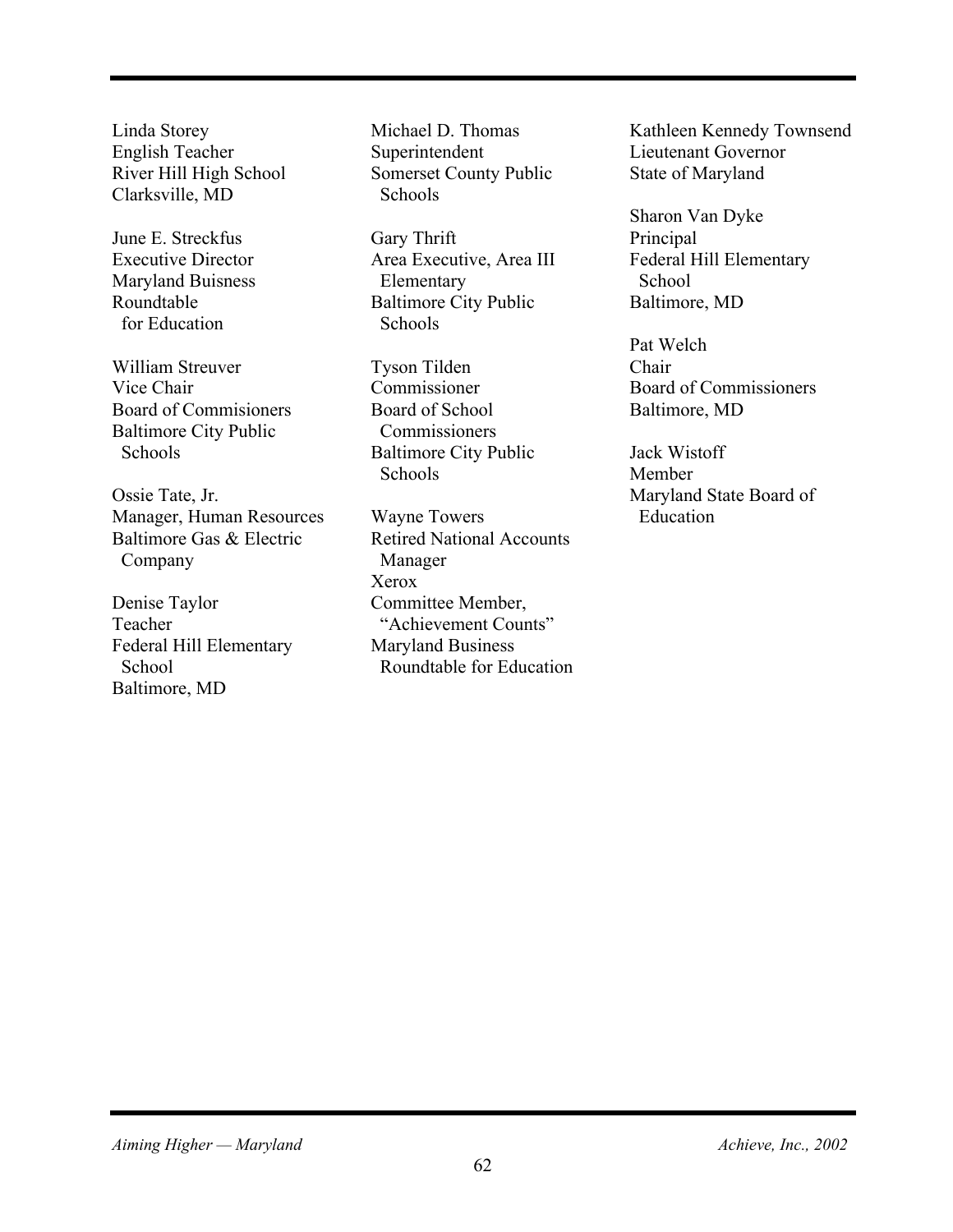# Board of Directors, Achieve, Inc.

#### **Co-Chairs**

John Engler, Governor State of Michigan Louis V. Gerstner, Jr., Chairman and CEO IBM Corporation

#### **Co-Vice Chairs**

Philip M. Condit, Chairman and CEO The Boeing Company

Gray Davis, Governor State of California

#### **Board Members**

Keith E. Bailey, Chairman, President and CEO Williams

Roy E. Barnes, Governor State of Georgia

Craig R. Barrett, President and CEO Intel Corporation

Frank Keating, Governor State of Oklahoma

Gary Locke, Governor State of Washington

Edward B. Rust Jr., Chairman and CEO State Farm Insurance

Arthur F. Ryan, Chairman and CEO Prudential

Bob Taft, Governor State of Ohio

#### **President**

Robert B. Schwartz